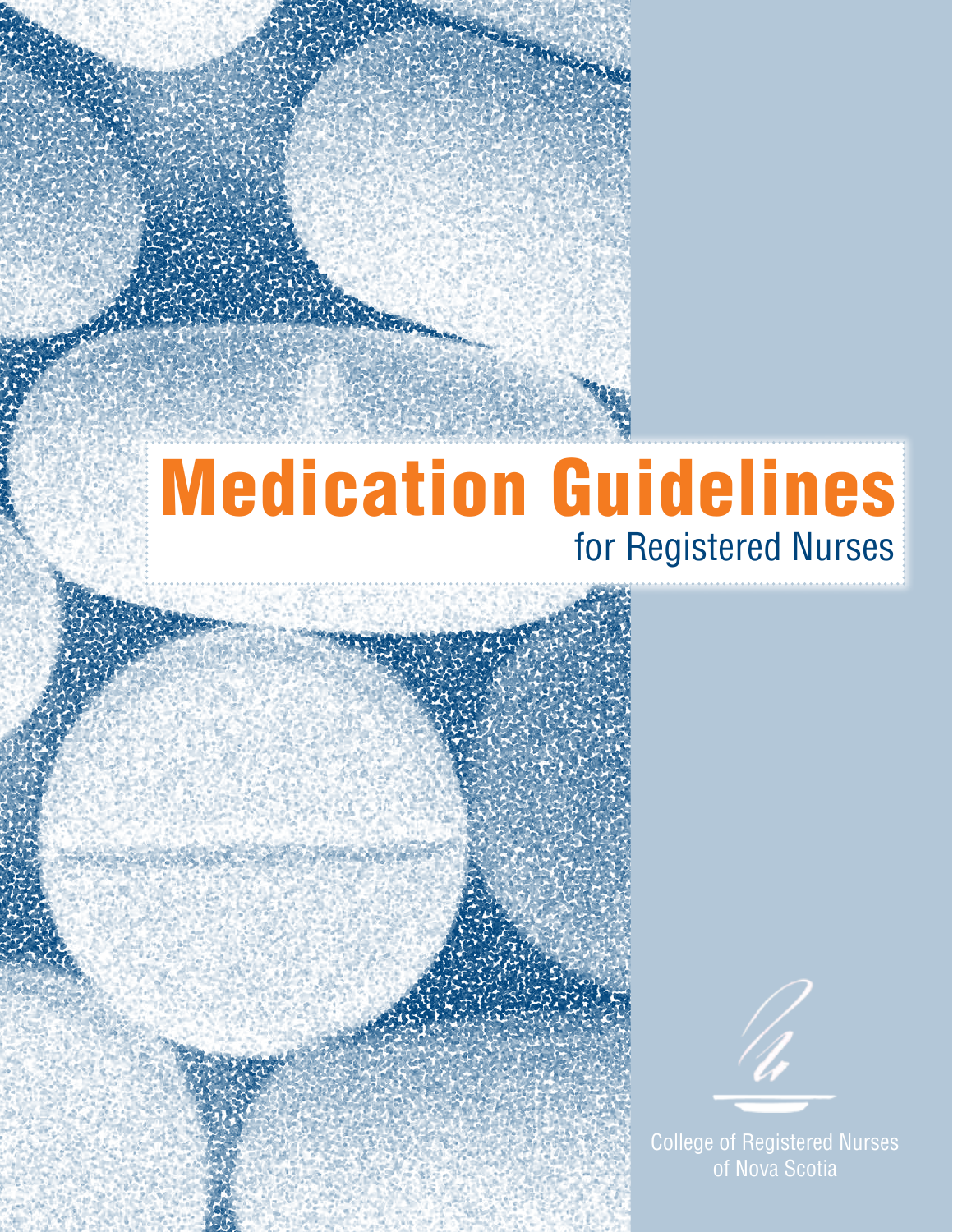# **TABLE OF CONTENTS**

| Food and Drug Act                                                                                                                                                                                                              |  |
|--------------------------------------------------------------------------------------------------------------------------------------------------------------------------------------------------------------------------------|--|
| The Controlled Drugs and Substances Act                                                                                                                                                                                        |  |
|                                                                                                                                                                                                                                |  |
| Pharmacy Act                                                                                                                                                                                                                   |  |
| Table 1: Nova Scotia Drug Schedules                                                                                                                                                                                            |  |
| Hospitals Act                                                                                                                                                                                                                  |  |
| Homes for Special Care Act                                                                                                                                                                                                     |  |
| <b>Registered Nurses Act</b>                                                                                                                                                                                                   |  |
|                                                                                                                                                                                                                                |  |
|                                                                                                                                                                                                                                |  |
| Scope of Practice of the Profession                                                                                                                                                                                            |  |
| Individual Scope of Practice                                                                                                                                                                                                   |  |
|                                                                                                                                                                                                                                |  |
|                                                                                                                                                                                                                                |  |
|                                                                                                                                                                                                                                |  |
|                                                                                                                                                                                                                                |  |
|                                                                                                                                                                                                                                |  |
|                                                                                                                                                                                                                                |  |
|                                                                                                                                                                                                                                |  |
|                                                                                                                                                                                                                                |  |
|                                                                                                                                                                                                                                |  |
|                                                                                                                                                                                                                                |  |
|                                                                                                                                                                                                                                |  |
|                                                                                                                                                                                                                                |  |
|                                                                                                                                                                                                                                |  |
|                                                                                                                                                                                                                                |  |
|                                                                                                                                                                                                                                |  |
|                                                                                                                                                                                                                                |  |
|                                                                                                                                                                                                                                |  |
|                                                                                                                                                                                                                                |  |
|                                                                                                                                                                                                                                |  |
|                                                                                                                                                                                                                                |  |
|                                                                                                                                                                                                                                |  |
|                                                                                                                                                                                                                                |  |
|                                                                                                                                                                                                                                |  |
|                                                                                                                                                                                                                                |  |
| Procedural Sedation and Analgesia manufactured and analysis of the state of the state of the state of the state of the state of the state of the state of the state of the state of the state of the state of the state of the |  |

 $\bullet$ 

 $\bullet$  $\bullet$  $\blacksquare$ 

 $\bullet$  $\bullet$  $\bullet$  $\bullet$ 

 $\bullet$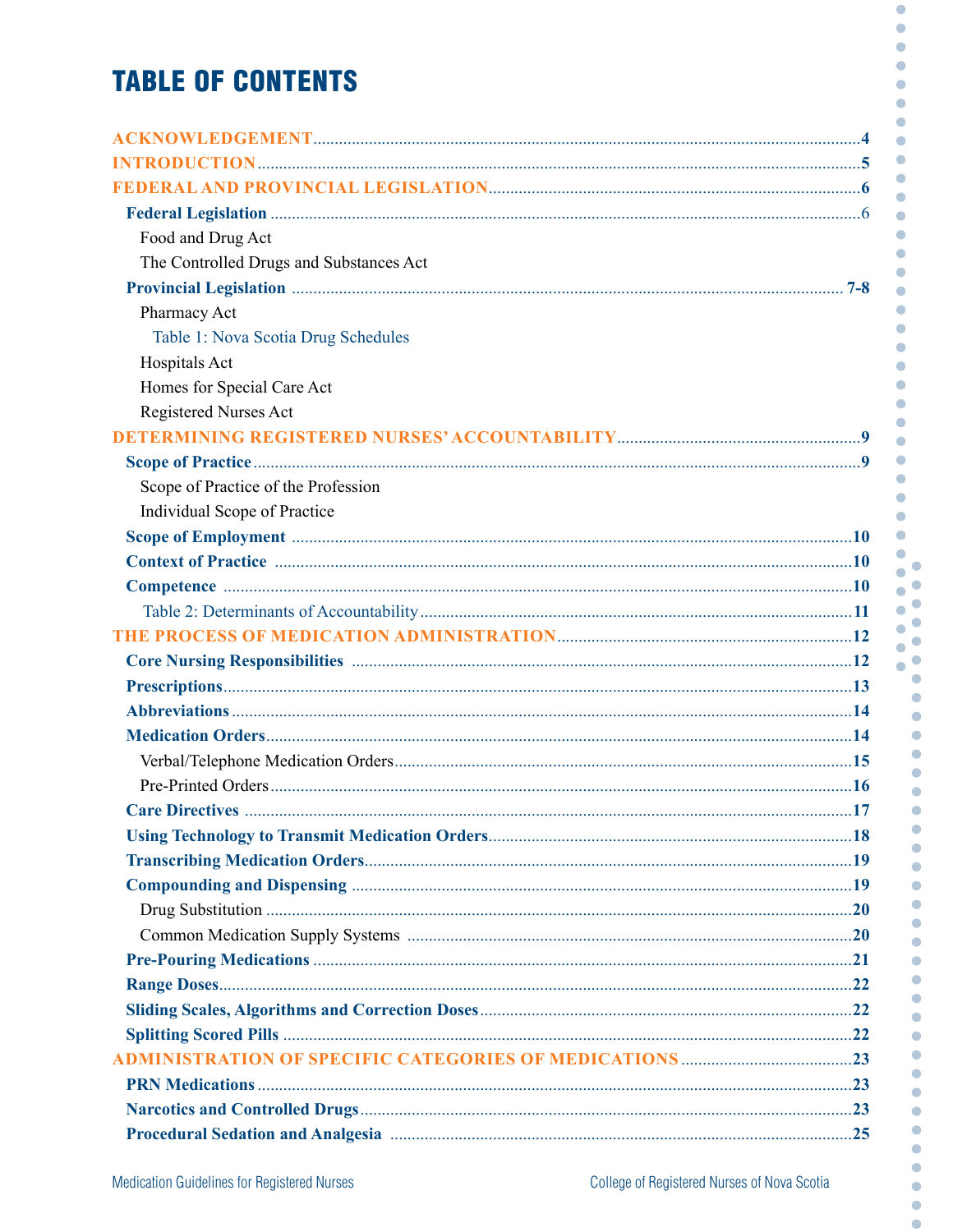| <b>Appendix A: ISMP List of Oral Dosage Forms Not be Crushed</b>                          |  |
|-------------------------------------------------------------------------------------------|--|
| Appendix B: ISMP Canada's List of Dangerous Abbreviations, Symbols, and Dose Designations |  |
| <b>Appendix C: ISMP's List of High-Alert Medications</b>                                  |  |
| <b>Appendix D: ISMP's List of Confused Drug Names</b>                                     |  |
|                                                                                           |  |

 $\bullet$  $\ddot{\bullet}$  $\bullet$  $\bullet$  $\bullet$ 

 $\bullet$  $\bullet$  $\blacksquare$ 

 $\bullet$  $\bullet$  $\bullet$  $\bullet$  $\bullet$  $\overline{\phantom{a}}$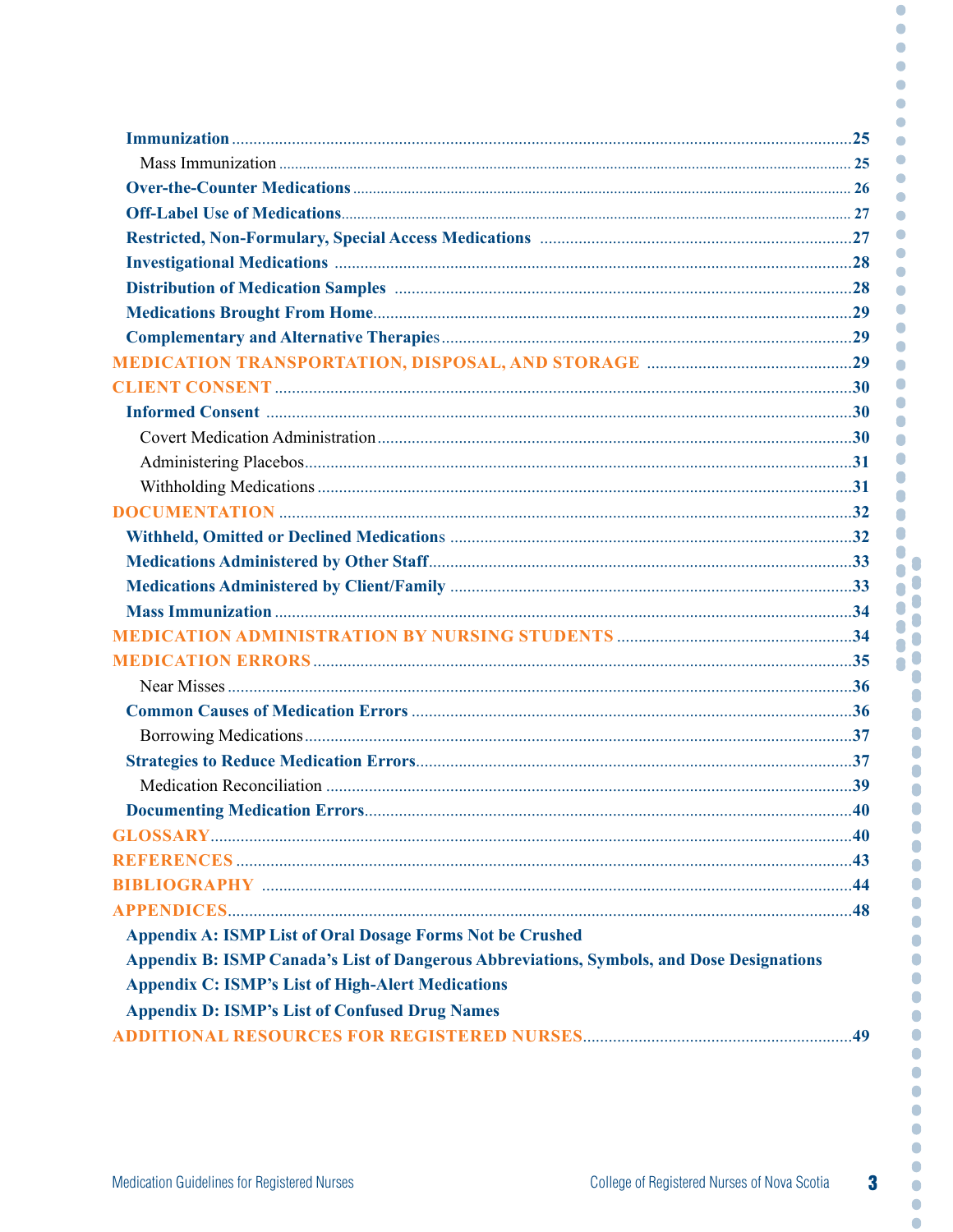# ACKNOWLEDGEMENT

The College of Registered Nurses of Nova Scotia (the College: CRNNS) would like to acknowledge, and credit, the College of Registered Nurses of British Columbia for granting us permission to use and adapt their publication entitled *"Medications: The Nurse's Role in Prescribing, Dispensing, Compounding and Administering Medications in British Columbia"* (2009), in the development of this document.

© 2015 (Revised), College of Registered Nurses of Nova Scotia, Halifax, Nova Scotia www.crnns.ca

#### 2011 (First Printing), 2014 (Revised)

All rights reserved. Individual copies of this document may be downloaded from the College website. Portions of this publication may be reproduced for personal use. Reproduction of this document for other purposes, by any means, requires permission of the copyright owner.

#### **NOTE: The information in this document is meant to provide general guidance to registered nurses, and is not intended to replace agency policies.**

Ċ  $\bullet$ O Ċ  $\overline{\phantom{a}}$  $\bullet$ Ċ Ò  $\bullet$  $\bullet$ Ċ  $\bullet$  $\sqrt{2}$  $\bullet$  $\bullet$ Ö Ō C  $\bullet$ Ō O Ō Ō  $\overline{a}$ Ō  $\overline{\phantom{0}}$ C Ċ  $\bullet$ Ō Ċ  $\bullet$  $\bullet$  $\bullet$ Ċ ö Ċ  $\bullet$ Ō  $\bullet$ C  $\bullet$  $\overline{\phantom{a}}$  $\triangle$  $\bullet$  $\blacksquare$ ö  $\bullet$  $\bullet$  $\bullet$  $\overline{\phantom{a}}$  $\overline{a}$  $\bullet$  $\bullet$  $\bullet$  $\triangle$  $\bullet$  $\bullet$  $\overline{\phantom{a}}$  $\bullet$  $\bullet$  $\bullet$  $\bullet$  $\bullet$  $\bullet$  $\bullet$  $\bullet$  $\bullet$  $\bullet$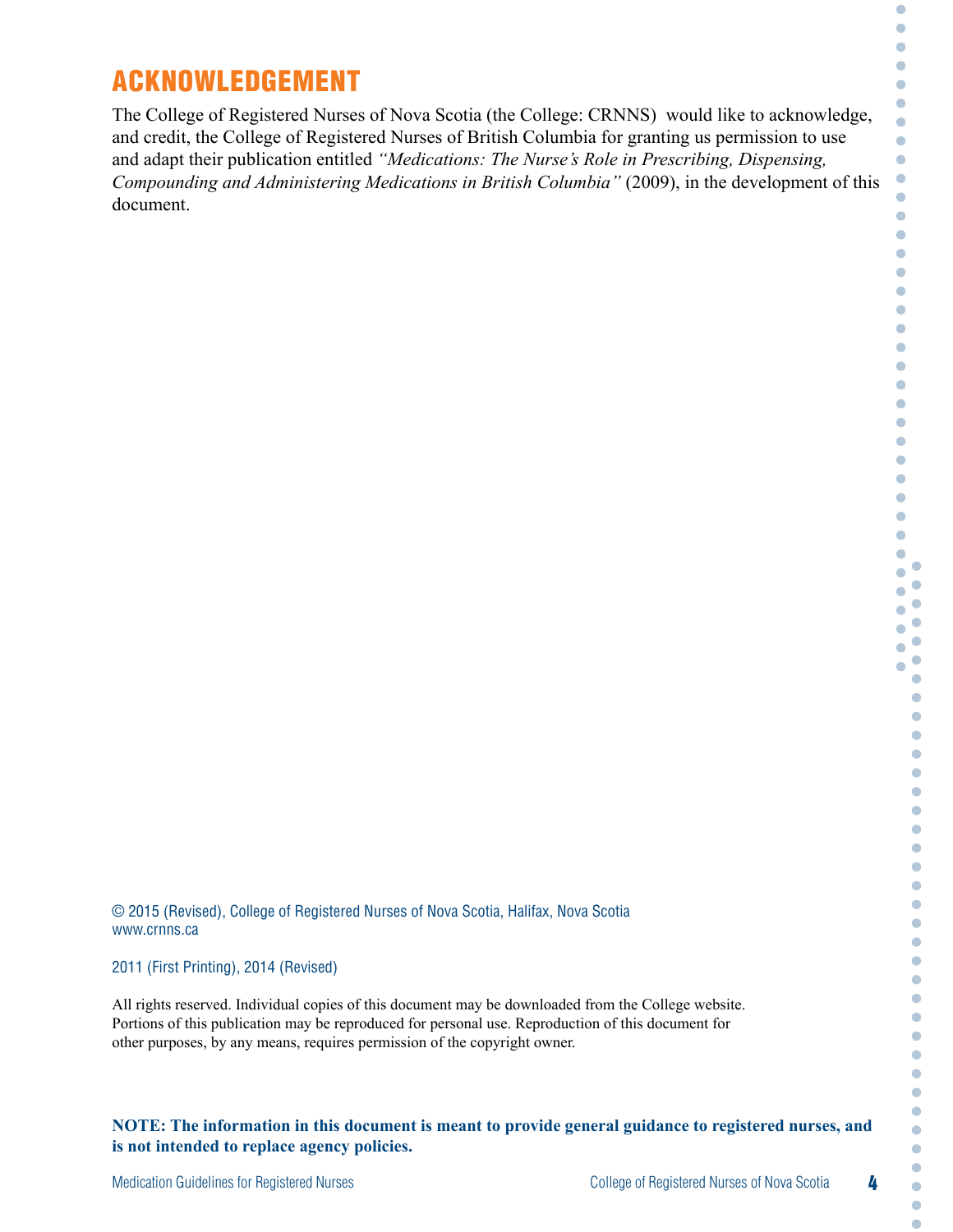# INTRODUCTION

The safe, effective and ethical administration of medications requires specific knowledge, skill and judgment, and is a cornerstone of quality person-centred care.

Registered nurses (RNs) attain initial competence in this skill during their basic nursing education through studies in pharmacology and clinical practice—and maintain their competence through continuing education and experience.

As with all healthcare professionals, registered nurses are responsible for understanding their scope of practice, scope of individual practice, scope of employment, and level of competence. They must also practise within the standards set by their regulatory body – the College of Registered Nurses of Nova Scotia (the College).

In relation to the administration of medications, registered nurses must have medication competence in order to: assess the appropriateness of medications for clients; administer medications correctly; monitor the effectiveness of medications; manage adverse reactions; accurately document outcomes; and teach clients how to manage their own health.

Registered nurses also need to be aware of legislation (both federal and provincial), agency policies, other relevant standards/guidelines, and ethical issues that might impact the provision of medications to clients.

As various healthcare providers perform specific and complementary roles in the delivery of medications, a collaborative interprofessional team approach (including clients and families) is recommended to enhance safety and quality care. Quality practice settings can support registered nurses, and the entire healthcare team, in the safe and effective administration of medications through processes that reflect the reality of the workplace and best practices. At the same time, registered nurses are expected to participate in and support quality improvement initiatives and programs.

This document has been created to support registered nurses in the administration of medication by addressing various aspects of the 'medication use' process (i.e., prescribing, transcribing, dispensing, compounding, administering and monitoring of medications). When used in conjunction with other related College documents, agency policies, and current pharmacy resources, these guidelines should assist registered nurses in the administration of medications within the four sectors of health care (i.e., acute care, long-term care, community care, and public health). However, they are not intended to replace agency policies or legal advice in relation to specific practice settings.

Information specific to the role of nurse practitioners (NPs) in medication delivery is not discussed in this document, except as it relates to registered nurses accepting medication orders written by NPs. Authorized medication practices for nurse practitioners can be found in the *Standards of Practice for Nurse Practitioners* (CRNNS, 2009) and a document entitled "*Nurse Practitioners' Authorized Practices: Nova Scotia - Schedule of Drugs and Drug Interventions*" (CRNNS, 2009).

Ċ O O Ċ C

Ċ Ċ  $\overline{\phantom{0}}$ 

 $\bullet$  $\bullet$ 

Ō  $\bullet$  $\bullet$ 

Ó  $\bullet$  $\bullet$  $\bullet$  $\bullet$ 

 $\bullet$ Ō

> ä Ŏ  $\bullet$ ó  $\bullet$  $\bullet$  $\bullet$  $\bullet$  $\bullet$ ö Ċ  $\bullet$  $\bullet$  $\bullet$  $\bullet$  $\bullet$ Ċ Ċ C  $\bullet$  $\bullet$  $\bullet$ Ċ  $\bullet$  $\bullet$ Ċ  $\bullet$  $\bullet$  $\bullet$ Ċ  $\bullet$  $\bullet$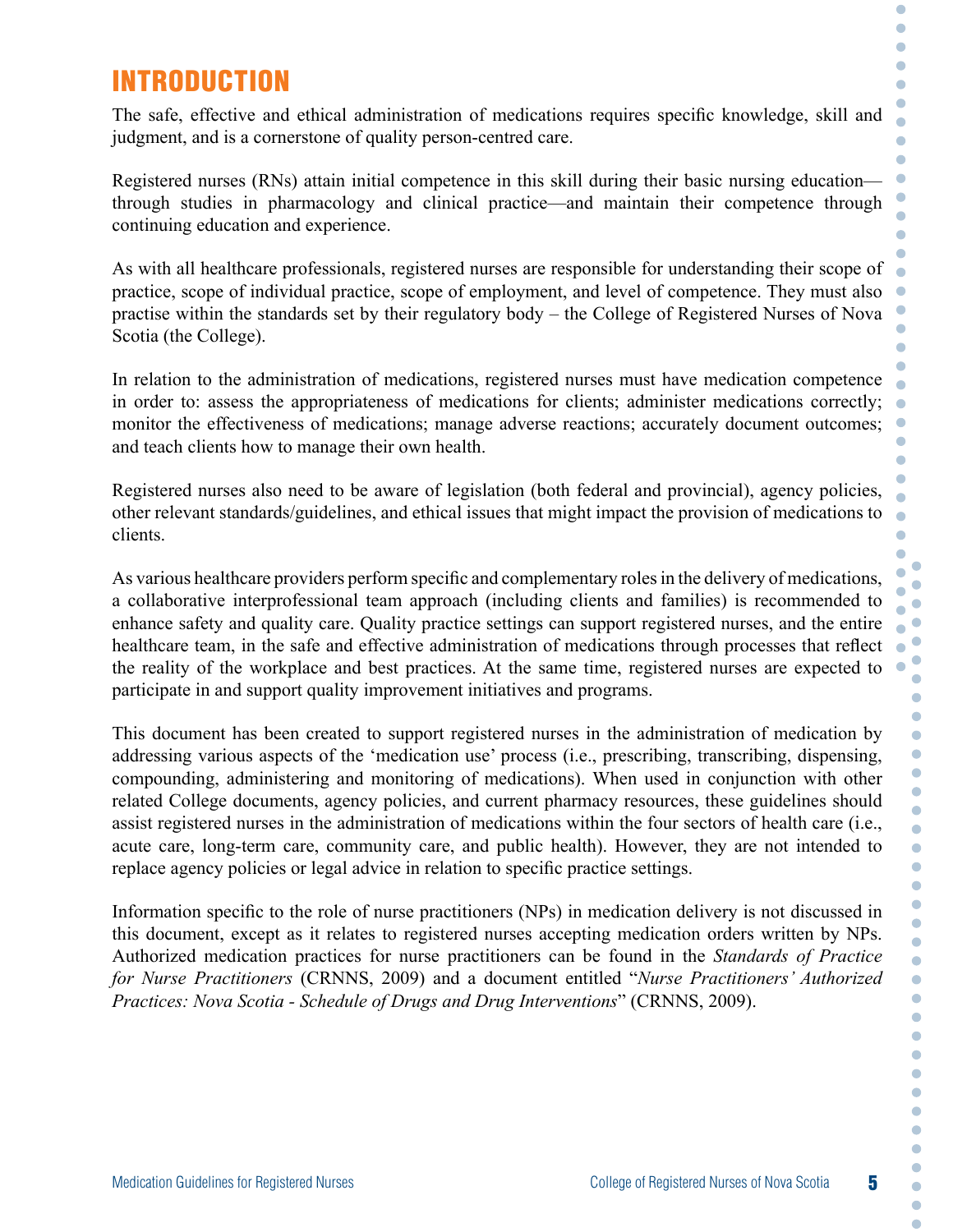# FEDERAL AND PROVINCIAL LEGISLATION

Prescribing, compounding, dispensing and administering medications are activities that present a significant potential risk to the public and are, therefore, reserved for specified health professionals only. Both federal and provincial legislation define the roles of health team members in delivering medications.

As members of an interprofessional collaborative team, registered nurses must be aware and understand the implications of relevant federal and provincial legislation, as well as the roles and responsibilities of each team member involved in the delivery of medications to clients.

The following section provides highlights of federal and provincial legislation that impacts the practice of registered nurses in relation to medication administration.

#### Federal Legislation

#### Food and Drug Act

The *Food and Drug Act* (R.S., 1985, c. F-27) governs the sale and distribution of drugs in Canada. This legislation focuses on protecting the public from unsafe drugs and addresses false, misleading or deceptive labeling of drugs. For example, it states that no person shall distribute or cause to be distributed any drug as a sample except physicians, dentists, veterinary surgeons or pharmacists under prescribed conditions. The act also defines prescription drugs and non-prescription drugs. (http://laws.justice.gc.ca/en/ShowTdm/cs/f-27///en)

#### Controlled Drugs and Substances Act

The *Controlled Drugs and Substances Act* (1996, c. 19), along with the *Narcotic Control Regulations, Part G of the Food and Drug Regulations*, and the *Benzodiazepines and Other Targeted Substances Regulations*, governs the production, distribution, importing, exporting, sale, and use of narcotics, and controlled and targeted drugs, for medical and scientific purposes in Canada. This legislation defines who is authorized to be in possession of these drugs/substances and governs specific activities of pharmacists, other practitioners, and hospitals related to these drugs/substances as they can alter mental processes and harm the health of clients and/or society when diverted or misused (e.g., narcotics such as morphine; controlled drugs such as amphetamines; and benzodiazepines such as lorazepam). Among

the directions noted in this legislation, is the requirement for pharmacists and other practitioners, as well as licensed organizations (e.g., public and private hospitals and long-term care facilities licensed under the *Hospitals Act*) to maintain records detailing a count of narcotics, controlled drugs and medication wastage.

In their practice settings, registered nurses are legally authorized to be in possession of narcotics/controlled substances when ordered to administer them by an authorized prescriber or when acting as the official custodian **In Nova Scotia, the distribution and use of narcotics and controlled drugs is further governed by the** *Nova Scotia Prescription Monitoring Act* **and** *Regulations***.**

O O Ċ C

Ŏ Ċ  $\bullet$ Ō

Ċ Ċ Ō ó Ċ Ō Ò Ō Ō

> Ō  $\bullet$ Ō ä

> > Ŏ C Ō ö Ċ  $\bullet$ O Ċ Ċ  $\bullet$ Ċ  $\bullet$

 $\bullet$ 

 $\bullet$  $\bullet$ 

 $\bullet$ 

 $\bullet$ 

۵  $\bullet$   $\overline{a}$ 

Ċ

C  $\bullet$  $\bullet$ 

 $\bullet$ 

 $\bullet$  $\overline{\phantom{a}}$ Ċ  $\bullet$  $\bullet$ Ċ  $\bullet$  $\bullet$  $\bullet$  $\bullet$  $\bullet$  $\bullet$ 

of narcotics/controlled substances for an agency. When registered nurses are performing either of these roles, they must comply with federal regulations (i.e., follow agency policy that reflects the legislation in receiving, administering, disposing, or counting narcotics and controlled substances). (http://laws.justice.gc.ca/en/C-38.8/)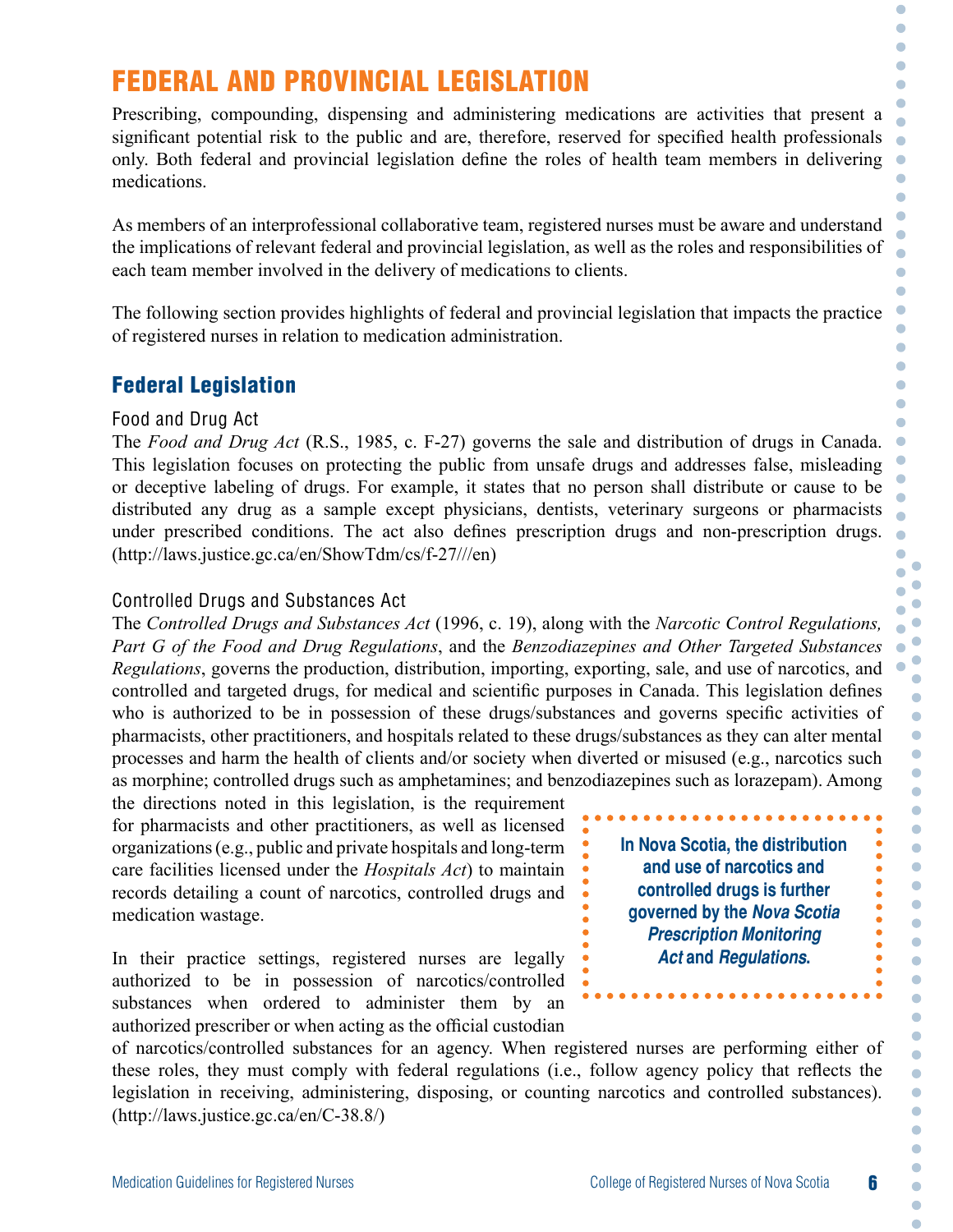### Provincial Legislation

Pharmacy Act

The *Pharmacy Act* (2001, c. 36, s. 1) defines the responsibilities of pharmacists in community settings (e.g., long-term care facilities, private agencies, physicians' offices) and provides some direction for other healthcare providers on the compounding, dispensing and administering of medications. For example, under the 2010 amendment to the *Regulations to the Pharmacy Act*, pharmacists may prescribe Schedule I drugs in accordance with the standards of practice to treat conditions approved by the Nova Scotia College of Pharmacists. (http://www.gov.ns.ca/just/regulations/regs/pharmdrugrx.htm)

The *Regulations to the Pharmacy Act* (2002) support a national drug scheduling model developed by the National Association of Pharmacy Regulatory Authorities (NAPRA). These drug schedules classify medications according to those that require a prescription, and those that do not. These regulations also specify how medications are to be sold in pharmacies.

Table 1 (below) outlines the Nova Scotia Drug Schedules. Drugs in schedules 1–3 are also listed from time to time on the National Drug Schedules. Registered nurses should consult with a pharmacist when there is uncertainty about to which schedule a particular drug belongs.

**NOTE**: The *Pharmacy Act* does not apply to hospital practice.

#### TABLE 1: NOVA SCOTIA DRUG SCHEDULES

Schedule I drugs require a prescription from an authorized prescriber.

Schedule II drugs (also referred to as "over-the-counter medications") do not require a prescription but are kept in an area of the pharmacy where there is no public access and no opportunity for client self-selection.

Schedule III drugs (also referred to as "over-the-counter medications") do not require a prescription and may be sold by a pharmacist from the self-selection professional products area of the pharmacy. A pharmacist must be available to assist the patient in making an appropriate self-medication selection.

Schedule IV drugs are those listed under the Controlled Drugs and Substances Act (Canada) that require a prescription from an authorized prescriber.

Nova Scotia College of Pharmacists (2006)

O C

Ċ O

Ċ ö Ċ  $\bullet$ 

 $\bullet$ Ċ

 $\bullet$ ä  $\bullet$  $\bullet$ C Ċ  $\bullet$  $\bullet$ Ö  $\bullet$ Ō  $\ddot{\bullet}$ Ō  $\bullet$ Ċ  $\bullet$ Ō  $\bullet$ ò  $\bullet$ Ō Ċ  $\bullet$  $\bullet$  $\bullet$ ö  $\bullet$  $\bullet$ Ċ  $\bullet$  $\bullet$ Ċ  $\bullet$  $\bullet$  $\bullet$  $\bullet$  $\bullet$ Ċ Ċ  $\bullet$  $\bullet$  $\bullet$  $\bullet$  $\bullet$  $\bullet$  $\bullet$  $\bullet$  $\bullet$ 

Unscheduled drugs (also referred to as 'over-the-counter' medications) can be sold without professional supervision at any retail outlet. Adequate information is available for individuals to make safe and effective choices in relation to these drugs, and labeling is deemed sufficient to ensure appropriate use of these drugs. National Association of Pharmacy Regulatory Authorities (2009)

#### Hospitals Act

In Nova Scotia, the *Hospitals Act* (1989, R.S., c. 208, s. 1) replaces the *Pharmacy Act* in hospitals. For the most part, the *Hospitals Act* enables the province's nine district health authorities (and the IWK Health Centre) to determine the function of their hospital pharmacies, the practice of pharmacies, and the required medication policies. Although the *Hospitals Act* does not specifically refer to the role of registered nurses in medication administration, according to their standards for practice, registered nurses are expected to follow hospitals'/agencies' medication policies. (http://nslegislature.ca/legc/statutes/novahos.htm)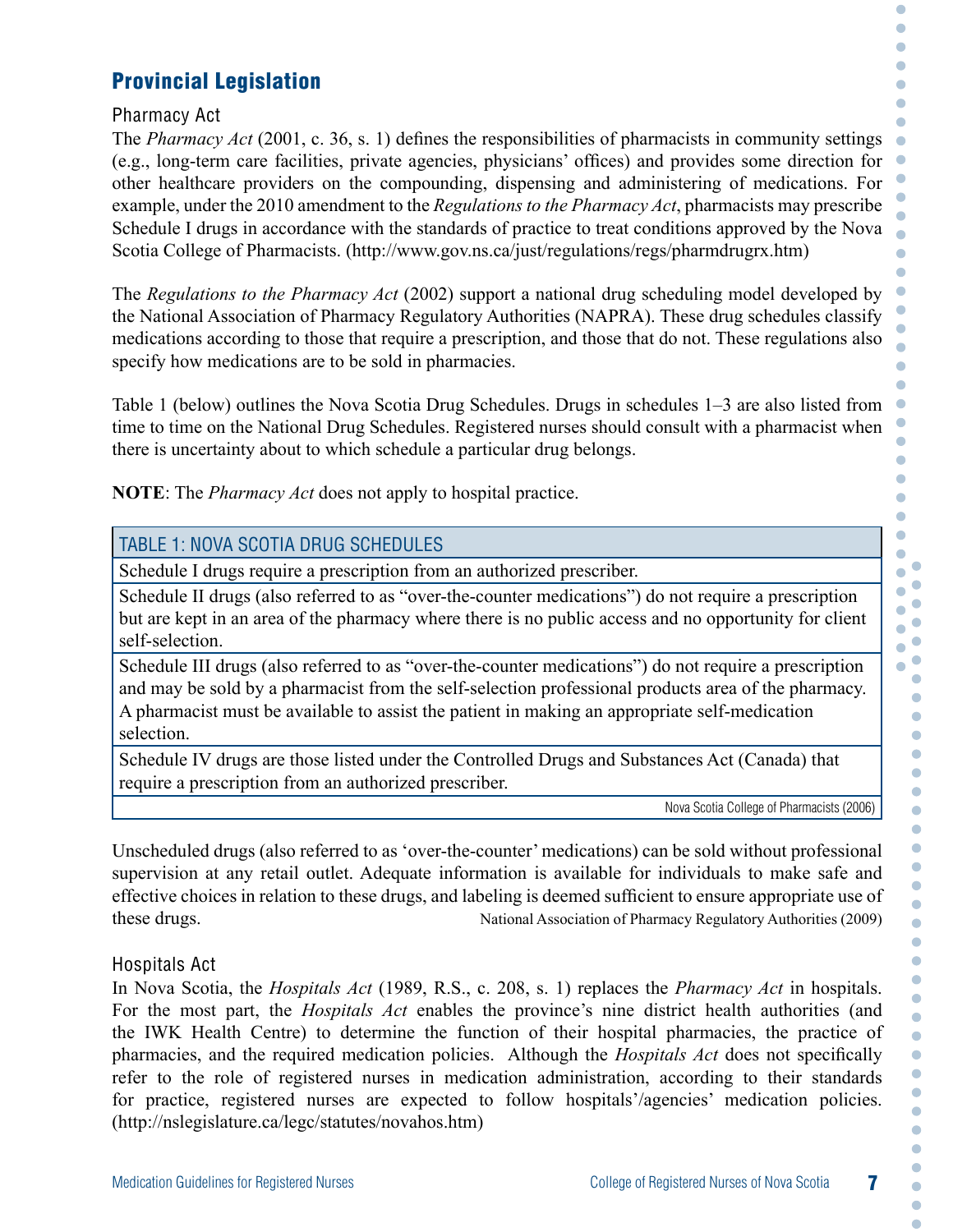#### Homes for Special Care Act

The *Homes for Special Care Act* (1989, R.S., c.203, s.1) governs many long-term care facilities throughout the province, including nursing homes, homes for the aged, homes for the disabled, and residential care facilities.

In May 2011, the *Homes for Special Care Regulations* (1989, c.203) were amended. The regulations now state that medication orders must be in writing and signed by one of the following healthcare professionals (authorized prescribers):

- medical practitioner registered under the *Medical Act*
- nurse practitioner registered under the *Registered Nurses Act*, when appropriate protocols have been established in accordance with the *Pharmacist Drug Prescribing Regulations*  made under the *Pharmacy Act*
- pharmacist registered under the *Pharmacy Act*.

In emergency situations or when a medication does not require a prescription, registered nurses practising in homes for special care may accept verbal medication orders from any of the healthcare professionals listed above.

#### Registered Nurses Act

In Nova Scotia, the professional practice of nursing is defined in the *Registered Nurses Act*  (RN Act, 2006, c. 21, s. 1) and *Registered Nurses Regulations* (2009, c. 21, s. 1).

http://nslegislature.ca/legc/statutes/regisnur.htm

O O O Ċ C  $\bullet$ 

Ċ  $\bullet$  $\bullet$  $\overline{\phantom{0}}$ C  $\bullet$  $\bullet$  $\bullet$ Ō C  $\bullet$  $\bullet$  $\bullet$  $\bullet$  $\bullet$  $\bullet$  $\bullet$  $\bullet$  $\Box$  $\bullet$  $\bullet$ Ō  $\bullet$ ò  $\bullet$ ö Ŏ  $\bullet$ C  $\bullet$  $\bullet$  $\overline{a}$  $\bullet$  $\bullet$ ö  $\bullet$  $\bullet$ Ċ  $\overline{\phantom{a}}$ ó C C  $\bullet$  $\bullet$  $\bullet$  $\bullet$ O  $\bullet$  $\bullet$  $\bullet$  $\bullet$  $\bullet$  $\bullet$  $\bullet$  $\bullet$  $\bullet$  $\bullet$ 

According to provincial legislation, the "practice of nursing" is defined as the application of specialized and evidence-based knowledge of nursing theory, health and human sciences, inclusive of principles of primary health care, in the provision of professional services to a broad array of clients ranging from stable or predictable to unstable or unpredictable, and includes

- (i) assessing the client to establish the client's state of health and wellness,
- (ii) identifying the nursing diagnosis based on the client assessment and analysis of all relevant data and information,
- (iii) developing and implementing the nursing component of the client's plan of care,
- (iv) co-ordinating client care in collaboration with other health care disciplines,
- (v) monitoring and adjusting the plan of care based on client responses,
- (vi) evaluating the client's outcomes,
- (vii) such other roles, functions and accountabilities within the scope of practice of the profession that support client safety and quality care, in order to
	- (A) promote, maintain or restore health,
	- (B) prevent illness and disease,
	- (C) manage acute illness,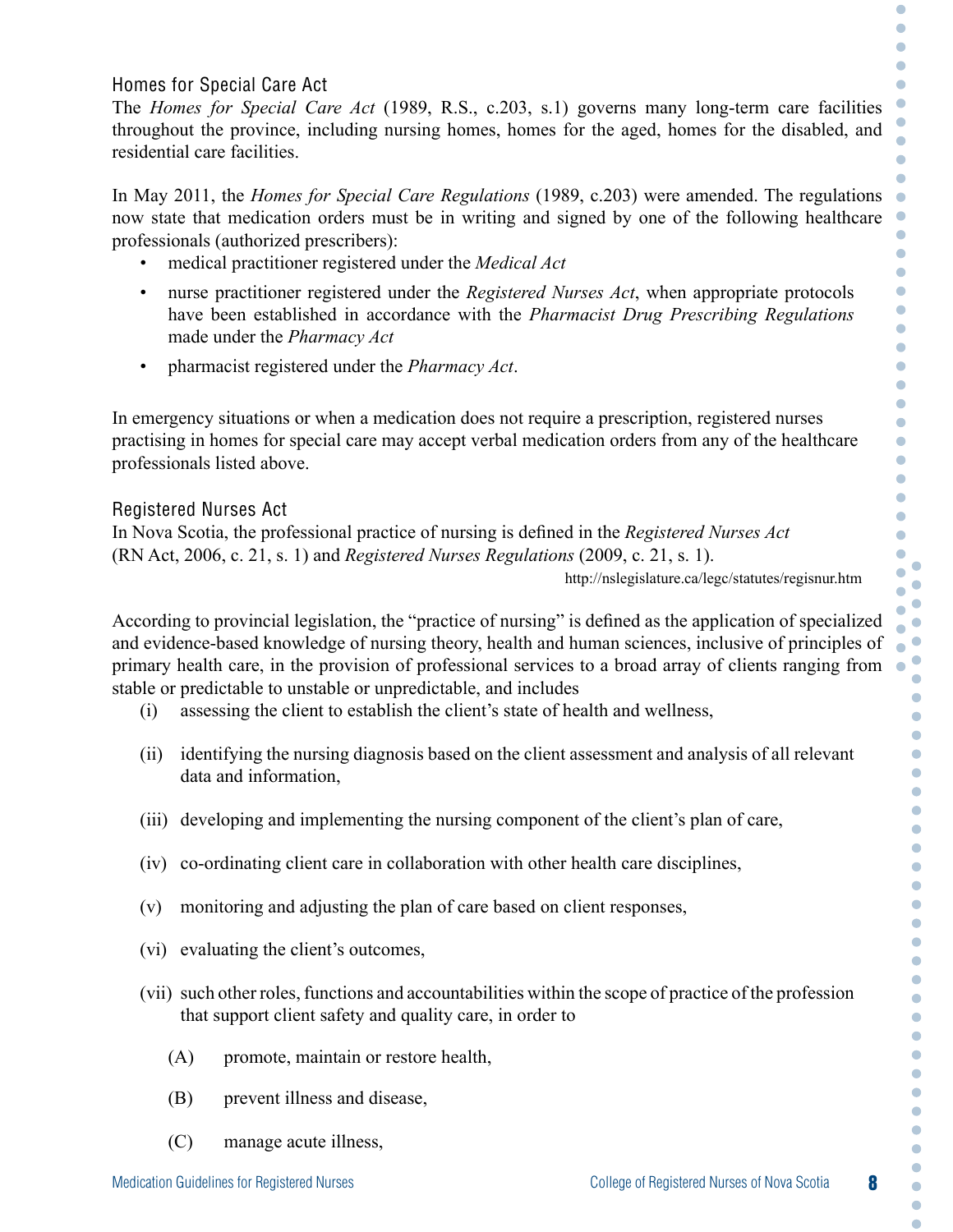- (D) manage chronic disease,
- (E) provide palliative care,
- (F) provide rehabilitative care,
- (G) provide guidance and counselling, and
- (H) make referrals to other health care providers and community resources,

and also includes research, education, consultation, management, administration, regulation, policy or system development relevant to subclauses (i) to (vii).

The practice of registered nurses, as defined in the RN Act and Regulations, means registered nurses are responsible to assess, monitor, and evaluate client health outcomes as they relate to nursing practice. Medication delivery is one entry-level competency that supports the provision of professional services by registered nurses.

# DETERMINING REGISTERED NURSES' ACCOUNTABILITY

Before administering medications, registered nurses must understand how the following factors determine their accountabilities:

- scope of practice
- scope of employment
- context of practice
- competence.

# Scope of Practice

Scope of practice is defined as the roles, functions and accountability which members of a profession are educated and authorized by legislation to perform.

#### Scope of Practice of the Profession

The scope of practice of the nursing profession in Nova Scotia is determined by the RN Act and Regulations. While the scope of practice establishes the limits on what members of the profession can do, it is also important that the scope of practice remain flexible so as to allow for the growth and development of the professions (Lillibridge, Axford, & Rowley, 2000).

For example, until 2010 registered nurses in Nova Scotia were only authorized to administer medications on the basis of a written order from an authorized prescriber. Now those with the required competency are authorized to recommend and administer over-the-counter medications, in accordance with their agency policy (CRNNS, 2010).

#### Individual Scope of Practice

While the scope of practice of the nursing profession defines the boundaries of the discipline of nursing (i.e., for all registered nurses), the scope of practice of an individual registered nurse is further defined by the nurse's specific education and experience, and the context of her/his practice (e.g., hospital, community).

C O O

O Ò Ō C Ċ  $\bullet$ Ō Ō  $\bullet$ ö Ċ  $\bullet$ Ō Ċ Ċ

 $\bullet$  $\bullet$  $\bullet$  $\bullet$  $\bullet$ 

 $\bullet$  $\bullet$ Ō  $\bullet$ Ċ

> G  $\overline{\phantom{a}}$  $\overline{\phantom{a}}$ ó  $\bullet$  $\bullet$ ö  $\bullet$  $\bullet$ Ċ  $\overline{\phantom{a}}$ ò C C Ċ ó ó  $\bullet$ O Ċ  $\bullet$  $\bullet$  $\bullet$  $\bullet$  $\bullet$  $\bullet$ Ċ  $\bullet$  $\bullet$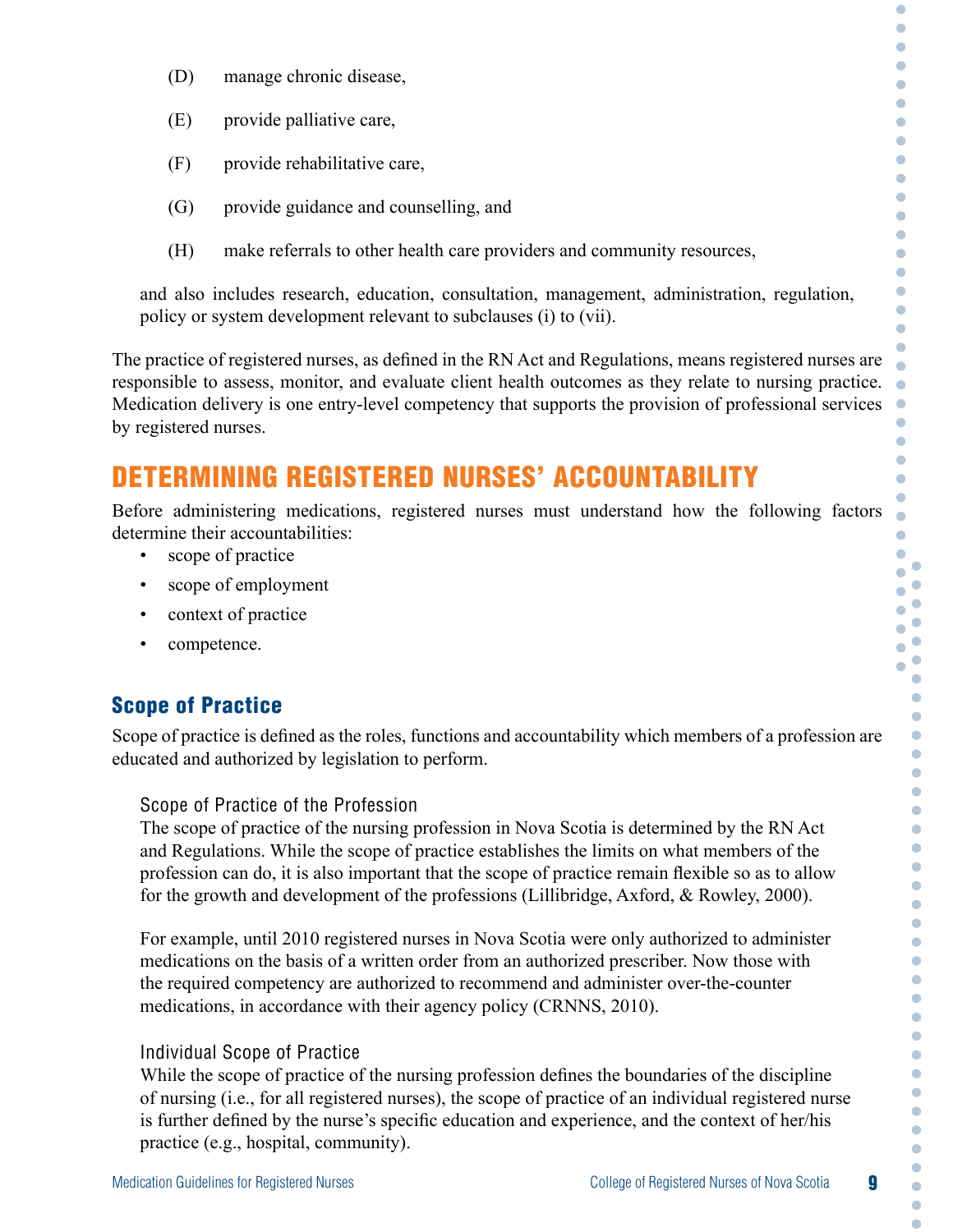For example, all registered nurses can administer medications ordered for their clients by an authorized prescriber. However, registered nurses in emergency departments can administer medications that many other RNs cannot (e.g., epinephrine), based on their agency's care directives (Guidelines for DMFs & Care Directives, CRNNS, 2011). Registered nurses who are licensed as nurse practitioners can also prescribe and order medications.

#### Scope of Employment

This term refers to the range of responsibilities defined by employers through specific job descriptions and policies. Registered nurses are responsible for ensuring they have the individual scope of practice required for medication administration within the parameters of their employment (scope of employment).

# Context of Practice

Context of practice refers to conditions or factors that affect the practice of nursing, including client population, (e.g., age, diagnostic grouping), location of practice setting (e.g., urban, rural), type of practice setting and service delivery model (e.g., acute care, community), level of care required (e.g., complexity, frequency), staffing and availability of other resources. In some instances, context of practice could also include factors outside the healthcare sector (e.g., community resources, government). Registered nurses should always be aware of the context of practice in which medication delivery is to take place.

### **Competence**

Competence is the ability to integrate and apply the knowledge, skills and judgment required to practise safely and ethically in a designated role, and includes both entry-level and continuing competencies (RN Act, 2006).

Registered nurses are accountable to assess their competence to perform medication activities and, in the event that they do not possess the required competence, to refrain from performing such activities until competence is attained. The College's *Standards for Nursing Practice* stipulate that RNs are responsible to attain and maintain competencies relevant to their scope of practice.

Table 2 (p. 11) illustrates how these four factors influence registered nurses' accountability as it applies to medication administration practices.

Ċ  $\bullet$ O Ċ C  $\bullet$  $\bullet$ C Ċ Ċ Ċ  $\bullet$ 

 $\bullet$ Ō  $\bullet$  $\bullet$ Ō

 $\bullet$ 

C  $\bullet$  $\bullet$ 

ö Ċ Ŏ Ċ  $\bullet$  $\bullet$  $\bullet$  $\bullet$  $\bullet$  $\bullet$  $\bullet$  $\bullet$ ö  $\bullet$  $\bullet$ Ċ  $\bullet$ ó C  $\bullet$  $\bullet$ ó ó Ċ O O  $\bullet$  $\bullet$  $\bullet$  $\bullet$  $\bullet$  $\bullet$ Ċ

C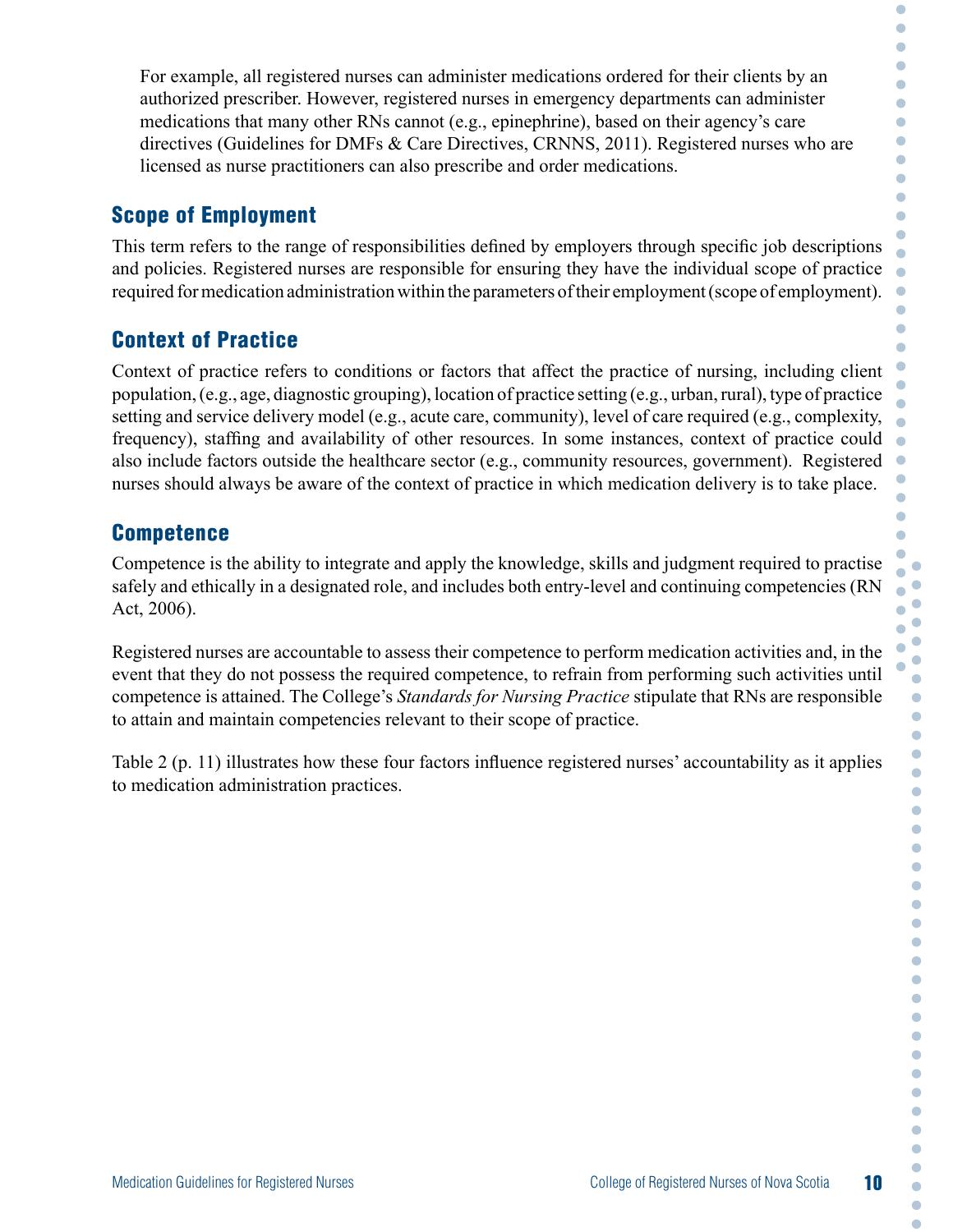| <b>TABLE 2: DETERMINANTS OF ACCOUNTABILITY</b> |                                                                                                                                                                                |                                                                                                                                                                                                                                                                                                                                                                                                                                                             |  |  |
|------------------------------------------------|--------------------------------------------------------------------------------------------------------------------------------------------------------------------------------|-------------------------------------------------------------------------------------------------------------------------------------------------------------------------------------------------------------------------------------------------------------------------------------------------------------------------------------------------------------------------------------------------------------------------------------------------------------|--|--|
| <b>Factors</b>                                 | <b>RN Accountability</b>                                                                                                                                                       | <b>Examples of Medication</b><br><b>Administration Practice</b>                                                                                                                                                                                                                                                                                                                                                                                             |  |  |
| Scope of practice                              | RNs can administer Schedule I<br>medications with an order from<br>an authorized prescriber.                                                                                   | An RN on a medical/surgical<br>unit receives a written order<br>from an authorized prescriber<br>to administer an antibiotic. The<br>RN administers the antibiotic<br>according to the order.                                                                                                                                                                                                                                                               |  |  |
| Scope of employment,<br>employer policies      | Nurses are knowledgeable about<br>employer medication policies.                                                                                                                | A client being cared for in an<br>acute care facility is entering<br>the palliative care phase of her/<br>his treatment and requires PCA<br>(patient controlled analgesia)<br>for pain management. When<br>the client is ready to return<br>to his long-term care (LTC)<br>facility, the RNs at the LTC<br>facility cannot administer the<br>analgesics because the scope<br>of employment at their facility<br>does not allow for the use of<br>PCA pumps. |  |  |
| <b>Context of practice</b>                     | RNs assess patient population,<br>type of care required, complexity<br>and frequency of nursing<br>interventions, service delivery<br>models, staffing and other<br>resources. | A client on a medical<br>unit requires a dopamine<br>infusion for low blood<br>pressure. Initiation of<br>a dopamine infusion<br>requires close monitoring<br>of a client's vital signs,<br>usually via hemodynamic<br>monitoring. In this agency, a<br>dopamine infusion is usually<br>administered only in a critical<br>care setting. RNs on the<br>medical unit are not authorized<br>to administer the dopamine<br>infusion.                           |  |  |
| Competence                                     | RNs know and practise within<br>their own level of knowledge,<br>skill and judgment related to<br>medications.                                                                 | An RN receives an order to<br>administer an injection of<br>morphine via a subcutaneous<br>port. Having little experience<br>with this, the RN reviews the<br>unit's policy and procedure<br>and requests that a practitioner<br>competent in the skill provide<br>guidance during the procedure.                                                                                                                                                           |  |  |

 $\bullet$  $\bullet$  $\bullet$ 

> $\bullet$  $\bullet$  $\bullet$  $\bullet$  $\bullet$  $\bullet$  $\bullet$  $\bullet$  $\bullet$  $\bullet$  $\bullet$  $\bullet$  $\bullet$  $\bullet$  $\bullet$  $\bullet$  $\bullet$  $\bullet$  $\bullet$  $\bullet$  $\bullet$  $\bullet$  $\bullet$  $\bullet$  $\bullet$  $\bullet$  $\bullet$  $\bullet$  $\blacksquare$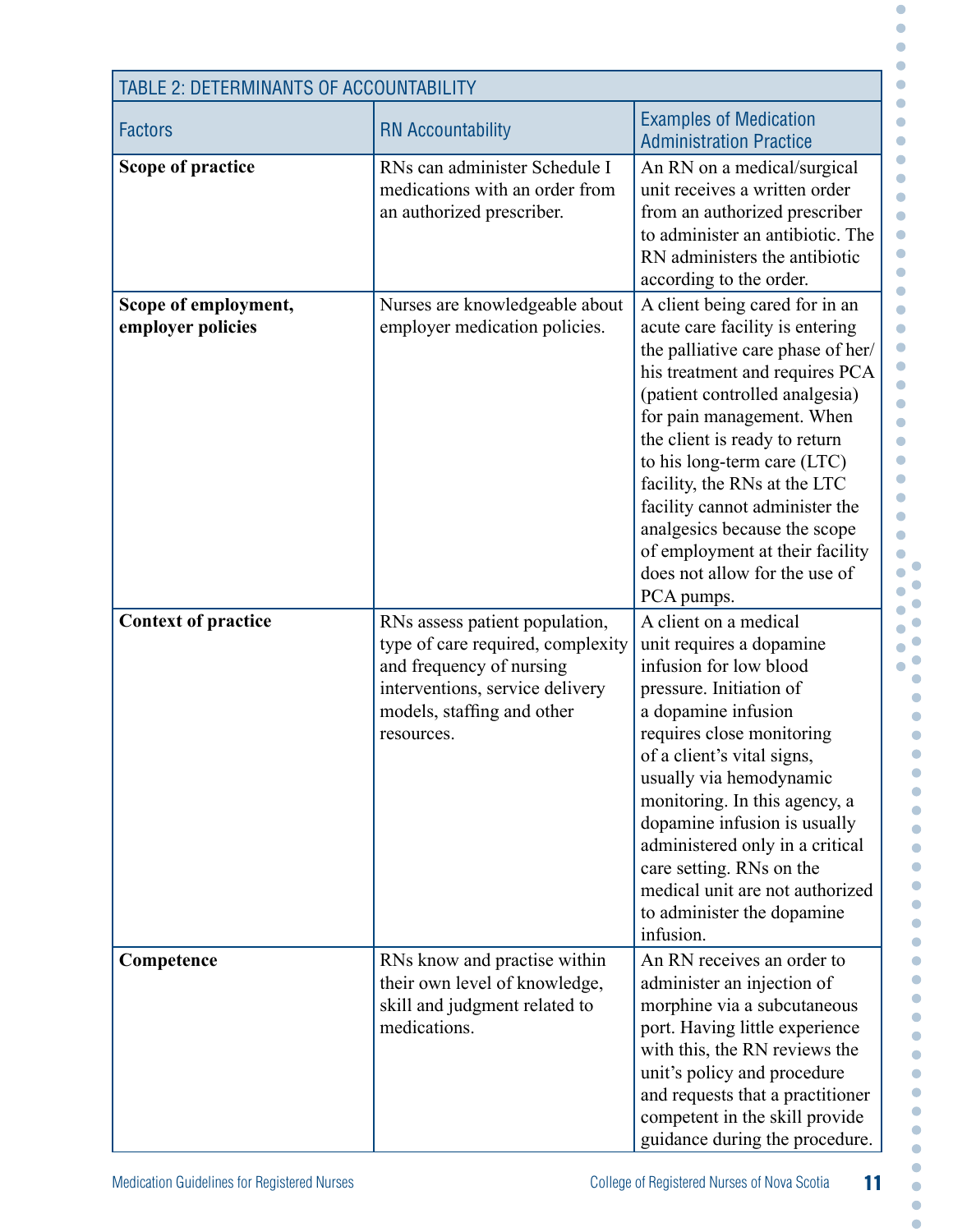# THE PROCESS OF MEDICATION ADMINISTRATION

Medication administration is the act of giving medications to clients through a specific route (e.g., enteral, percutaneous, parenteral). The 'medication use' process begins with prescribing, transcribing, dispensing, compounding and administering medications, and ends with the monitoring of their effects (i.e., expected and adverse). With the exception of nurse practitioners, registered nurses cannot prescribe medications, and dispensing and compounding medications are NOT within their scope of practice.

On the other hand, the process of medication use relies, in large part, on the critical thinking skills and clinical judgment of registered nurses as they proceed through the required assessment, planning, administration, evaluation and documentation.

#### Core Nursing Responsibilities

In the process of medication administration, registered nurses are responsible to:

- determine that each medication order is clear (legible), accurate, current and complete (medications should be withheld when a medication order is incomplete, illegible, ambiguous or inappropriate; with concerns being clarified with the prescriber).
- assess the appropriateness of a medication for a client by taking into consideration:
	- » the client's age, weight, pathophysiology, laboratory data, medication history, allergies, vital signs, knowledge/beliefs about drugs
	- » knowledge of the medication being administered, including intended therapeutic actions, possible risks, adverse effects, antidotes, contraindications, and interactions with food and other medications including over-the-counter drugs and complementary and alternative medicine (e.g., herbal therapies)
	- » the formal process of medication reconciliation (see p. 38).
- consult with other members of the interprofessional team when additional information is required (e.g., pharmacist to determine appropriateness of a medication).
- discuss any concerns, disagreements, or unclear medication orders with related authorized prescribers.
- ensure medication orders are transcribed correctly to the Medication Administration Record (MAR).
- prepare medications with knowledge of:
	- » aseptic technique
	- » mathematics (required to calculate doses)
	- » trade and generic medication names
	- » risks of combining medications (e.g., for clients receiving two or more)
	- » appropriateness of crushing or splitting pills, and acceptable methods for doing this (refer to Appendix A for list of oral dosage forms that should not be crushed)
	- » stability, storage and labeling of medications once reconstituted.
- verify that medication labels and administration records are current and complete.
- dispose of unusable portions of medications in an appropriate manner.
- store medications in a secure location if unable to administer immediately after preparing. **NOTE**: Routine pre-pouring of medications is not acceptable.

O O

C

ò Ċ  $\bullet$ 

O  $\bullet$ C Ä ò Ċ  $\bullet$ Ċ  $\bullet$  $\bullet$ Ċ Ō  $\bullet$ ò  $\bullet$  $\bullet$  $\Box$  $\bullet$  $\bullet$  $\bullet$ C  $\bullet$  $\bullet$  $\bullet$ ö Ċ  $\bullet$  $\bullet$  $\bullet$  $\bullet$  $\bullet$ C Ō  $\bullet$ ó  $\bullet$  $\bullet$ Ċ  $\bullet$  $\bullet$ Ċ  $\overline{\phantom{a}}$ ó C C Ċ ó  $\bullet$  $\bullet$  $\overline{\phantom{a}}$ Ċ  $\bullet$  $\bullet$ Ċ  $\bullet$  $\bullet$  $\bullet$ ó  $\bullet$  $\bullet$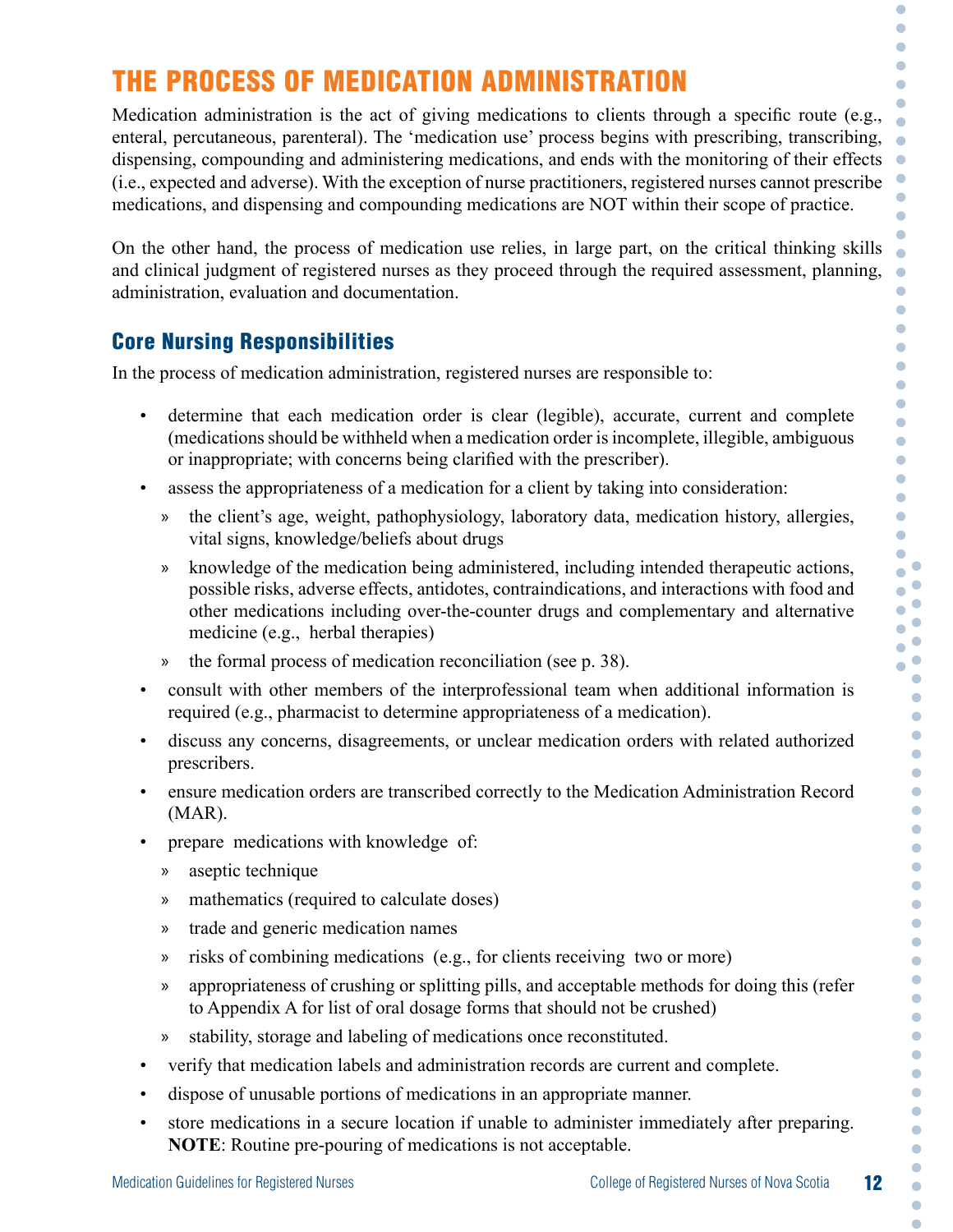$\bullet$  $\bullet$ Ċ Ò  $\overline{\phantom{0}}$  $\bullet$  $\Box$ Ċ  $\bullet$  $\bullet$  $\bullet$  $\Box$ ö  $\bullet$  $\bullet$ Ō Ċ **In an ideal situation, only one registered nurse**   $\bullet$  $\bullet$ **would perform all components of the medication**  Ċ **administration process to decrease the risk of**   $\bullet$ **medication errors and maintain accountability.** $\bullet$  $\bullet$  $\bullet$  $\bullet$  $\Box$  $\overline{\phantom{0}}$  $\bullet$  $\bullet$  $\bullet$ Ŏ  $\bullet$ ö Ċ Ŏ  $\bullet$  $\bullet$  $\bullet$  $\bullet$  $\bullet$  $\bullet$  $\bullet$ ó  $\bullet$  $\bullet$ ö  $\bullet$  $\bullet$  $\bullet$  $\bullet$  $\bullet$  $\bullet$  $\bullet$  $\bullet$  $\bullet$  $\bullet$  $\bullet$ Ō  $\bullet$  $\bullet$  $\bullet$  $\bullet$  $\bullet$  $\bullet$  $\bullet$  $\bullet$ 

> $\bullet$  $\bullet$

Ċ

- educate clients about their medications and obtain informed consent before administering drugs.
- discuss reasons for a client's refusal of a medication, when required, and to work with the client and authorized prescriber to determine an alternate plan of action based on this refusal.
- only administer medications that are dispensed by a pharmacist or pharmacy technician.
- only administer medications that were prepared by the nurse herself/himself, except in the case of an emergency (e.g., cardiac arrest).
- adhere to the '10 rights' of medication administration:
	- » Right client
	- » Right medication
	- » Right route
	- » Right time
	- » Right dose
	- » Right reason/assessment
	- » Right education
	- » Right to refuse
	- » Right evaluation
	- » Right documentation.
- monitor clients during and after medication administration for expected benefits and adverse effects, and intervene as necessary (as required, RNs should inform support personnel such as continuing care assistants what adverse effects to watch for and report).
- document the medication process according to agency policy and professional and legal standards.

### **Prescriptions**

According to the Nova Scotia *Pharmacy Act* (2001), a prescription is defined as "an authorization, in writing or otherwise communicated directly to a pharmacist or certified dispenser, from a person authorized by law to prescribe drugs or devices, to dispense a specified drug or device for use by a designated individual or animal".

In Nova Scotia, authorized prescribers include physicians, nurse practitioners, midwives, dentists, optometrists and pharmacists. Registered nurses are not authorized to prescribe medications or to phone in medication prescriptions to a pharmacy on behalf of an authorized prescriber (RN Act (2006).

Prescriptions are either handwritten, on pre-printed forms that are generally assembled as 'prescription pads', or printed on forms similar to those that are pre-printed in an electronic format (e.g., using a computer).

A complete prescription would include:

- client's full name
- date prescribed
- medication name (generic), as well as strength, quantity and concentration, where applicable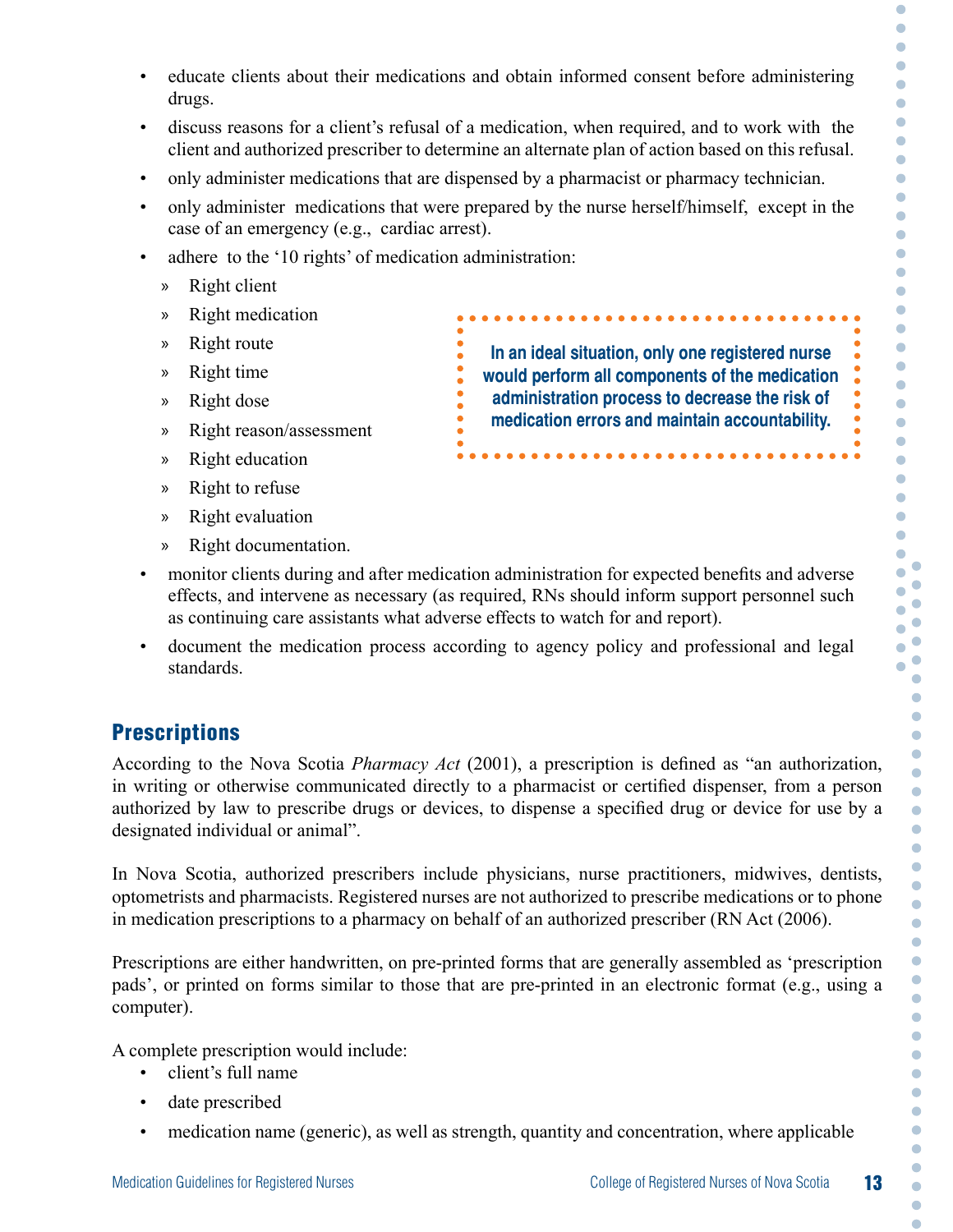- route of administration
- dosage, with instructions for use by the client, including frequency, interval or maximum daily dose and, in some cases, the duration the drug is to be administered
- prescriber's name, signature, designation, licence number, address, telephone and fax number
- number of refills, if applicable
- purpose (e.g., when it is a PRN medication).

#### Medication Orders

A medication order is a direction provided by an authorized prescriber for a specific medication to be administered to a specific client. Authorized prescribers may give medication orders directly in writing (i.e., documented on a client's record) or transmit them electronically or verbally to licensed practitioners, including registered nurses. However, the type of medication that individual authorized prescribers can prescribe or order varies. For example a midwife, family physician, or dentist would not prescribe chemotherapy.

**Abbreviations** The use of abbreviations in the medication process can be hazardous to client safety. Abbreviations frequently cause errors when prescriptions or medication orders are written, transcribed or read. A link to a list of error-prone abbreviations, symbols and dose designations can be found in Appendix B. Agency policies also often specify the acceptable abbreviations that can be used by healthcare teams within an agency/ facility.

O O

Ò

Ō C Ċ ó ó Ö  $\Box$ ó  $\blacksquare$  $\bullet$  $\bullet$  $\blacksquare$ ó Ö

 $\bullet$ 

Ò  $\bullet$  $\bullet$ 

 $\blacksquare$  $\bullet$  $\bullet$ C ö  $\bullet$ Ō Ō

> × C C Ō ö  $\bullet$  $\bullet$ Ċ  $\overline{\phantom{a}}$ ò C O Ċ ó ó Ō C Ċ ó  $\bullet$ Ċ ó  $\bullet$  $\bullet$ Ċ

c

Different types of acceptable medication orders include, a:

- written prescription
- written order on a consultation form, signed by an authorized prescriber
- written list of medication orders, signed by an authorized prescriber
- copy of a pharmacy call-in order, given to a registered nurse by a pharmacist
- verbal order given to a licensed practitioner (e.g., registered nurse).

http://www.dhhs.nh.gov/dcbcs/bds/nurses/documents/sectionIII.pdf

 $\begin{array}{c} \bullet \\ \bullet \\ \bullet \end{array}$ 

Medication orders can be:

- a. individually recorded for a specific client
- b. part of a care directive or delegated medical function
- c. pre-printed for specific clients.

A complete medication order would include:

- client's full name
- date of order
- medication name (generic), the strength, quantity and concentration, where applicable
- dosage with instructions for use by the client, including frequency, interval or maximum daily dose and, in some cases, the duration the drug is to be administered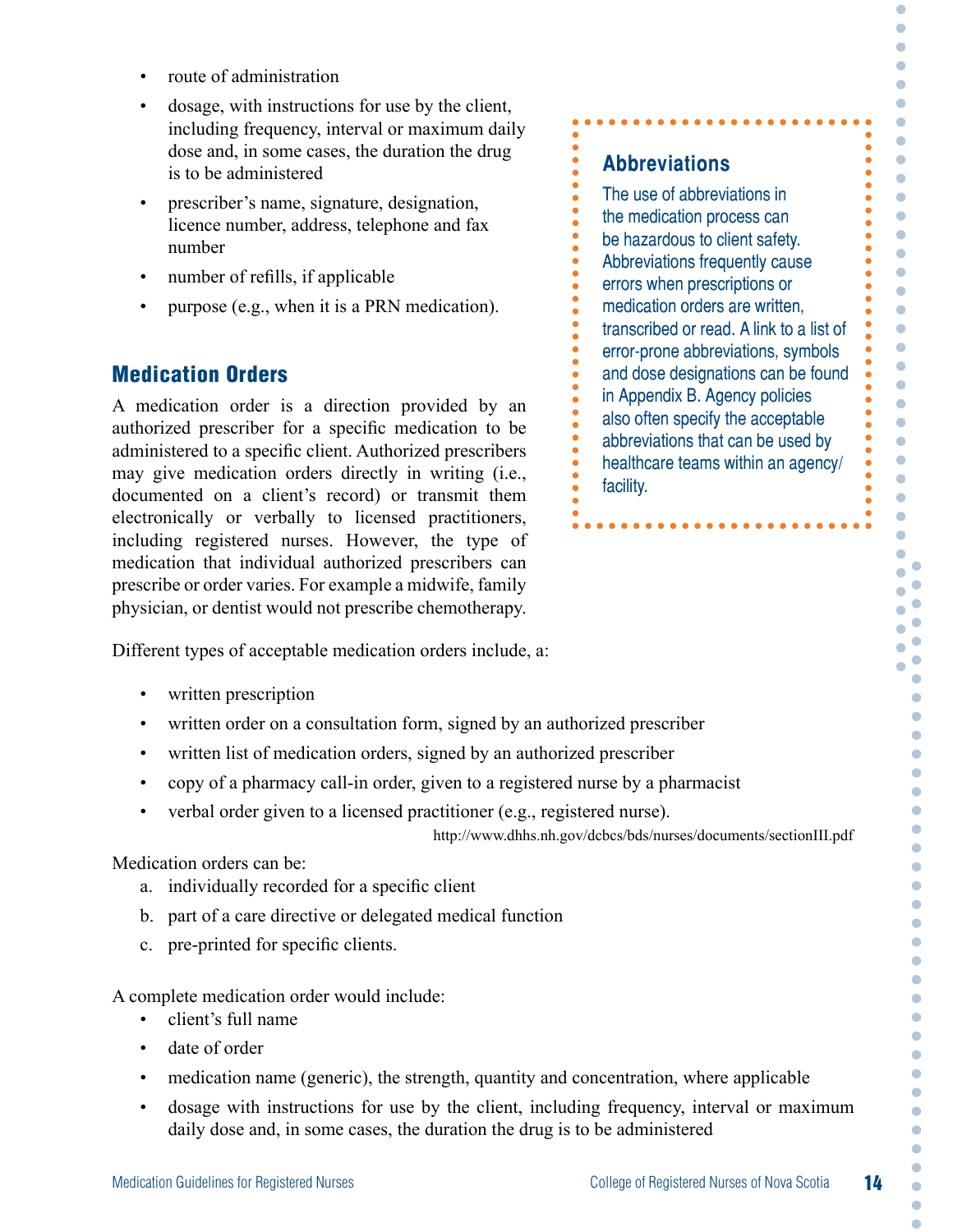- route of administration
- authorized prescriber's name, signature, designation, licence number (review agency policy)
- purpose (i.e., when it is a PRN medication).

Orders such as "provide medications as at home", "resume medications as pre-op", or "resume medications post-discharge", would not be considered acceptable as they are incomplete and can lead to errors. In these situations, the registered nurse should contact the authorized prescriber for a new order or request that a pharmacist compile a computerized re-order list of prescribed medications that a client is currently taking (once an authorized prescriber reviews and signs these lists, they would be considered as valid orders).

#### Verbal/Telephone Medication Orders

The expectation is that authorized prescribers will write medication orders whenever possible. However, registered nurses can accept verbal medication orders from authorized prescribers (either face-to-face or by telephone) when it is in the best interest of a client and there are no reasonable alternatives. Situations in which verbal orders would be considered acceptable include:

- urgent or emergency situations when it is impractical for a prescriber to interrupt client care and write the medication order
- when a prescriber is not present and direction is urgently required by a registered nurse to provide appropriate client care.

Authorized prescribers should review and countersign verbal orders as soon as reasonably possible or within the timeframe indicated in an agency's policy.

To ensure that a verbal or telephone medication order is complete, registered nurses should check for the following:

- client's name
- medication name
- dosage form (e.g., tablet, inhalant)
- route of administration
- exact strength of concentration
- dose (in unit of measurement)
- frequency of administration
- quantity and duration
- purpose or indication for the medication (i.e., appropriate for client's treatment plan)
- prescriber's name and designation.

When recording a verbal or telephone medication order, registered nurses should:

• record the time and date directly on the order sheet or in the designated location of an electronic patient care system (PCS)

C O  $\Box$ 

 $\Box$  $\bullet$ O C Ċ Ċ

 $\bullet$ 

 $\bullet$  $\bullet$ ó  $\bullet$  $\bullet$  $\bullet$  $\bullet$  $\bullet$ ó  $\bullet$  $\bullet$  $\Box$  $\overline{\phantom{0}}$  $\bullet$  $\bullet$  $\bullet$  $\bullet$  $\bullet$ ö  $\bullet$ Ŏ  $\bullet$  $\bullet$  $\bullet$ C Ō  $\overline{\phantom{a}}$ ó  $\bullet$  $\bullet$ 

> $\bullet$  $\bullet$  $\bullet$  $\overline{\phantom{a}}$ ó  $\bullet$  $\bullet$  $\bullet$ ó ó  $\bullet$ O  $\bullet$  $\bullet$  $\bullet$ Ċ  $\bullet$  $\bullet$  $\bullet$ ó

> $\bullet$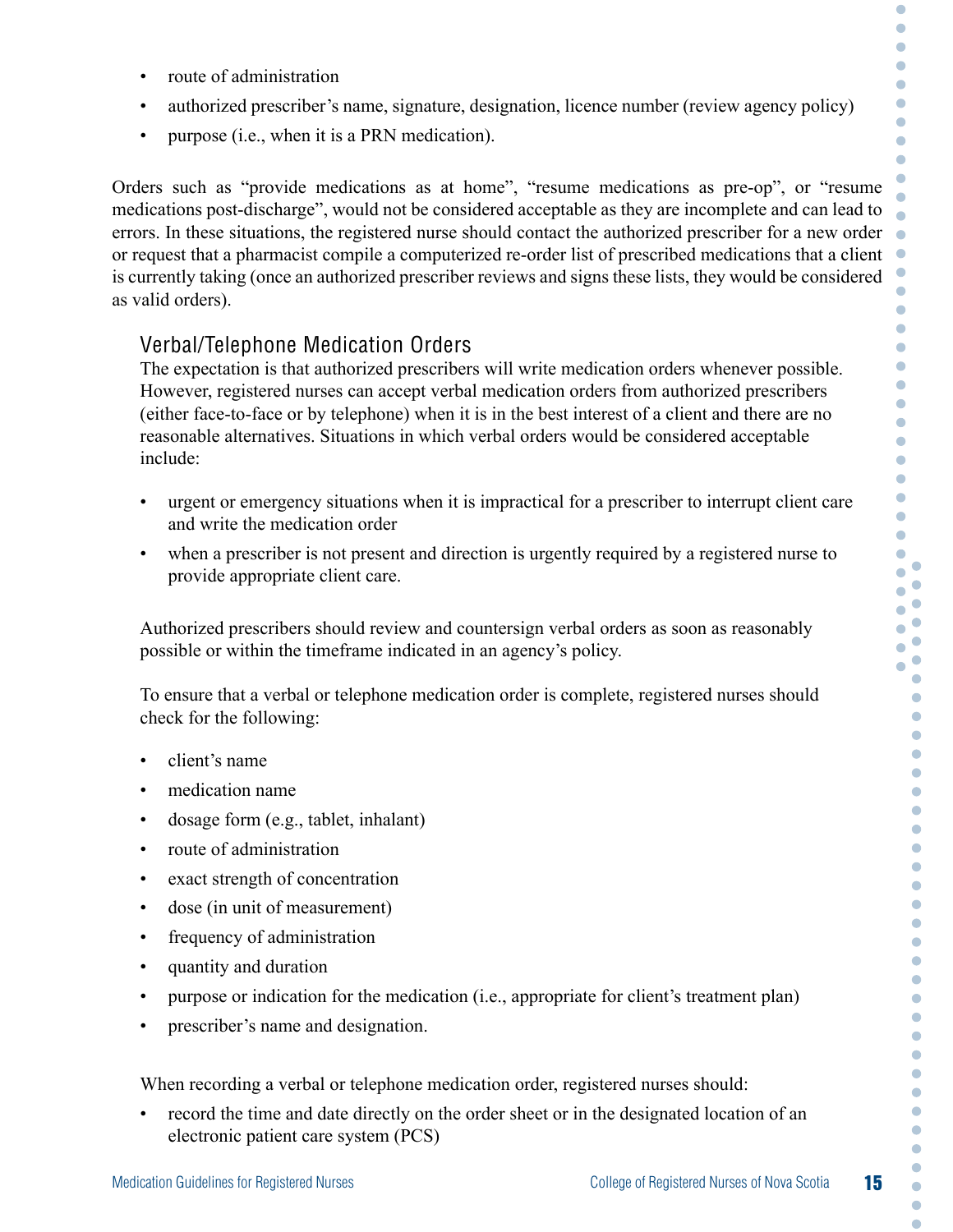- record the exact order given by the authorized prescriber
- read the verbal order back to the authorized prescriber to confirm its accuracy. Spell out drug names using words to identify letters that are phonetically similar (e.g., "N" as in November). Confirm the dose by expressing it as a single digit (e.g., 20 milligrams = two zero milligrams). Indicate that the order was read back on the client's order sheet.
- record the authorized prescriber's name and designation on the copy order sheet or in the electronic PCS (e.g., "verbal, or telephone, order from Dr. Jones"), and sign the entry or record the appropriate electronic signature, including her/his designation (i.e., RN).

When prescribers transmit medication orders via the telephone they generally do not have the benefit of conducting direct assessments of clients' conditions and, therefore, base their decisions solely on a registered nurse's assessment of the clients receiving the medications. Comprehensive documentation of RNs' assessments can reduce the likelihood of errors; however, errors can still occur as a result of poor communications or inaccurate transcriptions.

When errors occur in relation to verbal or telephone medication orders, there is always the question of who made the mistake – was it the prescriber who gave the order? or the RN who recorded it? Since negative client outcomes can result from these types of errors, telephone orders are actually discouraged. Whenever possible, faxes should be used instead - to get telephone orders submitted in writing. For example, in some homecare settings, RNs will call a physician with a client's assessment in order to get a medication ordered. However, once a telephone order has been recorded it would be faxed directly to the physician's office for signature. The physician's office would then be required to fax the written order back to the RN. In other situations, such as those where clients live independently in long-term care settings, a prescriber would send a prescription to a community pharmacy and a registered nurse in the long-term care setting would receive a telephone order, followed by a faxed order, from the prescriber.

When a telephone medication order is the only option available to ensure quality care, registered nurses should follow their agency's policy. It is also recommended that they review the College's Documentation Guidelines for Registered Nurses, available at www.crnns.ca/Publications/ Resources.

#### Pre-Printed Orders

Pre-printed orders are used extensively in many settings. Pre-printed orders are an established set of interventions for a specific patient population with similar clinical problems (e.g., clients admitted for a specific diagnostic procedure such as fetal assessment or ultrasound). Pre-printed orders are forms that provide an authorized prescriber with a choice of orders that apply to a specific population. The authorized prescriber would then identify only those particular orders that apply to a specific client. Such standardized pre-printed orders are convenient; promote efficient, appropriate and consistent care; reduce medication errors; and ensure completeness of prescriptions.

However, authorized prescribers must make pre-printed orders client-specific before they can be accepted by registered nurses. They would do this by:

- completing an individual client and medication therapy assessment
- reviewing the orders to ensure that they apply to the client

Ċ  $\bullet$  $\bullet$  $\bullet$  $\bullet$  $\bullet$  $\bullet$  $\Box$ Ŏ  $\bullet$  $\bullet$  $\bullet$  $\bullet$  $\bullet$  $\bullet$  $\bullet$  $\bullet$ ó  $\bullet$  $\bullet$  $\bullet$  $\bullet$  $\bullet$  $\bullet$  $\bullet$  $\bigcirc$  $\bullet$  $\bullet$  $\bullet$  $\bullet$  $\bullet$  $\bullet$  $\bullet$ ò  $\bullet$  $\bullet$  $\bullet$  $\bullet$  $\bullet$  $\bullet$  $\blacksquare$  $\bullet$  $\bullet$  $\bullet$  $\bullet$  $\bullet$  $\bullet$ ö  $\bullet$  $\bullet$  $\bullet$  $\bullet$ ó Ċ  $\bullet$  $\bullet$  $\bullet$  $\bullet$  $\bullet$  $\overline{\phantom{a}}$  $\bullet$  $\bullet$  $\bullet$  $\bullet$  $\bullet$  $\bullet$  $\bullet$  $\bullet$  $\bullet$  $\bullet$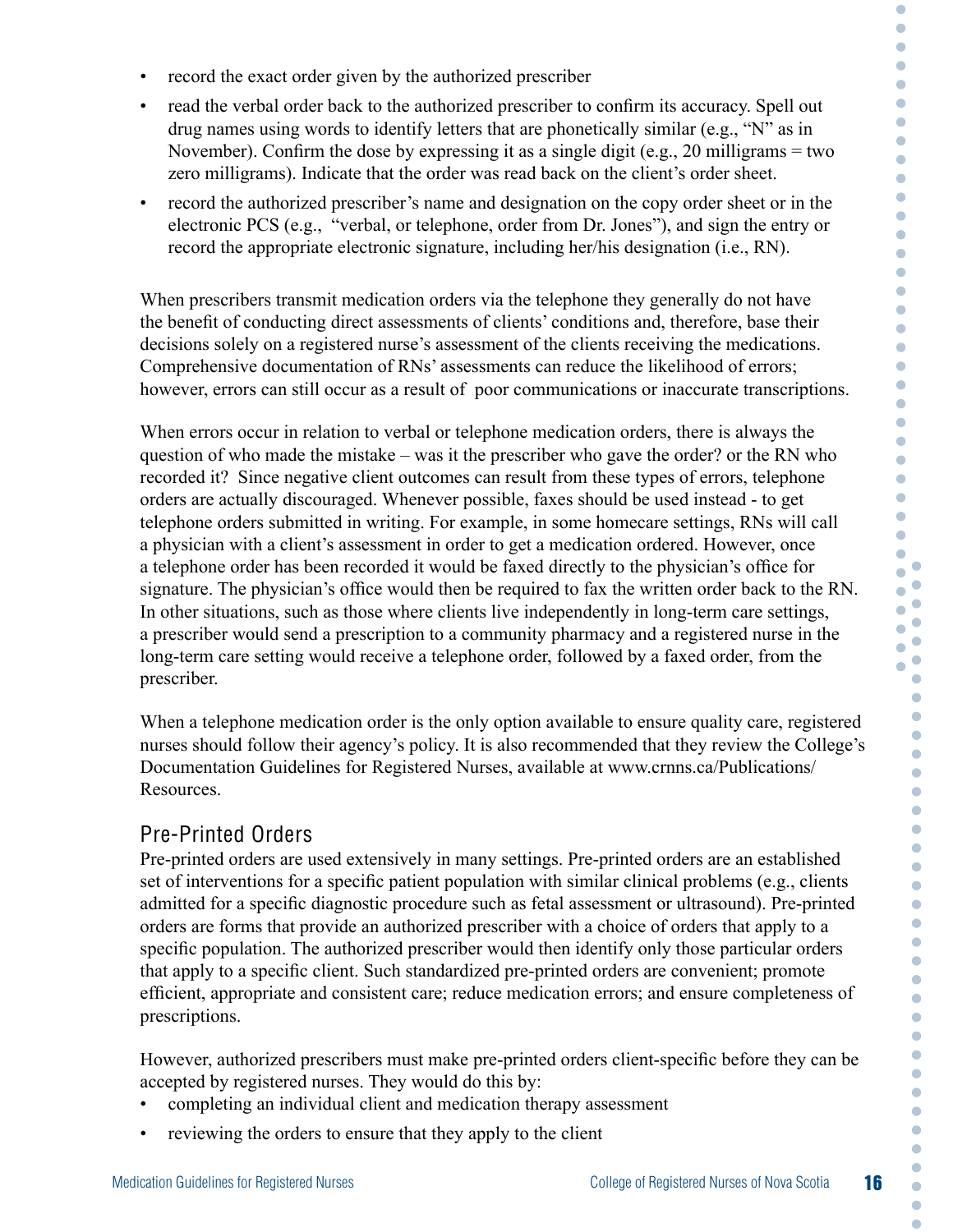- selecting client-specific interventions
- adding the client's name to the order before signing and dating.

RNs should review pre-printed orders to ensure that the prescriber's signature has been recorded (hard copy or electronically). Some hard-copy forms have a designated area for prescribers to write additional interventions. Pre-printed orders are not to be altered. Changes to pre-printed orders must be recorded by the authorized prescriber on an agency's official hard copy or electronic order form.

#### Care Directives

Care directives are orders written by authorized prescribers (e.g., nurse practitioners or physicians) for an intervention or series of interventions to be implemented by another care provider (e.g., registered nurse) for a range of clients with identified health conditions and *only* when specific circumstances exist. A care directive relates to interventions for which the authorized prescribers hold ultimate responsibility, however, which must be within the scope of practice of the care provider implementing them.

For example, a facility might have a care directive that authorizes registered nurses to administer Ventolin aerosols to known asthmatics coming into the facility's emergency department. Or a community clinic might have a care directive that authorizes registered nurses to administer epinephrine to individuals experiencing adverse reactions to a vaccine.

In addition to identifying the specific intervention to be implemented (e.g., medication administration), a care directive must include:

- a relevant assessment process to be used by registered nurses (i.e., specific clinical conditions or other circumstances that must exist before the registered nurse can implement the directive)
- identification of resources essential to performing the intervention (e.g., policy)
- specific monitoring parameters and reference to appropriate emergency care measures.

Registered nurses who are competent to carry out a care directive related to a specific medication must complete and document individual client and medication therapy assessments.

Care directives are generally developed in collaboration with registered nurses and would be incorporated in agency policies but not written on individual client's health records (as is the case with direct medications orders). However, a copy of a care directive may be attached to a client's health record and documented according to agency policy.

Some care directives are only valid for specified periods of time (e.g., influenza vaccine). These time-limited directives authorize specific registered nurses, or RNs employed within specific agencies, to provide identified interventions to groups of individuals exhibiting the same health need (e.g., school children, employees, nursing home residents) within designated timeframes.

**Care directives must be approved by an agency's Medical Advisory Committee (or equivalent body) and can only be implemented when an authorized prescriber is available within a pre-determined amount of time (determined by agency policy).**

O O O

O Ò Ō C Ċ Ċ Ċ Ō C ö Ċ Ċ Ō Ö

Ċ ò  $\bullet$ 

ä  $\bullet$ Ō Ċ Ō Ċ Ŏ Ċ  $\bullet$  $\bullet$ C Ō C ó Ċ Ō ö  $\bullet$  $\bullet$ Ċ C ä Ċ  $\bullet$  $\bullet$ ó ó  $\bullet$  $\overline{\phantom{a}}$  $\bullet$ Ċ ó Ċ ۵  $\bullet$  $\bullet$ Ċ  $\bullet$ C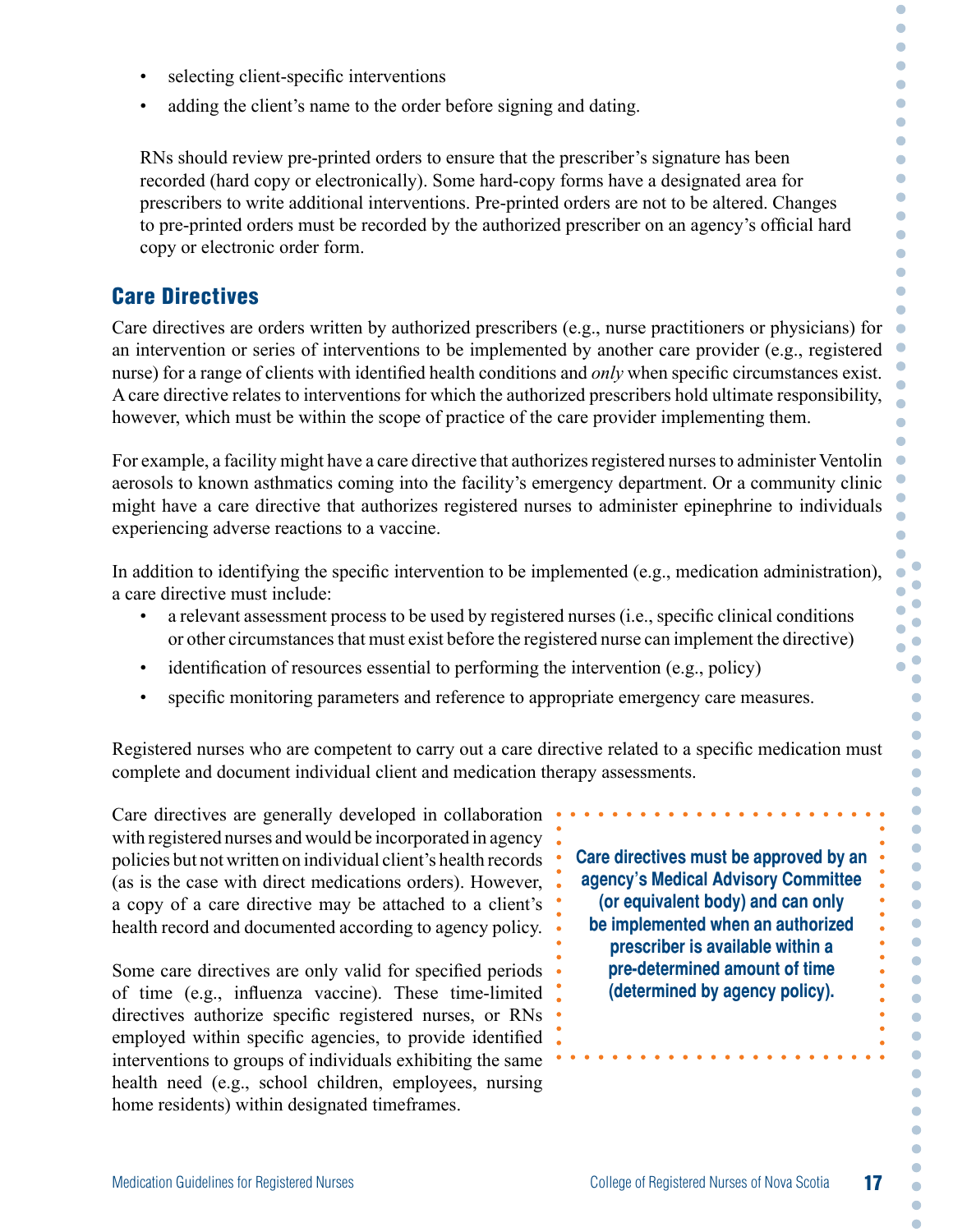Example of a time-limited care directive:

Administer influenza vaccine 0.5ml IM to all residents of Shady Grove Long-term Care Facility between October 1, 2012, and January 3, 2013.

Signed: Doctor G Date: September 29, 2012

#### In many healthcare facilities, care directives are replacing or have replaced what were once known as standing orders. Standing orders are no longer considered to be legal and are not recommended to be used because they do not address the unique needs of specific clients.

. . . . . . . . . . . . . . . . . . .

O O O

 $\bullet$  $\bullet$  $\bullet$  $\bullet$ Ċ Ċ

 $\bullet$ ó O Ċ Ō  $\bullet$ 

Ō Ō  $\bullet$ Ċ Ō

ä  $\bullet$  $\bullet$  $\bullet$  $\blacksquare$  $\bullet$ Ō C ó  $\bullet$  $\bullet$  $\bullet$  $\bullet$  $\bullet$ Ċ  $\bullet$  $\overline{a}$  $\bullet$  $\bullet$  $\bullet$  $\bullet$  $\blacksquare$  $\bullet$ O  $\bullet$  $\bullet$  $\bullet$ Ċ  $\bullet$  $\bullet$  $\bullet$ Ŏ  $\bullet$  $\bullet$ 

### Using Technology to Transmit Medication Orders

Faxes, emails, cell phones and other wireless devices are now frequently being used to communicate client information in healthcare settings. Although these technologies offer an efficient and cost-effective manner in which to communicate information, including medication orders, there are confidentiality, security and legal risks associated with their use.

For instance, email and fax messages can be easily misdirected or intercepted by unintended recipients and the security and confidentiality of these messages cannot be guaranteed.

Using emails to transmit a client's health information, including medication orders, is not recommended. While messages on local (network) computers can be deleted, they are never deleted from the central server and could be retrieved at a later date by unauthorized personnel.

In instances where an email message is the option that best suits a client's needs, there must be agency policies regarding email use and a reasonable belief that the transmission is secure (e.g., use of encryption software, user verification, secure point-to-point connections).

Agencies should develop specific policies for transmitting client information electronically, and in relation to email transmission these policies should cover the use of email forms; the procedure to obtain client consent to use emails; and the use of initials, names and hospital or agency numbers. In addition, all entries made or stored electronically are considered a permanent part of a health record and may not be deleted (Documentation Guidelines for Registered Nurses, CRNNS, 2005).

Any client information that is received or sent electronically should be stored electronically or printed on paper and placed in the client's health record (Documentation Guidelines for Registered Nurses, CRNNS, 2005).

Faxed orders are considered legal documents and must be retained as part of a client's permanent record. However, there are significant risks associated with using email or fax machines for the transmission of clients' health information. For more information on maintaining confidentiality and security in the electronic transmission of client health information, refer to the College's *Documentation Guidelines for RNs*, p.18. www.crnns.ca/documents/CRNNS%20Documentation%20Guidelines%2005.pdf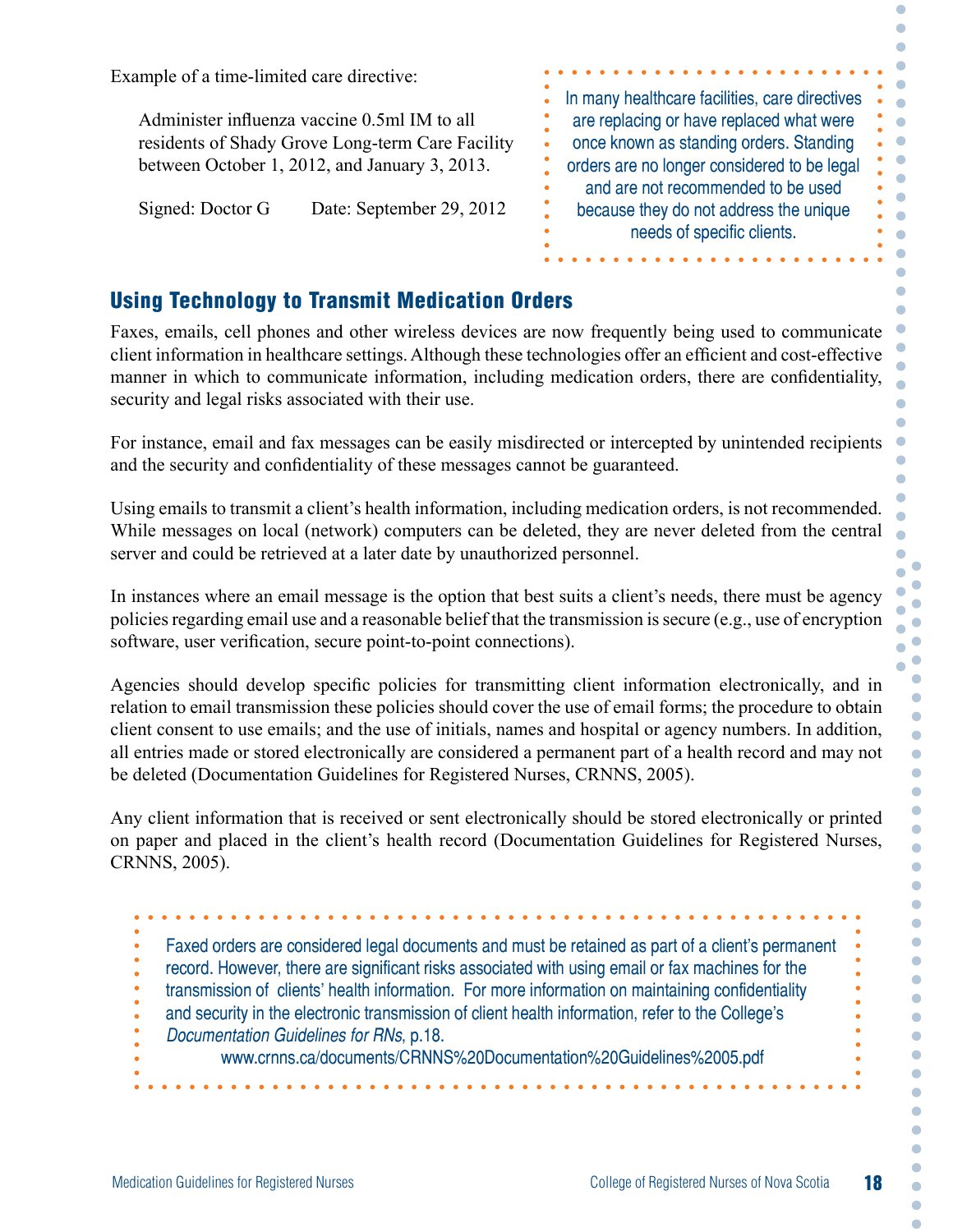# Transcribing Medication Orders

Transcription is the process of transferring a prescriber's medication order from an order sheet (electronic or hard copy) to either a medication administration record (MAR) or other appropriate medication forms (e.g., medication cards, Kardex).

When transcribing medication orders, professional judgment is required to determine an administration schedule that maximizes the therapeutic effect of the drug, supports clients' choices, and follows agency policy. With the exception of PRN orders, medications should be scheduled to be administered as close as possible to the required time every day and doses should be spaced appropriately to maintain required blood levels of medications.

Appropriate scheduling is particularly important when the absorption and therapeutic effectiveness of oral medications could be affected by the ingestion of food or when there are contraindicated foods (e.g., grapefruit, dairy products). Agency policies may specify standardized administration schedules to accommodate the timing of meals and eliminate the need for individual interpretations of when to administer a medication.

Agencies with paper health records (not electronic) may have policies that designate persons other than registered nurses to complete the required transcription paper work. In such situations, registered nurses would still be responsible to assess the appropriateness of medications ordered for clients; recheck orders to verify that they are accurate and complete before administering the medication(s) ordered; and verify that medication orders, pharmacy labels or medication administration records are complete (including the client's name and identification number as well as the medication's name, strength, dose, route and frequency of administration).

Electronic medication administration systems allow prescribers to enter medication orders directly into the system after which a MAR is automatically generated. The system may also include automated dispensing from electronic medication carts and bar-coded medication verification. This system eliminates transcription errors caused by illegible hand writing, incomplete orders or misunderstandings of verbal and telephone orders. RNs must be knowledgeable about the operation of these systems and their responsibilities in relation to the electronic order entry as errors can still occur during data entry.

#### Compounding and Dispensing

Compounding and dispensing medications are not within the scope of practice of registered nurses, but only within the scope of practice of pharmacists. According to the Nova Scotia *Pharmacy Act* (2001, Section 29): "A person who is not a licensed pharmacist or a certified dispenser, intern or registered student in the employ and under the supervision of a licensed pharmacist, shall not … compound or dispense drugs for medicinal purposes".

Compounding means "to cause drugs to be mixed, prepared, altered in form, mixed with non-medicinal ingredients and otherwise changed from the manufactured form" (S. Wedlake, personal communication, October 22, 2004), and is to be performed by a pharmacist. Compounding may be done to meet the unique needs of a client. For example, mixing a drug when a required dosage is not available commercially; changing the form of a drug from pill to liquid; or removing a non-essential ingredient from a drug to which a client is allergic.

O O O Ċ Ō

Ċ  $\bullet$  $\bullet$ 

 $\bullet$  $\bullet$  $\bullet$  $\bullet$ 

 $\bullet$  $\bullet$  $\bullet$  $\bullet$ 

 $\bullet$  $\bullet$  $\bullet$  $\bullet$  $\bullet$  $\bullet$  $\ddot{\phantom{a}}$ Ŏ  $\bullet$  $\bullet$  $\bullet$  $\bullet$  $\bullet$  $\bullet$  $\bullet$ ö  $\bullet$  $\bullet$ Ċ  $\bullet$ ó  $\bullet$  $\bullet$  $\bullet$  $\bullet$  $\bullet$  $\bullet$ Ċ  $\bullet$  $\bullet$  $\bullet$ Ċ  $\bullet$  $\bullet$  $\bullet$  $\bullet$  $\bullet$ C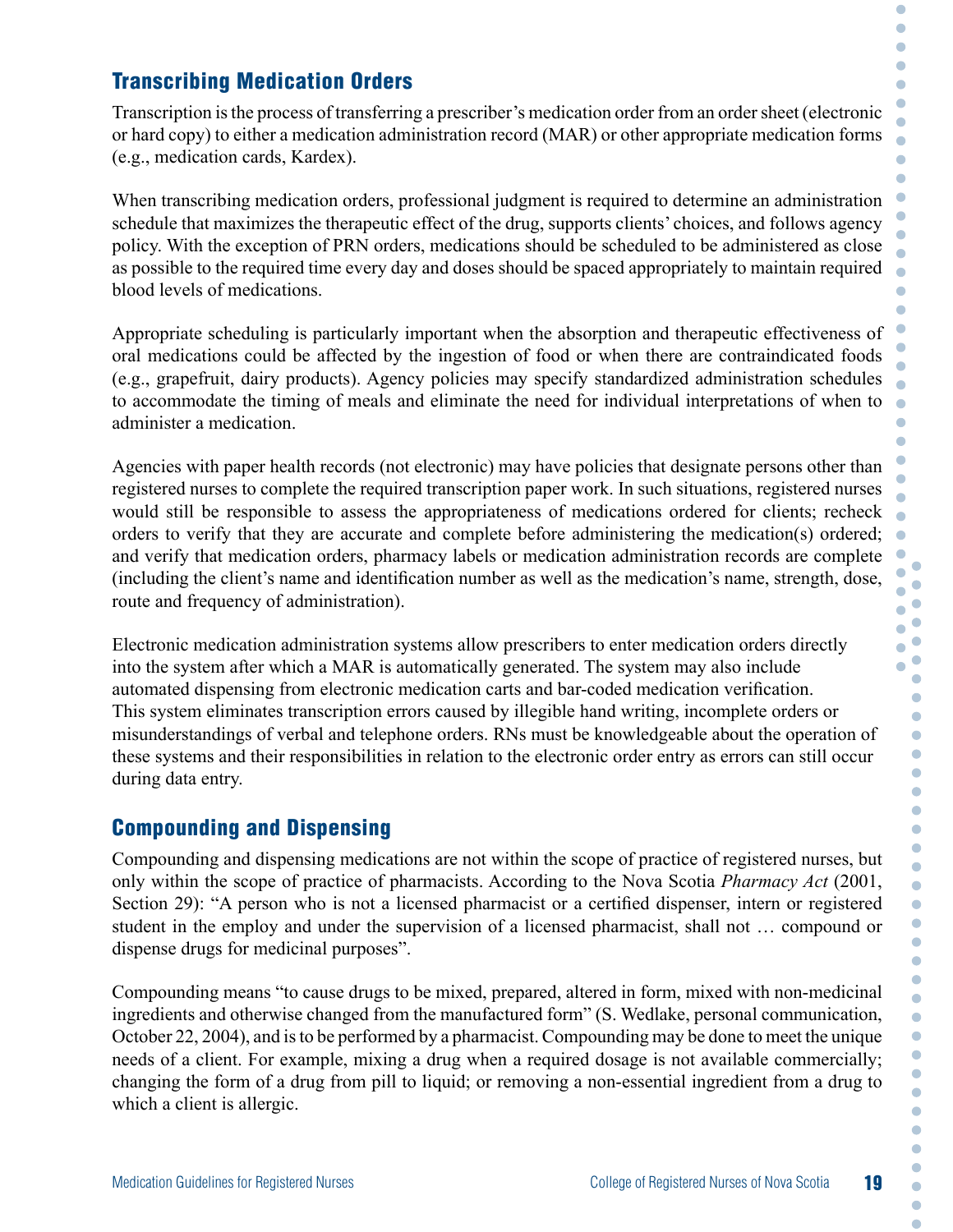It is not considered compounding when registered nurses crush medications to administer via a nasogastric tube. Similarly, it is not considered compounding when registered nurses reconstitute medications for parenteral administration or mix two different types of insulin in the same syringe.

Dispensing is defined as "the interpretation, evaluation and implementation of a prescription drug order, including the preparation and delivery of a drug or device or patient's agent in a suitable container appropriately labeled for subsequent administration to, or use by, a patient" (NAPRA, 2009) and is to be performed by a pharmacist. According to the Nova Scotia College of Pharmacists (S. Wedlake, personal communication, October 22, 2004), medications can be dispensed only once.

The repackaging or providing of medications to clients, after they have been dispensed by a pharmacy should be referred to as 'supplying' not dispensing a medication. Other situations that are often incorrectly referred to as dispensing include:

- filling a mechanical aid or alternative container from a client's own blister pack or prescription bottle, to facilitate self-administration or administration by a caregiver
- repackaging and labeling drugs from a client's own supplies
- administering medications prepared by a pharmacy
- administering medications from a stock supply (dispensed by pharmacy)
- providing clients with their own blister packs or prescription bottles
- providing clients with medications obtained from a ward stock or 'night cupboard'
- providing clients with medications previously dispensed to a stock supply, to cover them at discharge until they can get their prescriptions filled by their local pharmacies (when continuity of medication therapy is essential)
- having an agency pharmacy fill a prescription upon a client's discharge and providing these medications to the client because s/he will be unable to get the required medications from her/his community pharmacy.

### Drug Substitution

Pharmacists in both community and hospital settings are authorized to dispense alternate brands of medications than those prescribed (i.e., interchangeable drugs), based on a list of substitute medications in an approved formulary of interchangeable drugs (e.g., Gravol may be substituted with dimenhydrinate).

Registered nurses can only administer substituted generic and interchangeable therapeutic medications when they are dispensed by a pharmacist and approved by an agency. However, when a drug is substituted, registered nurses are responsible to ensure that both the original and substituted drug names are noted on the medication administration record. Both generic substitution and therapeutic interchangeable medications are prohibited when a prescriber indicates "no drug substitution" on a prescription/order.

# Common Medication Supply Systems

Medication supply systems assure safe storage and access to medications by using appropriate delivery, storage, drug packaging and technological systems.

Ċ  $\bullet$  $\bullet$ 

Ċ  $\bullet$  $\bullet$ 

ó ö  $\bullet$  $\bullet$ 

ó  $\bullet$  $\bullet$ Ċ Ō  $\bullet$  $\bullet$  $\bullet$  $\bullet$  $\Box$ Ŏ  $\bullet$  $\bullet$  $\bullet$  $\bullet$  $\bullet$  $\bullet$  $\bullet$  $\bullet$  $\bullet$  $\bullet$  $\bullet$  $\bullet$  $\blacksquare$  $\bullet$  $\bullet$  $\overline{\phantom{a}}$ ó  $\bullet$  $\bullet$ ö  $\bullet$  $\bullet$ Ċ  $\bullet$ ó Ċ C  $\bullet$ ó ó Ċ O Ċ  $\bullet$  $\bullet$  $\bullet$  $\bullet$  $\bullet$  $\bullet$  $\bullet$  $\bullet$  $\bullet$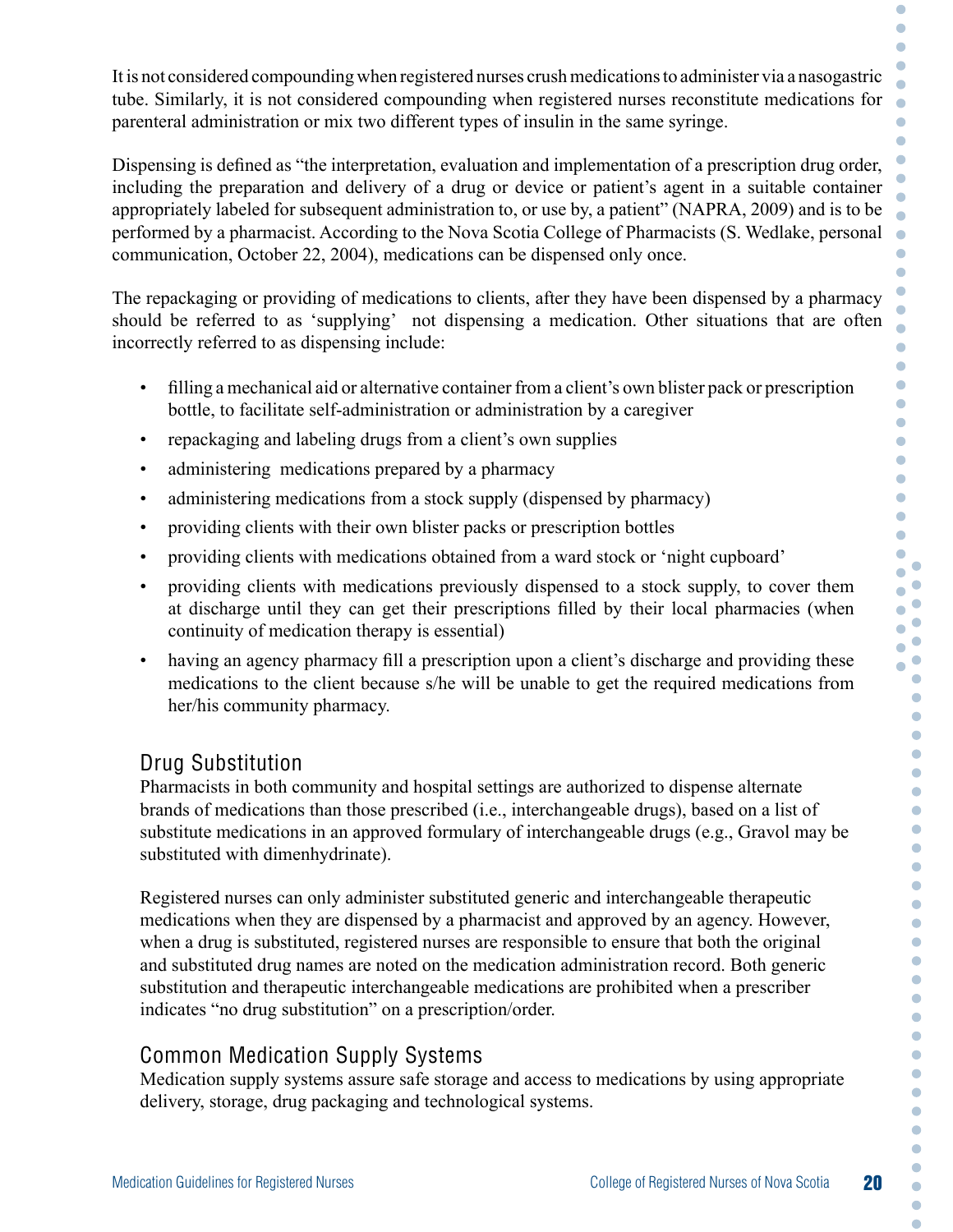The most common medication supply systems are described below: **Unit-Dose** – medication is dispensed by a pharmacy in a single-unit package that is ready to administer to a client. All medications are dispensed for a 24-hour period. The unit-dose system is commonly used in hospitals.

**Bubble or Blister Packs** - a pharmacist dispenses one medication within one 'blister', usually on a weekly or monthly basis. A client may have several packs as each medication is packaged separately. The bubble or blister pack system is used commonly in long-term care environments.

**Multi-dose** - a pharmacist dispenses all of a client's medications in one sealed package or 'blister' for a particular dosage time (e.g., 0800 hours). These packages are similar to single blister packs except in this case a number of different medications are included in the same blister and the packages are labeled with all the medications in the package.

**Stock** - registered nurses use the information on a Medication Administration Record (MAR) to select the appropriate medication and dose from medication containers in a storage unit (e.g., medication cupboard). The registered nurses are responsible for placing the correct medication in a container identified with a client's name, the name of the medication, required dose and frequency of administration. The medication is then administered as soon as possible after it has been poured. (NANB, 2009)

### Pre-Pouring Medications

As a practice, pre-pouring of medications (e.g., one RN preparing a medication and not administering it immediately or having another RN administer it) is not acceptable as it 'clouds' accountability for the 10 rights of medication administration and increases the likelihood of errors.

To promote best practice, registered nurses should prepare medications as close as possible to the time that they are to be administered and ensure that the medications are safely stored until they are administered (CRNBC, 2006). In addition, to promote client safety and maintain accountability, all aspects of the medication administration process should be performed by the same registered nurse.

However, there may be situations in which more than one healthcare professional (e.g., registered nurses) is required to assist in the administration of a single drug. For example, in light of a client's urgent need for life-saving medications in the event of a cardiac arrest, one RN would be required to prepare and label medications while another RN or authorized health professional would be required to administer them. In these situations, both the registered nurses preparing medications and those administering them would be required to document the medication administration in the client's health record.

Another practice that is well accepted is having one registered nurse prepare and initiate an intravenous medication but due to the length of time required for its infusion having another RN assume responsibility to maintain it. In these situations, both nurses need to recognize that they share accountability and should act cautiously (CRNBC, 2006).

Pre-drawing of syringes during a mass immunization campaign is considered an efficient manner in which to administer a single vaccine to a large number of people. However, it is recommended to limit the practice of pre-drawing syringes to mass immunization campaigns (see Immunization Guidelines for Registered Nurses, CRNNS, 2011).

Ċ  $\bullet$  $\bullet$  $\bullet$  $\bullet$  $\bullet$  $\bullet$  $\Box$ Ŏ  $\bullet$  $\bullet$  $\bullet$  $\bullet$  $\bullet$  $\bullet$  $\bullet$  $\bullet$  $\bullet$  $\bullet$  $\bullet$  $\bullet$  $\bullet$  $\bullet$  $\bullet$  $\bullet$  $\bullet$  $\Box$  $\bullet$  $\bullet$ Ō C  $\bullet$ C

 $\bullet$  $\bullet$  $\bullet$  $\bullet$  $\blacksquare$  $\bullet$ Ō ö  $\bullet$  $\bullet$  $\bullet$ ö  $\bullet$  $\bullet$  $\bullet$  $\bullet$  $\bullet$  $\bullet$  $\bullet$  $\bullet$  $\bullet$  $\bullet$  $\bullet$  $\bullet$  $\bullet$  $\bullet$  $\bullet$  $\bullet$  $\bullet$  $\bullet$  $\bullet$  $\bullet$  $\bullet$  $\bullet$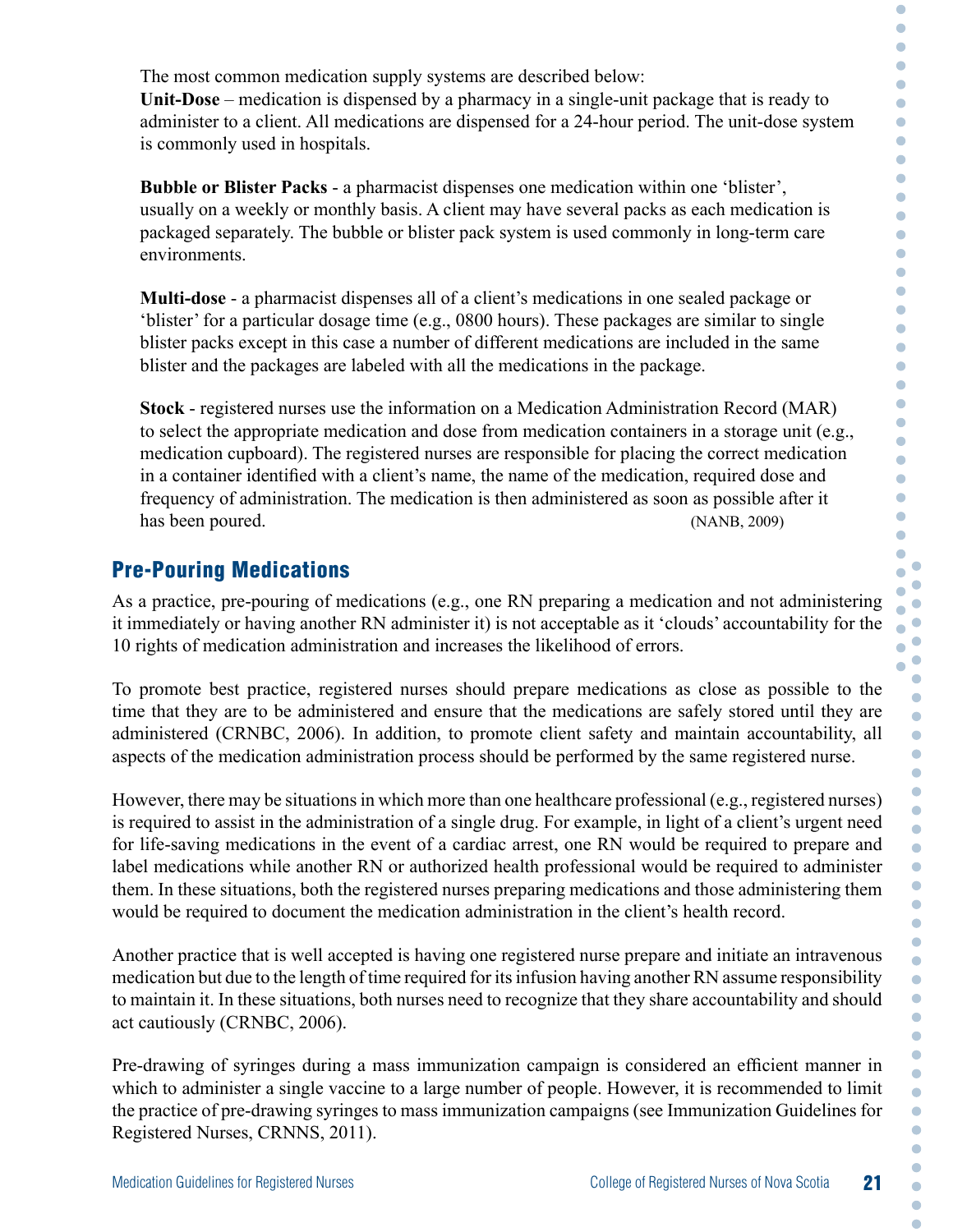#### Range Doses

When a client's need for medication varies from day to day or within one day, range doses are often prescribed. Range doses refer to medication orders in which the dose and frequency of medication is prescribed in a range (e.g., meperidine HCl 50-100 mg IM Q3-4H, PRN for pain).

Complete and comprehensive client assessments are critical when administering range doses. Whenever possible, registered nurses administering medications with a range dose should discuss the appropriate amount of medication required with the client, using the effectiveness of any previous dosages as a reference point.

Agency policies should specify which medications can be ordered in range doses, what ranges are appropriate, and who can determine the dose and frequency within the ranges. When a registered nurse judges that the range prescribed is inadequate in meeting the needs of a client, the prescriber should be notified and a new order should be issued.

### Sliding Scales, Algorithms and Correction Doses

Some medications, such as anticoagulants, may be ordered according to a sliding scale. A sliding scale helps registered nurses determine the dose of a medication based on a client's specific laboratory values. Sliding scales may be included in an agency's official medication order form or provided as a pre-printed order (electronic or hard copy).

The dosage of other medications may be determined on the basis of an algorithm: a step-by-step procedure, often included as a flow chart, to help determine dosages based on a client's laboratory values or other parameters such as vital signs, urinary output or cardiac rhythm. For example, in advanced cardiac life support there are algorithms for the administration of various medications based on the type of life-threatening cardiac rhythm the client is experiencing. Algorithms may be provided as part of an agency policy.

In relation to the care of diabetics, a correction dose of insulin can be determined according to a client's blood glucose results and ordered on the basis of an algorithm of the client's category of insulin resistance and blood glucose results. For more information on insulin administration, visit www. diabetescareprogram.ns.ca/guidelines/InsulinDoseAdjustment2010.pdf.

Registered nurses must be aware of an agency's policy regarding the use of sliding scales, correction doses and algorithms, and ensure that these policies are current and based on evidence. Administering medications using sliding scale, correction doses and algorithms requires education and skills beyond the entry-level competencies for registered nurses.

### Splitting Scored Pills

When the exact dose of a medication is not commercially available it may be necessary to split a pill. Scored pills may also be split (preferably with a splitting device) as a cost-saving measure or to promote swallowing. However, when pills are split, especially those that are not scored, the dose may not be precise, resulting in potentially limited therapeutic effectiveness. In hospital settings, best practice is to have the pharmacy split non-scored pills.

**NOTE**: Pill splitting devices should be cleaned after each use.

O O O Ċ C

Ċ  $\bullet$  $\bullet$ 

Ċ Ċ  $\bullet$ 

Ċ Ō  $\bullet$ ò

 $\overline{a}$ 

Ċ  $\bullet$ 

> $\bullet$  $\bullet$ ó  $\bullet$  $\bullet$  $\bullet$  $\bullet$  $\bullet$ ö  $\bullet$  $\bullet$ Ċ  $\bullet$ ò Ċ  $\bullet$  $\bullet$  $\bullet$  $\bullet$  $\bullet$  $\bullet$ Ċ  $\bullet$  $\bullet$ Ċ  $\bullet$  $\bullet$  $\bullet$  $\bullet$  $\bullet$ Ċ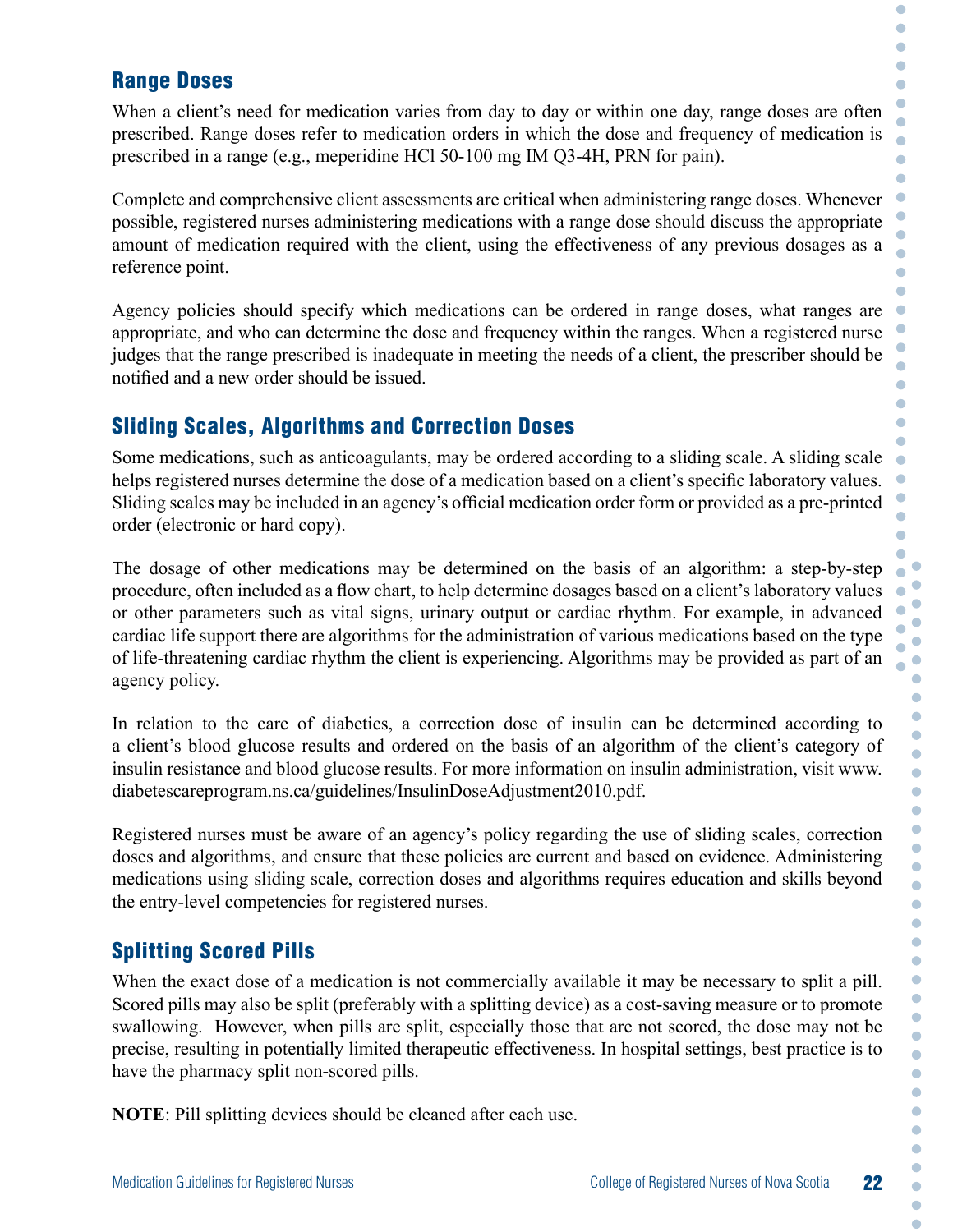Clients should be informed about the risks associated with splitting pills and advised that some medications are not suitable for splitting (e.g., capsules, very small tablets, asymmetrical tablets, enteric coated and extended–release medications).

# ADMINISTRATION OF SPECIFIC CATEGORIES OF MEDICATIONS

#### PRN Medications

PRN or 'pro re nata' medications are administered to clients only 'as needed' and only for the purpose for which they are ordered. For example, when Gravol is ordered PRN for nausea, a client should only receive this medication when nauseated – based on the order, it would not be appropriate to administer Gravol as a sleeping aid.

PRN medications should be administered only after a registered nurse has assessed a client's needs. The registered nurse would then be responsible to monitor the client to determine the medication's effectiveness and document the outcomes.

Like other medication orders, an order for a PRN medication should include the purpose of the medication and the frequency with which it may be administered.

#### Narcotics and Controlled Drugs

Healthcare organizations are mandated by federal law to establish systems and policies for the appropriate dispensing, administration, disposal and security of narcotics and controlled drugs. Agency policy should establish:

- who can receive the delivery of narcotics and controlled drugs
- who can access locked medication storage cabinets
- who can perform narcotic/controlled drug counts
- what times narcotics/controlled drugs are counted
- how to document drug counts
- how to manage any discrepancies in a drug count.

In most facilities, registered nurses and licensed practical nurses are authorized to:

- 1. receive the delivery of narcotics and controlled drugs
- 2. access locked medication storage cabinets
- 3. perform narcotic/controlled drug counts (i.e., 1 coming on shift, with 1 going off). Pharmacists also perform these counts.

Narcotics/controlled drugs are required to be counted at the end of each shift, with all client refusals being noted, as well as late entries and co-signing of discards. To manage any discrepancies in drug counts, registered nurses should fully complete one record sheet before a new one is started and all errors in a count must be fully and accurately documented.

While federal law is clearly stated in regulations for health care facilities how narcotics/controlled drugs are to be managed and discarded these same regulations do not apply once the controlled substances

Ċ  $\bullet$ Ö

Ċ Ċ Ċ Ċ Ċ Ō Ō

Ŏ Ō  $\bullet$  $\bullet$ 

 $\bullet$ Ċ  $\bullet$ Ċ Ō C ö

Ō ò  $\bullet$ Ċ Ċ ö Ċ  $\bullet$ Ō  $\bullet$ O Ō  $\overline{\phantom{a}}$  $\triangle$  $\bullet$  $\bullet$ ö  $\bullet$  $\bullet$ Ċ  $\overline{\phantom{a}}$  $\overline{a}$  $\bullet$  $\bullet$ Ċ  $\triangle$  $\bullet$  $\bullet$  $\bullet$ Ċ  $\bullet$  $\bullet$  $\bullet$  $\bullet$  $\bullet$  $\bullet$  $\bullet$  $\bullet$  $\bullet$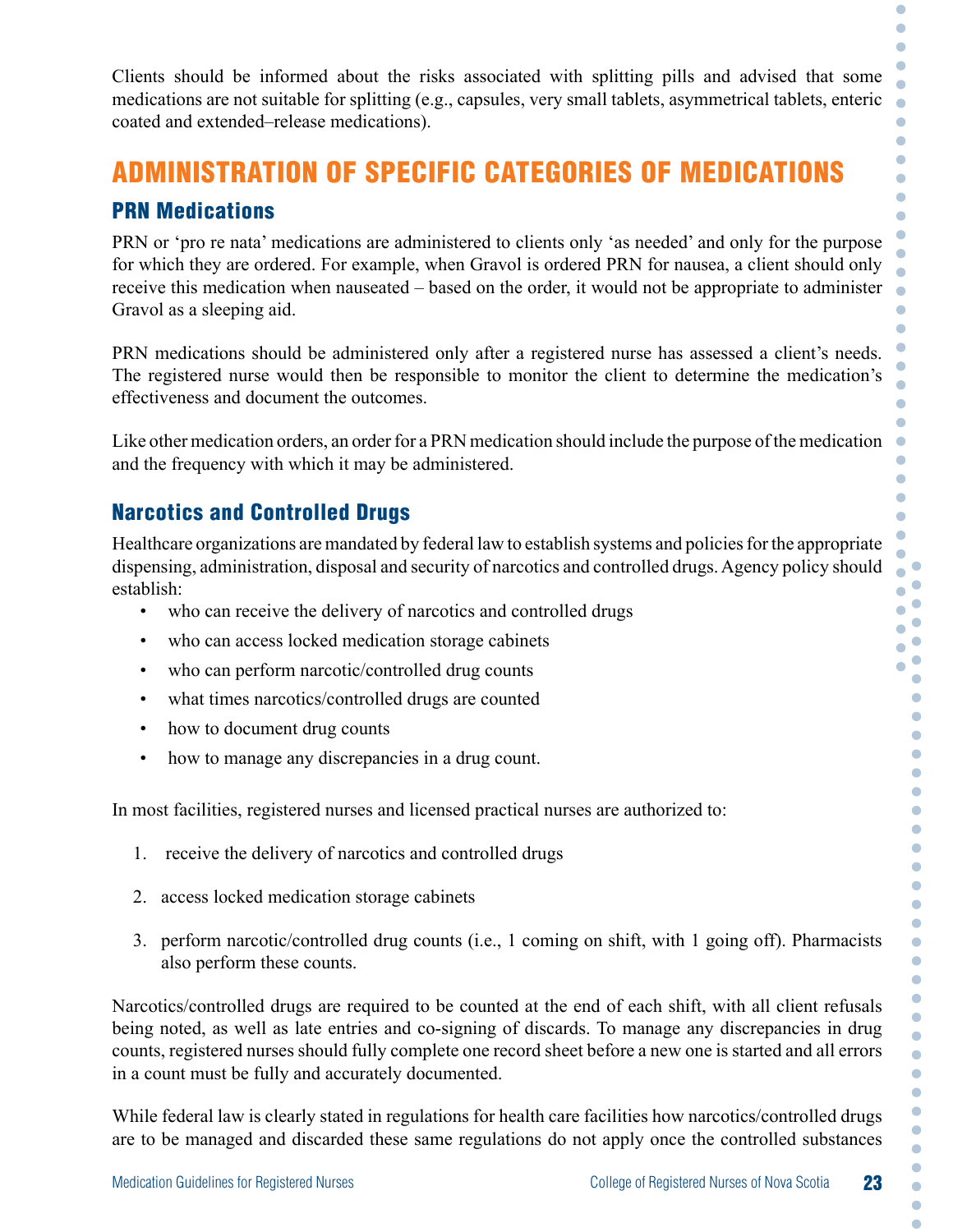are in the client's home. Because a high percentage of drug diversion occurs from family member's prescriptions, it is important that the nurse provide client and family education on how to safely store and dispose of their prescribed controlled drugs in the home.

Registered nurses need to advise their clients to only keep the minimum amount of their controlled drug in the home; preferably by requesting a smaller supply from their provider or pharmacist. Diversion and theft of controlled substances occur more frequently when these medications are left in plain sight or there is open discussion about their presence in the home. Once in the home, controlled drugs and substances should be kept in a secure location, preferably a locked box or cupboard; with the key kept in the custody of a responsible adult. Registered nurses need to advise clients to return any controlled drugs that are no longer required directly to a pharmacy for proper disposal.

#### **Restrictions**

- 1. Due to the inherent risks in maintaining accurate drug counts and proper disposal, registered nurses practising in community settings are not permitted to transport narcotics and controlled drugs.
- 2. Registered nurses in homecare settings should provide guidance to family members regarding the handling and disposal of narcotics and controlled drugs, as required.
- 3. Registered nurses practising with temporary licences are not permitted to count narcotics with another holder of a temporary licence.
- 4. Some registered nurses may not be able to handle narcotics or controlled drugs as a result of restrictions imposed through the College's disciplinary processes (e.g., someone experiencing problematic substance use).

In October 2013 an exemption to the Controlled Drugs and Substances Act (2013) was released. S*ection 56 Class Exemption for RNs delivering primary health care at a health facility in a remote and/or isolated community* provides registered nurses with the authority to possess, provide, administer, transport, send and deliver controlled substances in the course of providing primary health care services to patients located in a remote and/or isolated community, subject to the terms and conditions of this exemption. The client must be a patient of the health authority or agency delivering the service. Exemption 56 also states the RN's ability to provide and administer controlled substances is subject to the following conditions:

- a) the person is a patient under the professional treatment of a registered nurse;
- b) the controlled substance is required for the condition for which the person is receiving treatment;
- c) the registered nurse obtains an order/prescription signed and dated by a practitioner unless otherwise stipulated in the policies or procedures;
- d) follow the policies and procedures of the health care service provider for the handing of medication that contain controlled substances at the health facility.

Verbal orders cannot be received for Controlled Drugs and Substances under Exemption 56

This practice is not without risk. The risk of the ability to maintain accurate drug counts, proper disposal and the safety of the nurse all exist. These risks should be examined when considering implementing this practice in your health authority or agency. The employer risk management department should be consulted and agency policy must be developed related to this practice.

Ċ  $\overline{\phantom{0}}$ O

Ċ  $\bullet$  $\bullet$ 

ö

O  $\bullet$  $\bullet$  $\bullet$ 

Ċ

Ċ Ċ

C C Ó

> $\bullet$ Ċ  $\bullet$  $\bullet$  $\bullet$  $\bullet$  $\bullet$  $\bullet$  $\bullet$  $\bullet$ Ċ Ċ Ċ  $\bullet$ Ċ  $\bullet$ ò C C Ċ  $\bullet$  $\bullet$  $\bullet$ Ċ Ċ  $\bullet$  $\bullet$  $\bullet$  $\bullet$  $\bullet$  $\bullet$  $\bullet$  $\bullet$  $\bullet$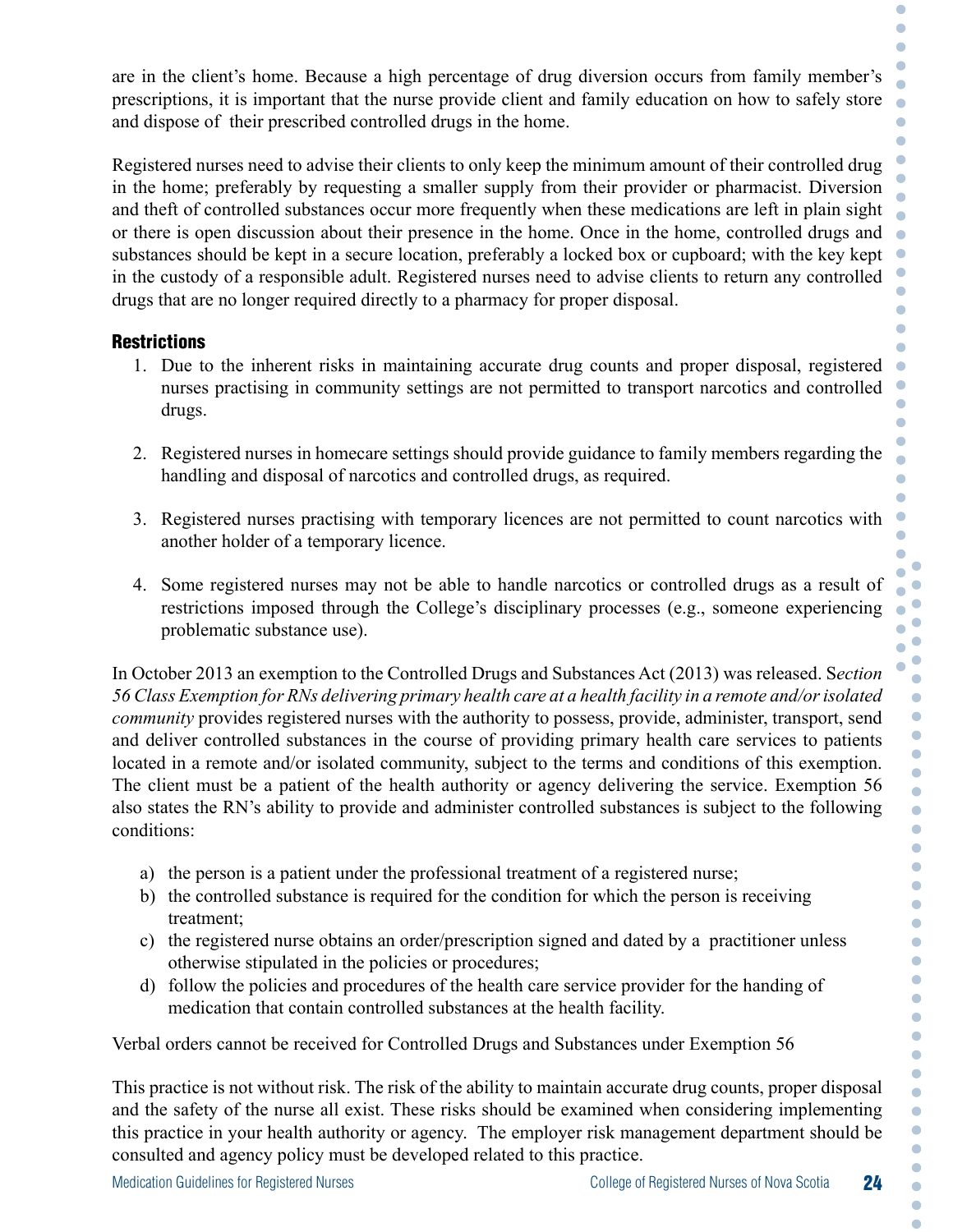### Procedural Sedation and Analgesia

Registered nurses are not authorized to administer medications intended for purposes of general anaesthesia. However, if the practice is supported by agency policy, they may administer some anaesthetic/analgesic agents for purposes other than general anaesthesia. For example, registered nurses can administer procedural sedation and analgesia (PSAA), formerly called 'conscious sedation' to control pain or psychological stress during procedures such as ankle reductions or cast applications.

Administering anaesthetic agents used with PSAA is within the scope of RN practice, but requires that registered nurses have additional education and skills beyond the entry-level competencies. As well, registered nurses in these situations would need to ensure that adequate human resources (e.g., authorized health professionals, appropriate support staff) and equipment (e.g., airway and resuscitation equipment such as supplemental oxygen, suction, respiratory kit, crash cart and reversal agents) are available to ensure client safety both during and after the procedure. Although clients receiving PSAA have a slightly depressed level of consciousness, they retain their ability to maintain an airway and are able to respond appropriately to verbal commands and physical stimulation.

#### Immunization

The competencies required to administer immunizations are far greater than for most routine medications. According to the Public Health Agency of Canada, competencies for immunization range from knowledge of the scientific basis of immunization to essential immunization practices and contextual issues relevant to immunization (Immunization Competencies for Health Professionals, Public Health Agency, 2008, p.3).

The administration of immunizing vaccines also requires individual prescriptions or a care directive (i.e., for a specific client population such as residents in a long-term care facility). As noted previously, care directives need to be developed and approved by an agency's Medical Advisory Committee or equivalent policy approval body (Guidelines for DMFs & Care Directives, CRNNS, 2011).

In the administration of immunizations, registered nurses must:

- a. possess the required competencies
- b. determine client eligibility for the immunization
- c. assess for adverse effects and provide appropriate interventions if required (note: a separate care directive is required to administer a medication for an adverse/allergic reaction).
- d. ensure her/his agency has established policies related to immunizations administered by registered nurses.

#### Mass Immunization

As in the administration of other medications, one registered nurse should be responsible for all of the steps required to administer a vaccine. However, to facilitate efficient administration of a single vaccine to a large number of people, pre-loading of syringes is sometimes considered. The practice of pre-loading syringes should be limited to mass immunization campaigns.

The *Canadian Immunization Guide* states: "Ideally, a vaccine should be withdrawn from the vial by the vaccine provider administering the vaccine. Pre-loading syringes with vaccine is discouraged because of the uncertainty of vaccine stability in syringes, risk of contamination, increased potential for vaccine administration errors and vaccine wastage. Pre-loading of

O O O Ċ Ō

 $\bullet$ Ċ Ċ Ō Ō

Ä Ö  $\overline{\phantom{0}}$ 

> Ō  $\bullet$  $\bullet$  $\bullet$  $\bullet$

Ō ò

> Ŏ  $\bullet$ Ċ Ō Ċ Ċ Ó O Ċ Ċ  $\bullet$ Ċ  $\bullet$ C C  $\bullet$  $\bullet$  $\bullet$  $\bullet$ Ċ Ċ Ċ Ċ  $\bullet$ Ċ  $\bullet$  $\bullet$  $\bullet$ Ċ  $\bullet$ C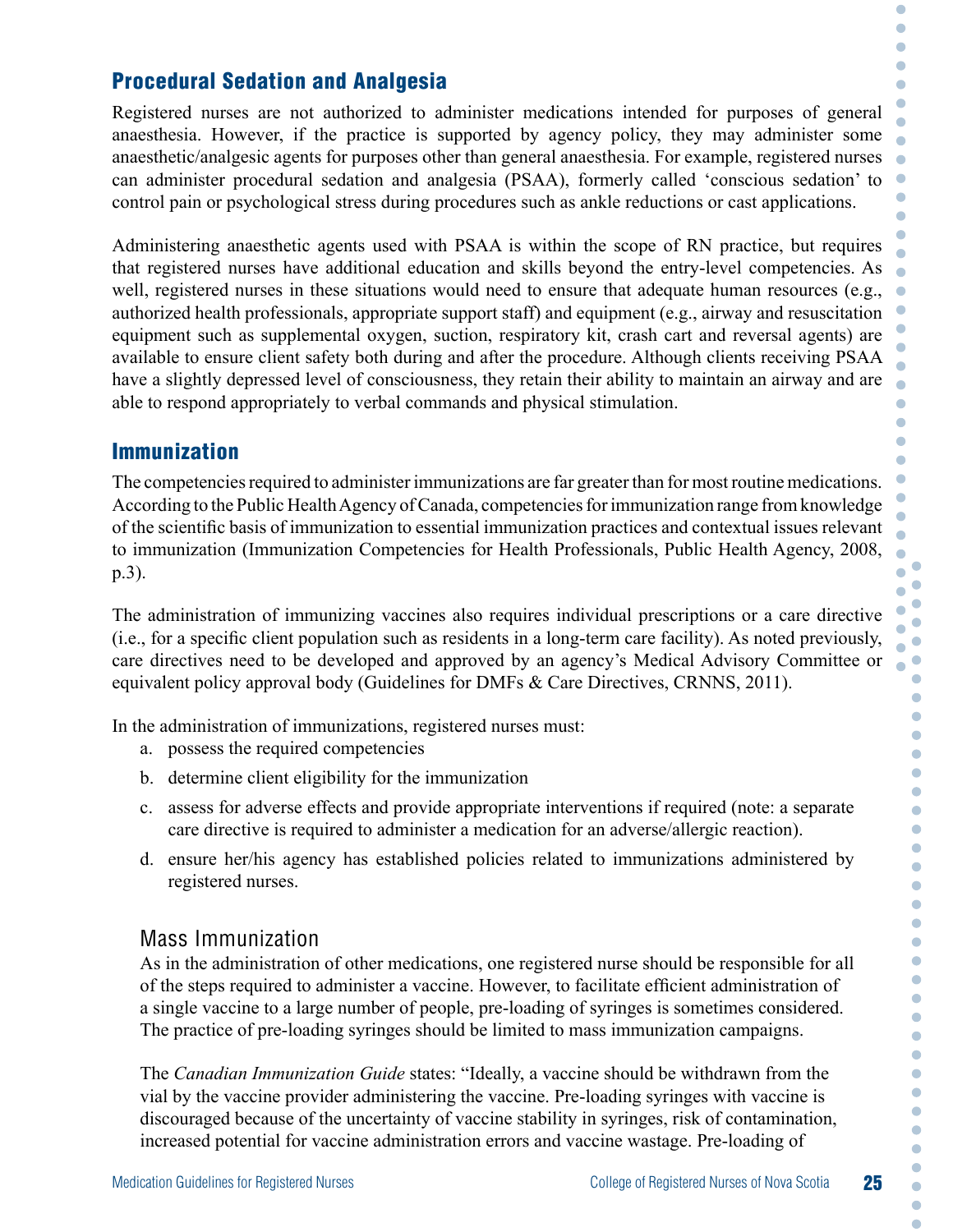syringes in the hospital setting where vaccines are drawn up and labeled in the pharmacy may be considered. In addition, to facilitate timely and efficient administration of a single vaccine to a large number of people in an immunization clinic setting, pre-loading of syringes may be considered." Canadian Immunization Guide, Seventh Edition – 2006, p. 2.

Agencies that have a policy enabling registered nurses to pre-load syringes for the purpose of mass immunization also need to ensure that processes are in place to keep the syringes safely and securely stored until they are administered. Pre-loaded syringes should be accompanied by information/labeling about the stability of the vaccine (i.e., an expiration time/date), and it is critical that the cold chain (2-8 degrees Celsius) be maintained during storage.

If agency policies allow for one person to reconstitute and prepare vaccines while another administers them, the College recommends that:

- 1. this practice be limited to mass immunizations only.
- 2. prior agreement on professional accountability be established .
- 3. individual healthcare professionals responsible for reconstituting the vaccines and administering them clearly document their roles in the immunization process.
- 4. registered nurses label pre-loaded syringes with their expiry times (to ensure stability of the medication) .
- 5. registered nurses ensure policies are in place related to the maintenance of the cold chain
- 6. policies be in place to ensure that this practice is time-limited and not considered to be routine practice. Immunization Resource Guide, Appendix B (CRNNS, 2010)

An up-to-date listing of immunization resources is located on the College website (go to Publications & Resources). This listing includes current documents from Nova Scotia as well as the Public Health Agency of Canada. www.crnns.ca/default.asp?mn=414.1116.1130.1495

#### Over-the-Counter Medications

Over-the-counter medications (OTC) can be purchased, without a prescription, in local pharmacies and other retail outlets. The three types of OTCs available include:

- Schedule II drugs, which are kept in an area of a pharmacy where there is no public access and no opportunity for client self-selection.
- Schedule III drugs, which are found in the self-selection professional products area of a pharmacy.
- unscheduled drugs, which can be sold in any retail outlet by non-pharmacists.

Although medication orders are routinely required in hospital settings, some agencies have policies that authorize registered nurses to administer and recommend over-the-counter medications (Schedule III *only*) without an order. It is the responsibility of registered nurses to be aware of the medication administration policies in their agencies, and to ensure that they have the knowledge, skills and judgment required to administer these medications, including OTCs, safely and ethically (see the College's position statement on *Registered Nurses Recommending and/or Administering Over-the-Counter Medications*: available

Ċ  $\bullet$  $\bullet$ Ċ Ō  $\bullet$  $\bullet$  $\bullet$ Ċ Ċ

 $\bullet$  $\bullet$ Ċ  $\bullet$ Ō Ċ  $\bullet$  $\bullet$ O Ō Ċ Ò

C Ò Ö

> Ō  $\bullet$  $\bullet$ Ċ ö

> > Ċ  $\bullet$  $\bullet$  $\bullet$  $\bullet$  $\bullet$ ö  $\bullet$  $\bullet$ Ċ  $\bullet$ ó  $\bullet$  $\bullet$  $\bullet$  $\bullet$  $\bullet$  $\bullet$  $\bullet$  $\bullet$  $\bullet$  $\bullet$  $\bullet$  $\bullet$  $\bullet$  $\bullet$  $\bullet$  $\bullet$  $\bullet$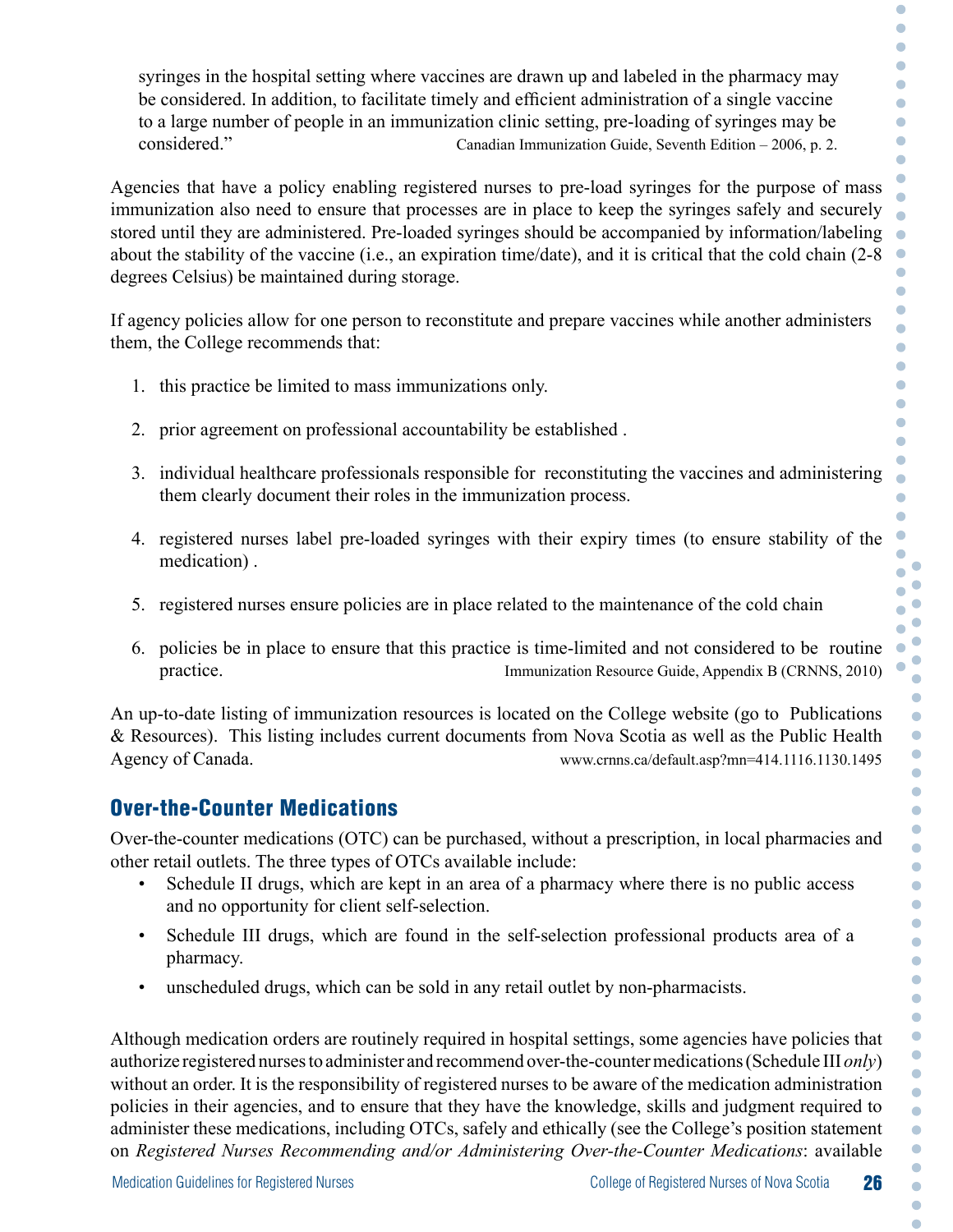at www.crnns.ca/documents/PositionStatementRNsAdministeringOver-the-CounterMedications2010. pdf).

The safe administration of OTCs requires that registered nurses:

- are knowledgeable about the actions of the specified medications, and possible interactions with a client's current medications and diet
- assess the client's condition before recommending or administering the medication
- explain the therapeutic effects and potential risks and side effects of the medication to the client
- document the client assessment and any action or advice provided
- refer the client to the appropriate care provider for further assistance when required (e.g., when a client assessment indicates that the OTC medication is not appropriate for the client's needs or when the OTC medication is not effective).

# Off-Label Use of Medications

Off-label use of medications is a term that means the practice of using a Health Canada-approved drug for a purpose that is not indicated on the package insert but may benefit a client. Given that this is an unapproved use of a legal medication, the drug monograph (written account on medication container) may not provide beneficial information (e.g., about benefits or side effects).

The following are examples of off-label use of medications:

- Prescribing a medication for a purpose for which it has not been approved (e.g., dimenhydrinate or Gravol is intended to relieve nausea, however, may be prescribed for insomnia because of its tendency to induce drowsiness – a risk of using Gravol to treat insomnia is that it is highly addictive and ineffective with extended use).
- Prescribing a medication for a child which has only been approved to be safe for use in the adult population.
- Prescribing a route or dose for a medication that is different from what was originally approved.

Registered nurses should be knowledgeable about the scientific rationale for the off-label use of a medication. In addition to being aware of the known possible side effects, it is important to recognize that the drug may also have some unknown side effects related to its off-label use. Clients should be informed of the reason for the off-label use of a medication and associated risks.

# Restricted, Non-Formulary, Special Access Medications

In addition to formulary medications (those routinely stocked in a facility's or community-based pharmacy), registered nurses in various practice settings may be requested to administer:

- 1. Restricted drugs formulary medications that are restricted for a specific indication or specialty.
- 2. Non-formulary drugs not stocked in a pharmacy, and may be prohibited because they pose a risk to clients or may not be covered under health insurance plans.
- 3. Special access drugs only authorized through the Special Access Program of Health Canada, for use in serious or life-threatening conditions for which conventional therapies have failed or are

Ċ  $\bullet$ Ċ

Ċ  $\bullet$  $\bullet$ Ŏ Ċ Ċ  $\bullet$  $\bullet$ ö  $\bullet$  $\bullet$  $\bullet$ ó  $\bullet$ Ċ Ċ  $\bullet$  $\bullet$ ó

 $\bullet$  $\bullet$  $\bullet$ C  $\bullet$  $\bullet$  $\bullet$ ö  $\bullet$  $\bullet$  $\bullet$  $\bullet$  $\bullet$  $\bullet$ C  $\bullet$  $\bullet$ ó  $\bullet$  $\bullet$ Ō  $\bullet$  $\bullet$  $\bullet$  $\bullet$ ó  $\bullet$  $\bullet$  $\bullet$ ó ó  $\bullet$ Ō  $\bullet$  $\bullet$  $\bullet$  $\bullet$  $\bullet$  $\bullet$  $\bullet$  $\bullet$  $\bullet$  $\bullet$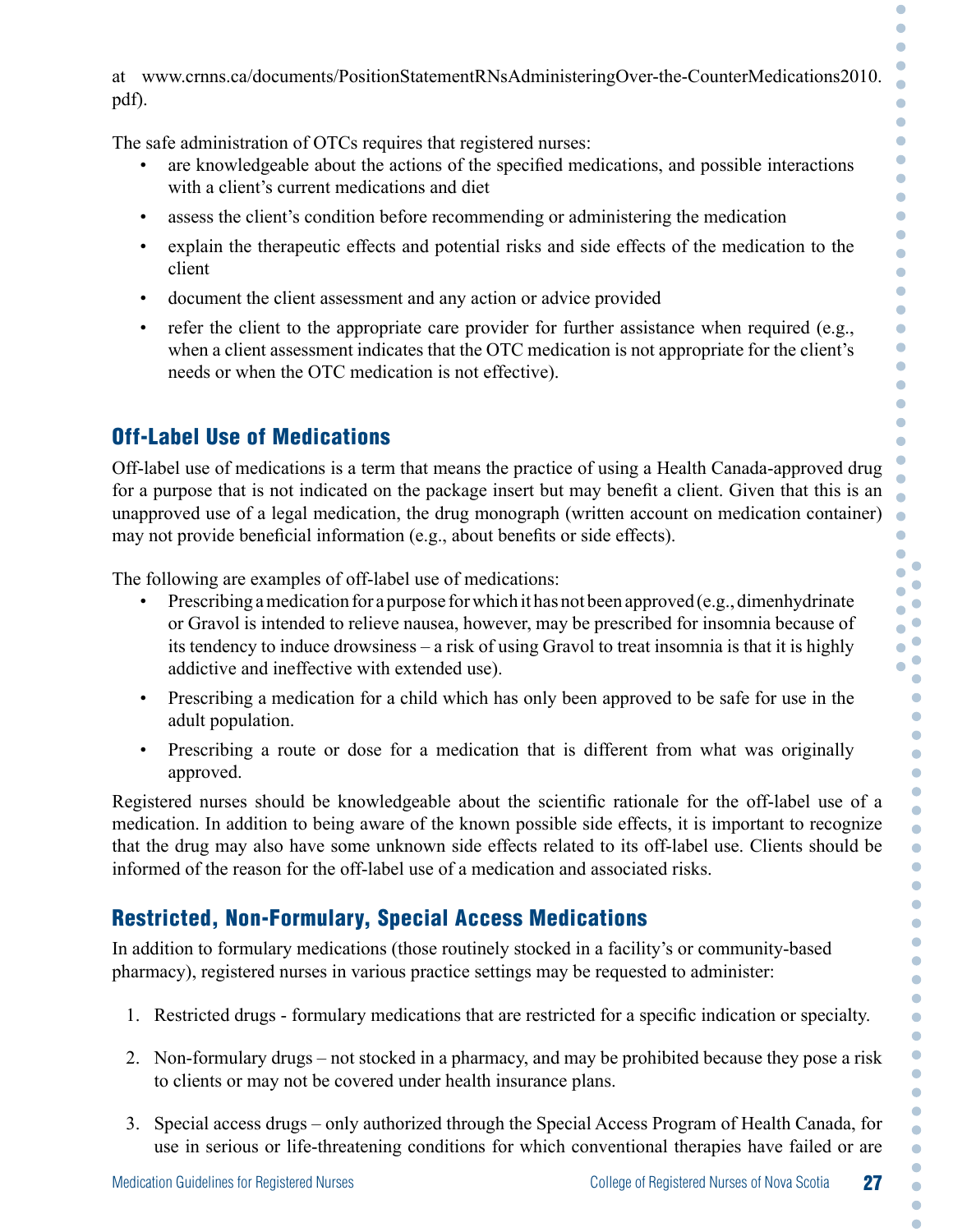unsuitable or unavailable.

Before administering restricted, non-formulary or special access medications, there should be a recorded prescription and a signed and dated client consent form. Again, registered nurses would be responsible for knowing each drug's actions and potential adverse effects. They should also be prepared to intervene appropriately when untoward effects occur and to have the resources required to manage potential risks.

### Investigational Medications

An investigational medication is one that is available and approved for human clinical trials by an independent research ethics board and healthcare facility. Registered nurses can only administer investigational medications that have been approved for use as part of a formal research clinical trial and only to those clients involved in the trial.

Before administering an investigational medication, registered nurses must:

- ensure there is an order written by an authorized prescriber, which has been approved by a principal investigator in the research study
- have competency in administering the medication
- be familiar with the investigational protocol and have all the necessary drug information to ensure safe medication administration
- have reviewed, discussed and clarified any questions about the study with the client prior to her/him signing the consent form to receive the medication. This consent should inform the client about the study's title, purpose, reasonable expected benefits, foreseeable risks, alternative procedures, compensation and contact information for the research team
- ensure that a signed and dated copy of the investigational medication consent form is in the client's heath record
- ensure resources are in place to manage any possible risks or adverse effects of the medication.

Following the administration of an investigational medication, registered nurses must monitor the client for all possible side effects and thoroughly document their observations and related interventions in the client's health record and/or on study forms provided.

#### Distribution of Medication Samples

Samples of prescription medications are often provided by pharmaceutical companies to specific authorized healthcare providers (usually physicians) free of charge. These samples may be in the form of a packet, card, blister pack, bottle, container or other single packaging.

However, the distribution of drug samples can be an unsafe practice as the:

- drug packaging may not contain adequate or clear information related to the safe storage, handling, use or disposal of the medication
- extended storage of samples may lead to the distribution of expired drugs
- drugs may interact with other prescription and non-prescription medications or foods
- drugs may be contraindicated due to a client's medical condition or medication history
- clients supplied with drug samples often do not receive the monitoring required to detect possible adverse effects, and documentation is often lacking.

O

O

 $\bullet$ 

ò  $\bullet$  $\sqrt{2}$ ö

 $\bullet$  $\bullet$  $\Box$  $\bullet$  $\bullet$ Ċ Ō  $\overline{\phantom{0}}$  $\bullet$  $\bullet$  $\bullet$  $\Box$  $\overline{\phantom{0}}$  $\bullet$  $\bullet$ ö  $\bullet$  $\bullet$ Ō ö  $\bullet$  $\bullet$  $\bullet$  $\ddot{\phantom{a}}$  $\bullet$  $\bullet$ ó  $\bullet$  $\bullet$ ó  $\bullet$  $\bullet$ Ō  $\bullet$  $\bullet$  $\bullet$  $\bullet$ ó  $\bullet$  $\bullet$  $\bullet$  $\bullet$ ó  $\bullet$  $\overline{\phantom{a}}$ Ċ  $\bullet$  $\bullet$  $\bullet$  $\bullet$  $\bullet$  $\bullet$  $\bullet$  $\bullet$  $\bullet$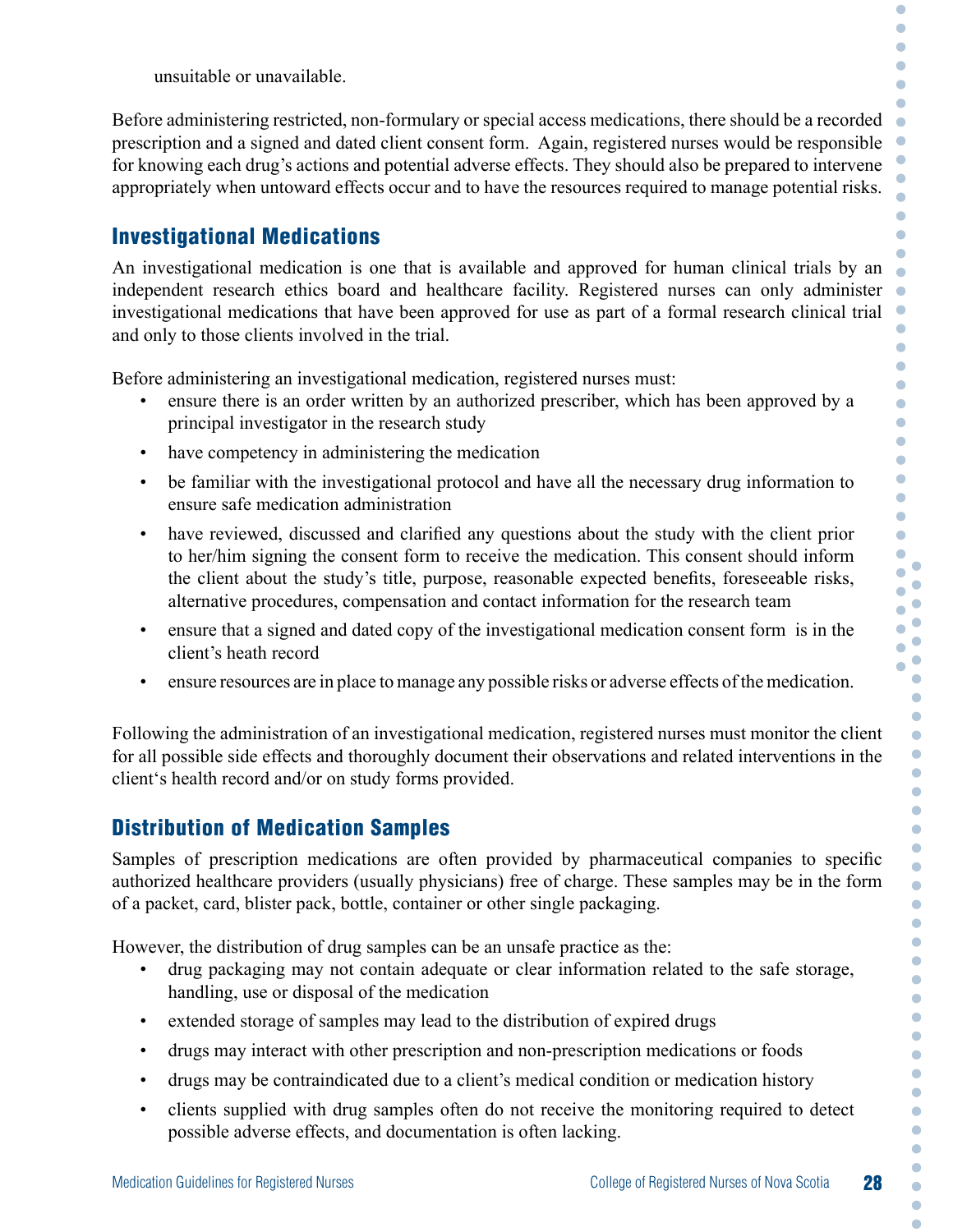According to the *Food and Drug Act* (1985, 14s.s.2), under certain conditions drug samples can be distribute to physicians, pharmacists, dental surgeons and veterinarians. These authorized prescribers can then provide drug samples to clients when needed. Registered nurses and nurse practitioners can distribute drug samples under a physician's order or care directive. Agency policies pertaining to the distribution of drug samples should address their procurement, storage, access, distribution/supplying and proper disposal.

#### Medications Brought From Home

Registered nurses practising in community settings such as summer camps, respite care, or shelters, often have clients who bring prescription (Schedule I and IV) and over-the-counter medications (Schedule II, III, unscheduled) from home and expect the registered nurse to administer them. Whenever possible, clients should be encouraged to self-administer these medications. If it is necessary that the registered nurse administer them, s/he may do so only if the practice is supported by agency policy and the medications are in their original containers and appropriately labeled (i.e., with an affixed prescription label). If there is a discrepancy between the affixed prescription label and the  $\bullet$ administration directions

The installation of an automated medication dispensary such as PYXIS is one of the newer advancements aimed at reducing medication errors and improving client safety and quality care. This system is a standard of medication management in many hospitals.

from the client/family, the registered nurse should clarify the order with the authorized prescriber. Any discrepancies and reasons for following the chosen directions should also be documented.

However, when clients bring prescription (Schedule I and IV) and over-the-counter medications (Schedule II, III, unscheduled) into a healthcare facility (e.g., hospital) registered nurses must ensure that they have an approved order or facility policy that authorizes them to administer these medications.

### Complementary and Alternative Therapies

Although clients may incorporate a variety of complementary or alternative therapies into their daily lives, scientific evidence demonstrating the efficacy and safety of many of these therapies (e.g., herbal remedies) is often lacking. Before administering these types of therapies or providing advice to clients about their use, registered nurses should ensure that they are knowledgeable about the therapeutic benefits, side effects, contraindications, and potential interactions with traditional medications.

Further information on the roles and responsibilities of registered nurses in relation to complementary and alternative therapies, as well as a framework for ethical decision-making regarding their use, are provided in a document published by the College, entitled "*Complementary and Alternative Therapies: A Guide for Registered Nurses*" (2005).

# MEDICATION TRANSPORTATION, DISPOSAL, AND STORAGE

Registered nurses practising in healthcare facilities are sometimes required to transport clients' medications (e.g., from a pharmacy to a care setting , from a care setting back to a pharmacy, or during a client transfer from one facility to another). In these types of situations, registered nurses must verify that their agency policy supports medication disposal and transportation as part of the nursing role. If an agency supports these practices, then being in possession of these medications is not illegal as the nurse is viewed as an agent of the client (CARNA, 2007).

Ċ  $\bullet$ Ö

ò Ċ  $\bullet$  $\sqrt{2}$ ö

 $\overline{\phantom{0}}$  $\bullet$  $\bullet$  $\bullet$ C

ö  $\bullet$ Ō C ò Ō ö

> $\bullet$ ó Ō ×  $\bullet$  $\bullet$  $\bullet$ Ō Ċ  $\bullet$ Ċ  $\bullet$  $\overline{a}$  $\bullet$  $\bullet$  $\bullet$  $\bullet$  $\bullet$  $\bullet$  $\bullet$  $\bullet$  $\bullet$  $\bullet$  $\bullet$  $\bullet$  $\bullet$  $\bullet$  $\bullet$  $\bullet$  $\bullet$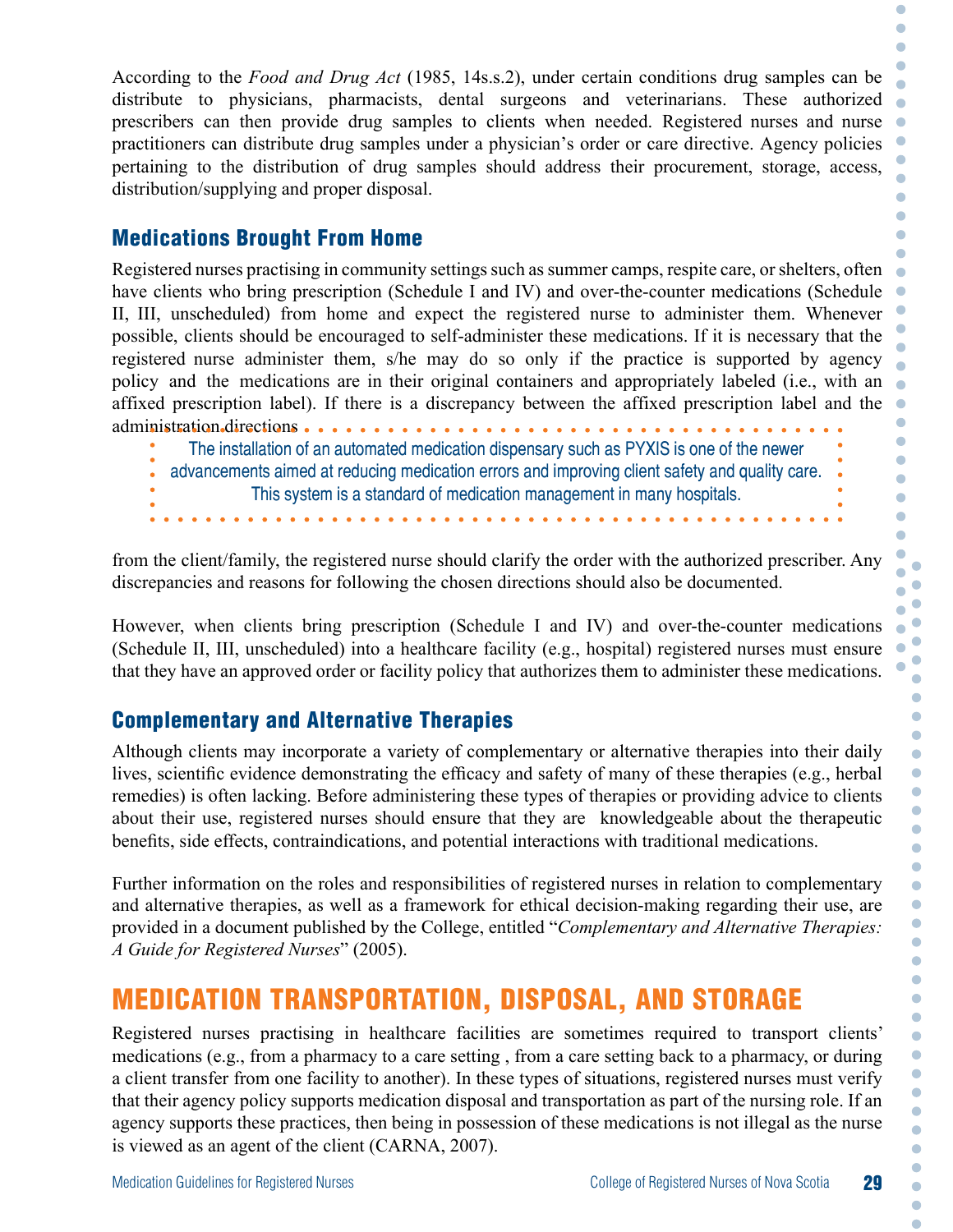In many agencies, registered nurses are responsible for medications stored in cupboards, cabinets, medication carts and emergency containers. To ensure their safety and stability, medications must be labeled and stored properly to protect them from unsuitable variations in temperature, humidity and light. For information on proper storage and handling, registered nurses should check product monographs or other more specific guidelines (e.g., National Vaccine Storage and Handling Guidelines for Immunization Providers). Medications must also be secured in a safe location to prevent unauthorized access in accordance with legislation and agency policy.

# CLIENT CONSENT

Registered nurses are ethically and legally obligated to obtain a client's consent before administering any medication. This consent may be verbal or implied (e.g., when an individual takes a medication from an RN or helps to position her/himself to receive an intramuscular injection). In the case of some medications, clients may be asked to provide their consent in writing.

### Informed Consent

Beyond a simple agreement (consent), registered nurses administering medications should ensure that their clients provide informed consent. This means that their clients have been:

- provided with complete and accurate information about their medications, in terms that they can understand
- informed about the possible risks and benefits of their medications
- informed about possible risks and benefits if they refuse medications
- provided with an explanation of therapeutic alternatives
- told that they have a right to refuse their medications without fear of repercussions
- given the opportunity to make a reasoned decision about whether to accept a proposed medication
- made aware that they can withdraw their consent at any time.

It is important to remember that clients are assumed to be capable of giving informed consent until proven otherwise. Registered nurses are expected to respect the rights of their clients, or substitute decision-makers, to refuse or withdraw consent at any time for any reason, provided they are capable of doing so and there is no legislation that removes that right (www.crnbc.ca/Standards/Consent/Pages/ Default.aspx). The practice of administering medications without a client's knowledge or consent is unethical and unacceptable. It is equally unacceptable to force, coerce or manipulate clients to accept medications.

When clients ask questions, hesitate to accept, or simply refuse medications, registered nurses should attempt to determine the reasons for these decisions and help their clients better understand the benefits of taking the medications, possible consequences of not taking them, and even exploring other options. It is also the responsibility of registered nurses to inform the authorized prescriber of a client's refusal of or concerns about a medication.

#### Covert Medication Administration

Covert medication administration is the practice of administering medications to individuals without their knowledge or consent (e.g., concealing medications in a client's food when s/ he has declined the medication). This practice disregards a client's right to informed consent

Ċ  $\bullet$ Ö

 $\bullet$ 

ò  $\bullet$  $\bullet$ ó Ċ  $\bullet$ 

Ċ Ò Ō Ċ  $\bullet$ Ō  $\bullet$ C ö  $\bullet$  $\bullet$  $\bullet$ ò  $\bullet$ Ċ ö Ċ Ŏ Ŏ  $\bullet$ C  $\overline{a}$  $\overline{\phantom{a}}$  $\bullet$  $\bullet$ Ċ Ċ Ċ  $\bullet$ Ċ  $\bullet$  $\bullet$  $\bullet$  $\bullet$ Ċ ó  $\bullet$  $\bullet$ Ō Ċ  $\bullet$  $\bullet$  $\bullet$  $\bullet$  $\bullet$  $\bullet$ Ċ Ċ  $\bullet$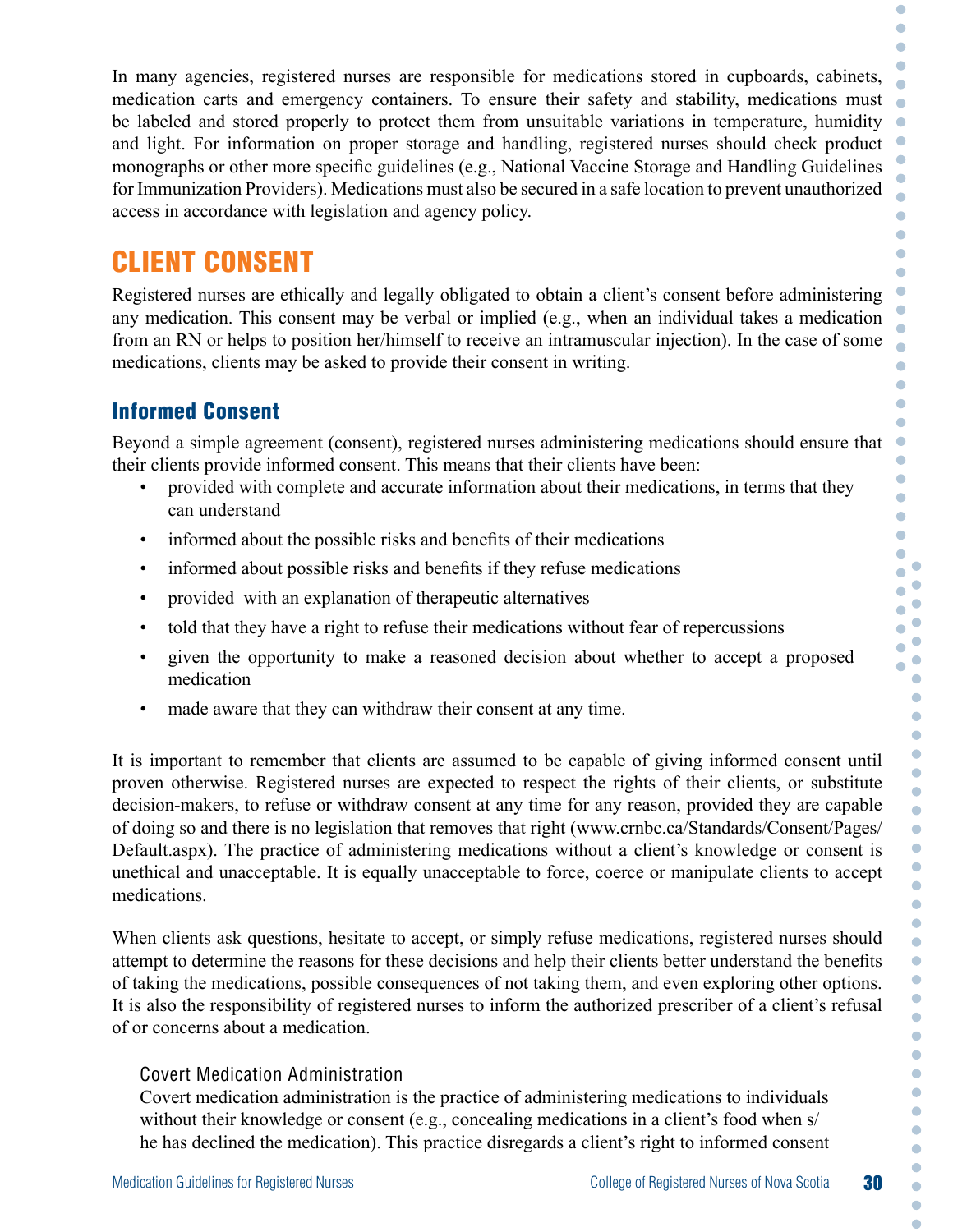and her/his right to refuse medications. Covert medication administration also breaches client trust, violates the *Code of Ethics for Registered Nurses*, and is a misuse of a registered nurse's professional status.

When a client has made an informed choice not to take a medication, it should be withheld. However, if a registered nurse determines that /he has permission to administer a medication, judgment should be used when a client still vehemently resists taking it.

If there is concern about an individual's capacity to provide informed consent, it is essential to respect the law concerning capacity assessment and substitute decision making. In the event that a client does not possess capacity, registered nurses must be clear who is legally authorized to act as the client's substitute decision-maker. Substitute decision-makers and healthcare professionals must consider and respect a client's best interests, as well as previously known wishes or advance directives.

#### Administering Placebos

A placebo may be administered when its use has been discussed with the client involved, informed consent has been acknowledged, and the client's signature has been received and witnessed.

When clients are participating in a placebo-controlled study, they should understand their chance of receiving a placebo versus the investigational drug. Intentionally withholding information regarding placebo use denies clients the opportunity to make their own judgments.

Administering placebos without a client's knowledge or consent is an unacceptable practice that violates the clients trust and the *Code of Ethics for Registered Nurses* (CNA, 2008 p.18).

In the event that a registered nurse witnesses unsafe, unethical, incompetent or inappropriate medication practice on the part of another registered nurse or healthcare provider, that registered nurse is accountable to take appropriate action to ensure the safety of the client. In most agencies, registered nurses are expected to discuss these types of concerns with the RN (healthcare provider) involved and report the practice to their clinical leader, charge nurse and/or manager (CRNNS, 2004).

#### Withholding Medications

Medications may be withheld when a capable client or a client's substitute decision-maker has made an informed choice not to have them administered. As registered nurses are accountable to advocate for client safety, medications could also be withheld when a registered nurse is concerned that a medication order places a client at risk of harm.

Concerns that could lead to a registered nurse's decision to withhold a medication might include, but are not limited to:

- unclear, illegible, incomplete or ambiguous orders
- orders written using non-standard abbreviations
- medications determined to be unsafe, contraindicated or inappropriate for a client
- medications inconsistent with therapeutic outcomes
- medication dosages exceeding the recommended range

 $\bullet$  $\bullet$  $\bullet$  $\bullet$  $\bullet$  $\bullet$  $\bullet$  $\bullet$  $\bullet$  $\bullet$  $\bullet$  $\bigcirc$  $\bullet$  $\bullet$  $\bullet$  $\bullet$  $\bullet$  $\bullet$  $\bullet$  $\bullet$  $\bullet$  $\bullet$  $\bullet$  $\bullet$  $\bullet$  $\bullet$  $\bullet$  $\bullet$  $\bullet$  $\bullet$  $\bullet$ ó  $\bullet$ ö  $\bullet$ Ŏ  $\bullet$  $\bullet$  $\bullet$ 

 $\bullet$  $\blacksquare$ ó  $\bullet$ ×  $\overline{a}$  $\bullet$  $\Box$  $\bullet$ 

> $\bullet$  $\bullet$  $\bullet$  $\bullet$  $\overline{a}$  $\bullet$  $\bullet$  $\bullet$  $\bullet$  $\blacksquare$  $\bullet$  $\Box$  $\bullet$  $\bullet$  $\bullet$  $\bullet$  $\bullet$  $\bullet$  $\bullet$  $\bullet$  $\bullet$  $\bullet$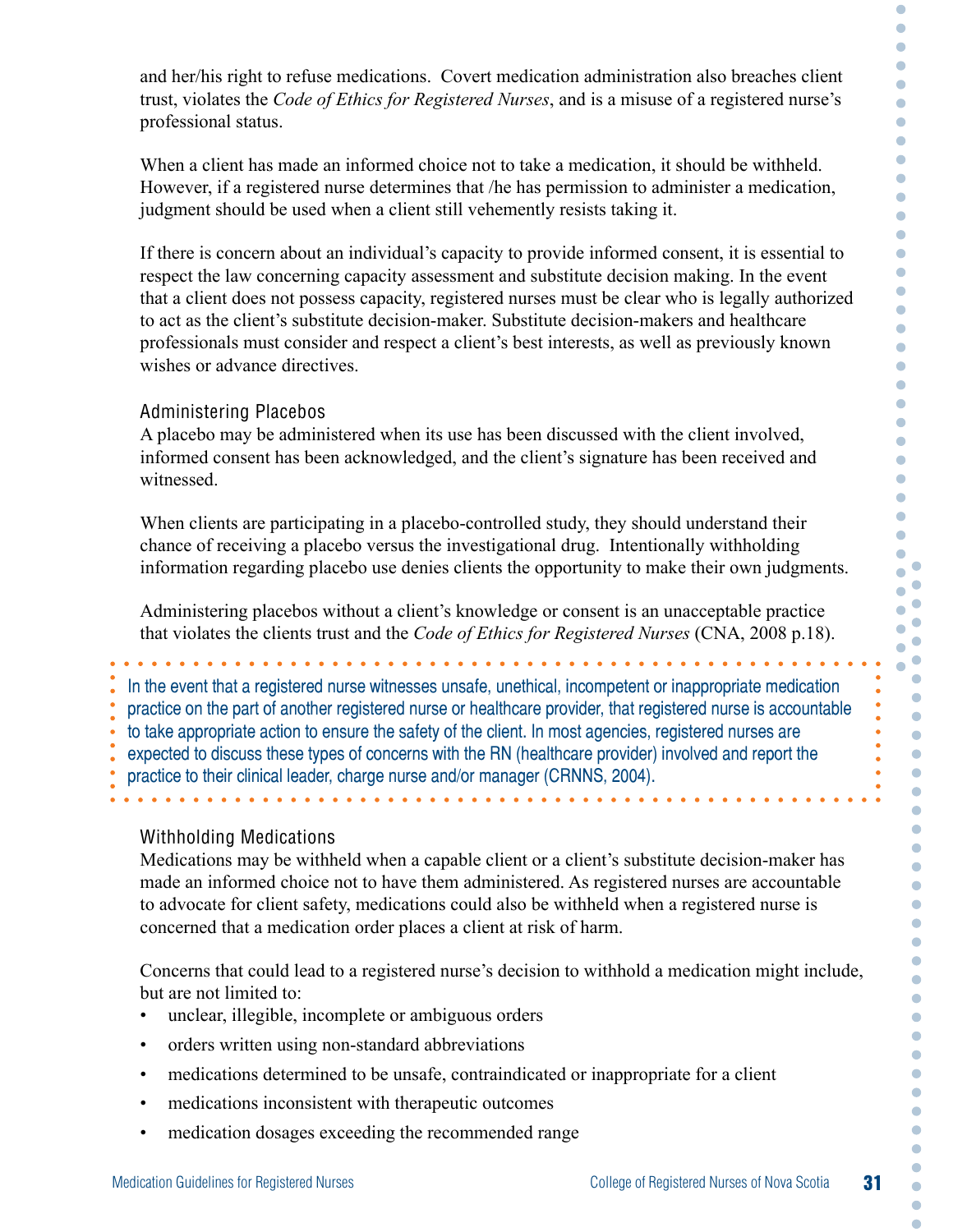O • medications ordered to be given via a route not approved for that medication C • off-label medications  $\blacksquare$ Ō • orders for investigational medications (see Investigational Medications, p.27).  $\Box$ Ŏ  $\bullet$ Registered nurses are accountable and responsible to communicate and collaborate with members  $\bullet$ of the interprofessional team when they have concerns about a client's medications. After  $\bullet$ reviewing all available drug information, registered nurses should address their concerns by:  $\Box$ • consulting with a pharmacist, when necessary ö  $\bullet$ • promptly contacting the authorized prescriber, to clearly articulate the concern and request  $\bullet$ rationale for the order (when the prescriber is unavailable, the RN should consult with her/ Ō his manager, supervisor or another designated authority within the facility) ó  $\bullet$ • informing the prescriber that the medication will not be administered if the concern remains  $\bullet$ unresolved  $\Box$ • referring to the appropriate authority and committee within the agency for further  $\bullet$  $\Box$ discussion and resolution  $\Box$ • documenting the concerns and related actions in the client's health record  $\Box$  $\bullet$ • determining if necessary information unrelated to client care should be documented on C designated forms (e.g., occurrence/incident report).  $\blacksquare$  $\bullet$ **DOCUMENTATION** Ō Nursing documentation, in written or electronic formats, should provide an account of the judgment and critical thinking used by registered nurses in the delivery of client care. Documentation should be an accurate record of care provided and meet professional, legislative and agency standards. A legal record may be a paper or electronic health record, a service record, or a permanent office file.  $\bullet$  $\blacksquare$ Effective documentation promotes continuity of care; establishes accountability; enhances communication between nurses and other healthcare providers; and conveys the unique contribution of nursing to health In relation to documentation, registered nurses in Nova Scotia are required to adhere to the College's *Standards for Nursing Practice* and *Documentation Guidelines for Registered Nurses*. According to these resources, registered nurses are accountable and responsible to record and maintain documentation that is clear, timely, accurate, reflective of observations, permanent, legible and chronological. In relation to medication administration, registered nurses' documentation would include any adverse outcomes and related interventions; a client's therapeutic response; information or education given to a client; supervision provided; and communications with other members of the healthcare team. When a PRN medication is administered, the reason for its administration and the client's response (outcome) should also be documented. Agencies must ensure that their healthcare records allow adequate space for registered nurses to document fully in relation to medication administration. This documentation should include: • client's name (each form should be properly completed with client identification) name of drug(s) • date and time\* of administrationMedication Guidelines for Registered Nurses College of Registered Nurses of Nova Scotia 32

care.

O O

> Ŏ  $\ddot{\phantom{a}}$

> $\bullet$

ó  $\bullet$ Ō ó  $\bullet$  $\bullet$ Ċ  $\bullet$  $\bullet$  $\bullet$  $\bullet$  $\bullet$  $\bullet$  $\bullet$  $\bullet$ ó ×  $\bullet$  $\bullet$  $\bullet$  $\bullet$  $\bullet$ Ċ  $\bullet$  $\bullet$  $\bullet$  $\bullet$  $\bullet$  $\bullet$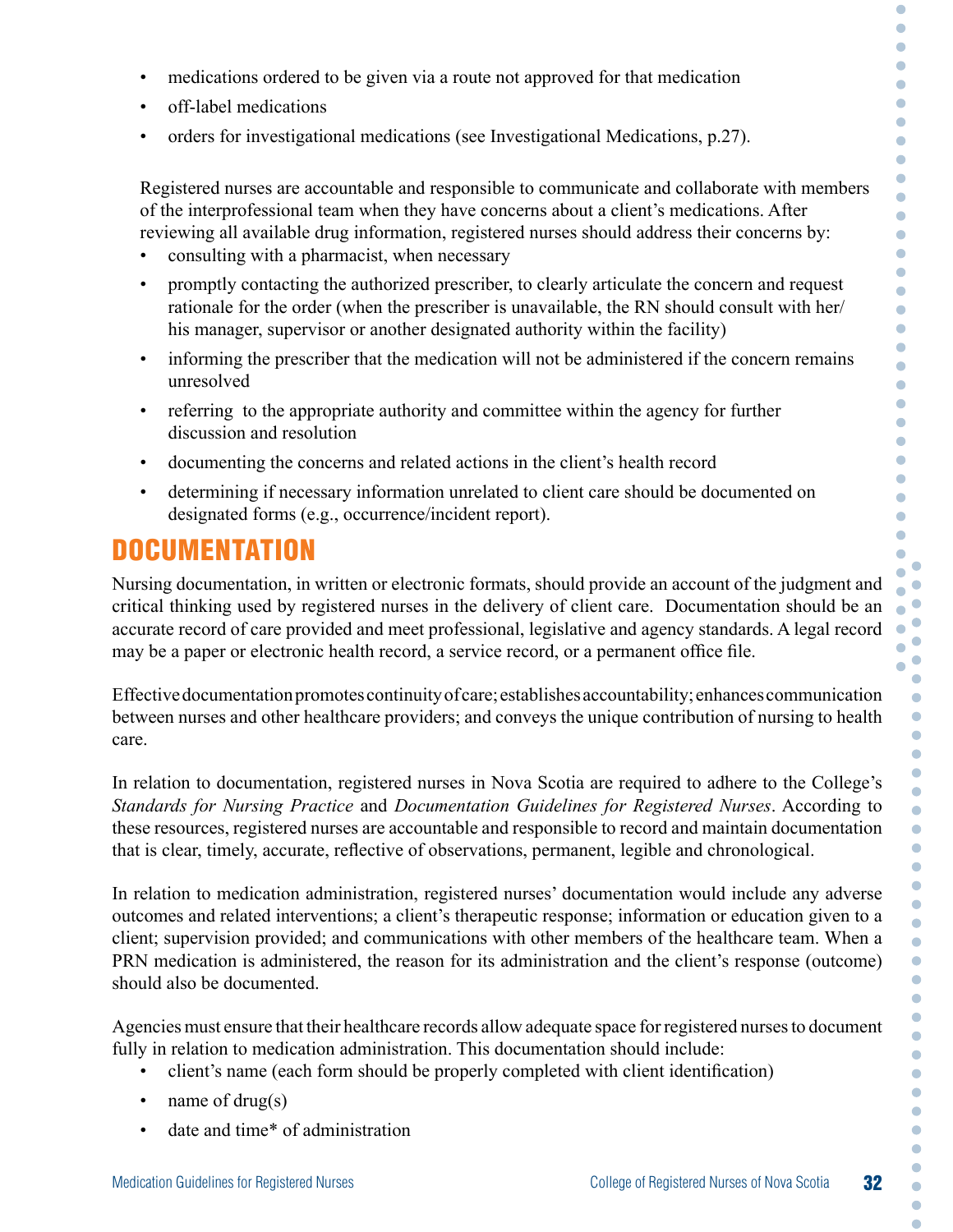- dose
- route and/or site
- nurse's signature/designation (if only initials are used, a mechanism must be in place to identify provider by name [e.g., a master signature roster with initials maintained as part of a client's original health record]).

\*Recording on approved agency forms should take place as soon as possible after a medication has been administered. Medications ordered *more* often than every six hours (q2h or q4h) must be given within 30 minutes of the designated administration time. When a medication is administered outside the range of recommended times, registered nurses must record the actual time that the medication was administered. Registered nurses should be familiar with their facility's policy on when the 'actual' time of medication administration must be documented. For example, actual administration times are generally recorded for medications given during urgent, emergent situations and high risk procedures. Accurate timing of administration is also generally required for the maximum therapeutic effect of some medications. For information on the '30-Minute Rule', refer to the ISMP newsletter *Nurse Advise-ERR* (www.ismp.org/Newsletters/nursing/Issues/NurseAdviseERR201007.pdf).

# Withheld, Omitted or Declined Medications

When medications are withheld, omitted or declined, it is important to document the related assessment, including the reasons why a client did not receive the medications. For example, certain oral medications may be withheld if a client is fasting pre-operatively. Similarly, a dose of digoxin may be withheld based on an assessment indicating toxic side effects. Documentation should include how and why a medication treatment plan was altered and who was notified. When clients decline medications, subsequent discussions and follow-up should also be documented.

# Medications Administered by Other Staff

Registered nurses should only document medications that they personally administered, and should not permit anyone else to document for them except in an emergency. For example, in a cardiac arrest, a registered nurse is usually designated to record all medications given by other healthcare professionals. However, the healthcare professionals who actually administer the medications should countersign this record as soon as possible after the event.

# Medications Administered by Client/Family

To promote autonomy, decision making and independence, clients with the required capacity should be educated and supported to self-administer medications both at home and when admitted to healthcare facilities. After assessing a client's capacity (e.g., judgment, memory, understanding, functional ability), the registered nurse caring for this client should collaborate with the client (and her/his family, if required) to establish a plan for medication administration. This plan should include the provision of all relevant knowledge (e.g., medication dose, frequency and route, expected outcomes, potential side/ adverse effects, and ways to monitor the expected and unexpected effects of the medication).

Clients should be continuously assessed for their capacity to self-administer their medications, and these assessments should be documented. In the event that a client is no longer capable of self-administration, a qualified healthcare professional would be expected to assume this responsibility (in clients' home, this responsibility could be assumed by a family member).

O O O Ċ Ō  $\bullet$ Ō C Ċ Ċ  $\bullet$  $\bullet$ ó

 $\bullet$  $\bullet$  $\bullet$ Ō

ó  $\bullet$  $\bullet$  $\bullet$  $\bullet$  $\bullet$ ó G Ō Ċ ò Ċ  $\bullet$ ö  $\bullet$  $\bullet$ Ċ  $\bullet$  $\bullet$ Ċ C  $\bullet$  $\bullet$  $\bullet$  $\bullet$  $\overline{\phantom{a}}$ Ċ Ċ  $\bullet$ Ċ  $\bullet$  $\bullet$  $\bullet$ Ċ  $\bullet$ C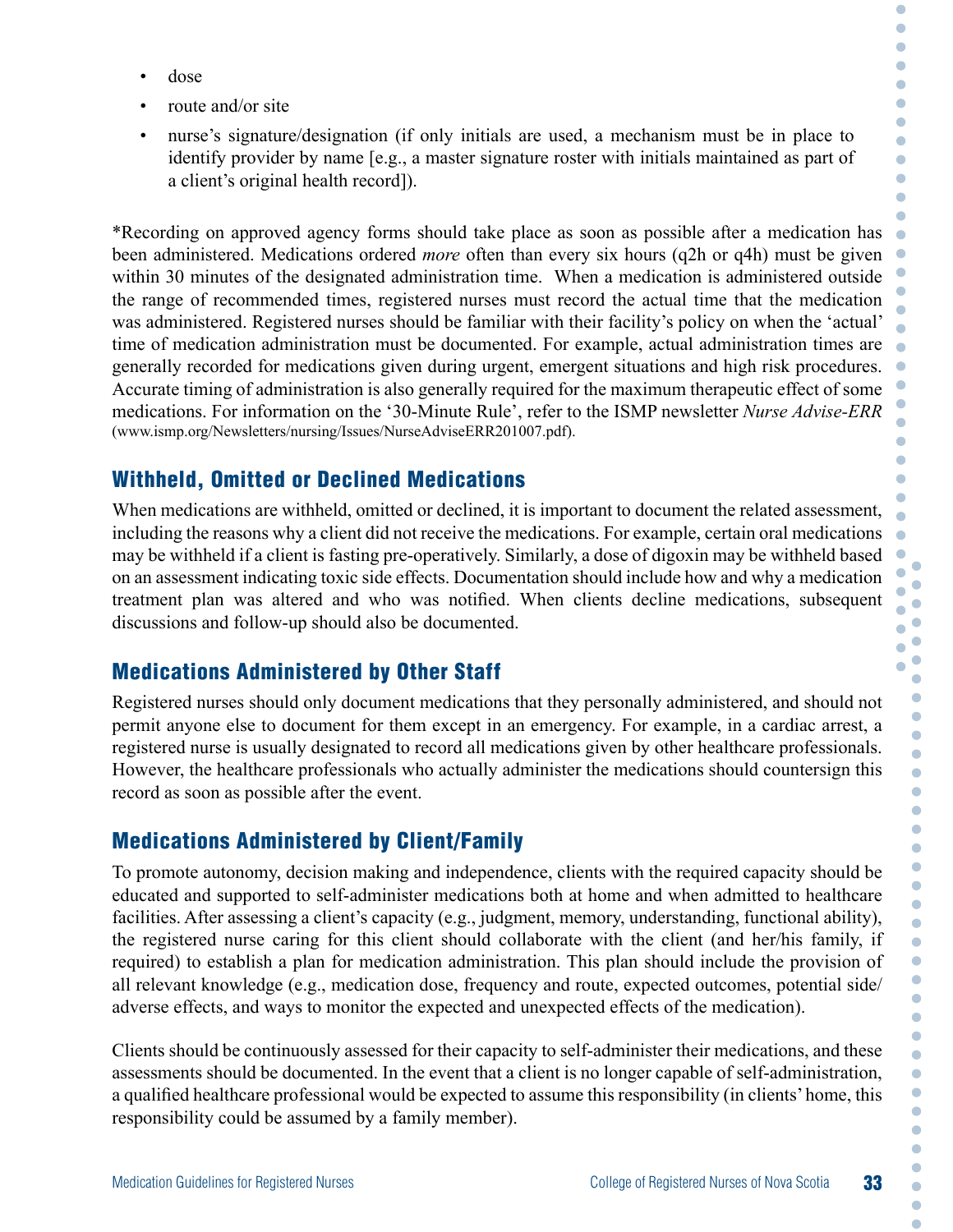Although clients may administer their own medications in healthcare facilities, registered nurses still have the overall responsibility for coordinating and evaluating client medications. They should be familiar with agency policies related to self-administration as well as any restrictions placed on this practice. These policies should include documentation requirements.

Clients receiving healthcare in facilities such as hospitals or health centres may be educated to selfadminister in specific situation (e.g., when granted a leave of absence or 'pass' to leave the hospital). Agency's policies should describe the documentation required in these cases (e.g., time of client's departure, duration of pass, medications given to the client or family member, instructions provided, and self-reported adherence to the medication regimen).

Clients receiving care in their homes do not normally document when they take medications unless there is a specific reason for doing so (e.g., tracking compliance, implementation of a new medication plan, administration of narcotics/controlled drugs).

#### Mass Immunization

The overall principles for documentation would apply to mass immunizations. For example, immunization documentation should reflect all aspects of the nursing process and include recording of the medication (i.e., vaccine), lot number, dose, site, route, provider name and date. Generic names and/or trade names with lot numbers should be included when appropriate. Agency policy may require additional documentation (e.g., recording expiry dates).

Documentation related to mass immunization must be completed and submitted according to agency policy. An official health record may be a client's electronic or paper health care record, a service record or a permanent office log or file. For example, a signed consent card on which a registered nurse documents a vaccine will be the official document that needs to be retained in some settings, even though a clerk may enter the information into a registry.

# MEDICATION ADMINISTRATION BY NURSING STUDENTS

When nursing students (basic/pre-licensure) are involved in client care, they work under the guidance of a registered nurse who maintains responsibility and accountability for the overall plan of client care. Students are responsible for functioning within their level of competence, recognizing their limitations, asking questions and seeking consultation or direction from experienced registered nurses.

A nursing student's role in medication administration depends on their year of academic study, an agency's policy, and the policy of the student's nursing program (academic institution). Nursing instructors and

preceptors are accountable for providing guidance to nursing students when they administer medications. They are expected to conduct an assessment of students' knowledge, skill and judgment to determine if each student can safely administer medications independently. Beyond a student's competence, a decision as to whether a student can administer medication should also relate to factors such as the client's health condition and acuity level, and the specific clinical area of practice

Registered nurses should be knowledgeable about policies pertaining to the administration of medications by nursing students, including any restrictions placed on students' practice. For instance, student nurses are not permitted to carry narcotic keys. Student nurses must have narcotics co-signed by a registered nurse, cannot sign a narcotic count, and may not witness the wastage, order, receipt or return of narcotics or controlled drugs to a pharmacy.

Ċ  $\overline{\phantom{0}}$  $\bullet$ Ċ

Ö C Ċ  $\bullet$ 

Ċ ö Ċ  $\bullet$ Ō

Ċ Ò Ō Ċ Ċ

> ò ò Ō

ä  $\bullet$  $\bullet$  $\bullet$ C Ō C  $\bullet$  $\bullet$  $\bullet$ Ō Ċ  $\bullet$ Ċ  $\bullet$ ó C  $\bullet$  $\bullet$ Ċ  $\bullet$  $\bullet$ O Ċ  $\bullet$  $\bullet$ Ċ  $\bullet$  $\bullet$  $\bullet$  $\bullet$  $\bullet$  $\bullet$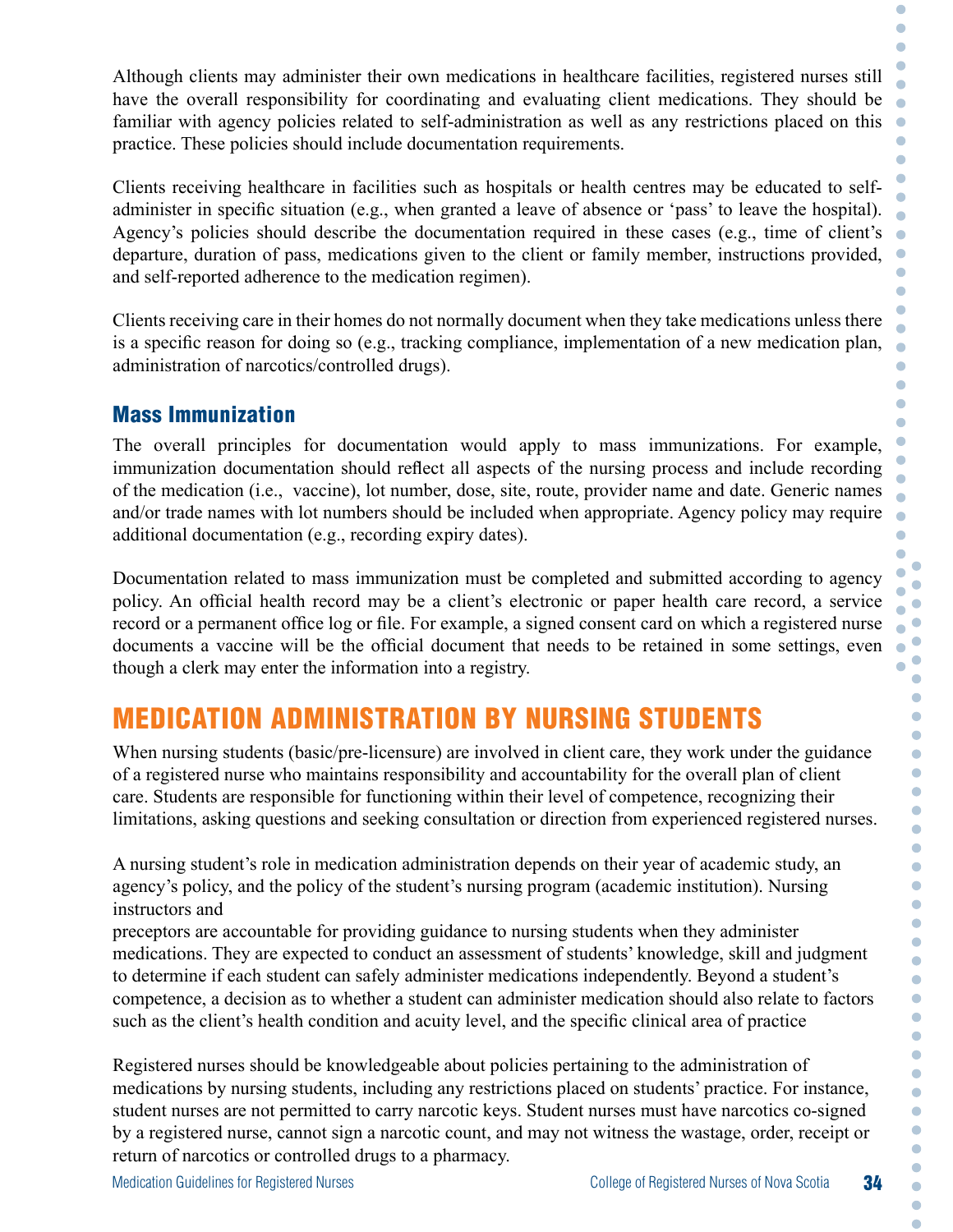For more detailed guidelines related to the administration of medications by nursing students, by academic year, it is recommended that agencies contact the individual schools of nursing.

# MEDICATION ERRORS

Medication delivery is a complex process which involves many healthcare providers, departments, processes and conditions, making it susceptible to errors. Each year a significant number of Canadians succumb to injury or death from medication errors, often due to various system-related problems. Up to one-quarter of adverse events in healthcare involve medications. Medication errors may happen at several stages, including prescription, preparation and administration (Coffey, 2009), and can be prevented by identifying the human and system factors that cause them and developing strategies for improvement.

Medication errors are defined as "any preventable event that may cause or lead to inappropriate medication use or client harm, while the medication is in the control of a healthcare professional, client, or consumer. Such events may be related to professional practice, healthcare products, procedures, and systems including: prescribing; order communications; product labeling, packaging and nomenclature; compounding; dispensing; distribution; administration; education; monitoring; and use" (National Coordinating Council for Medication Error Reporting and Prevention, 2006).

When medication errors occur, immediate steps should be taken to safeguard clients, resolve issues, and report honestly. Immediate intervention may be necessary to protect a client from further harm. This would entail assessing the client for any untoward effects and notifying appropriate healthcare team members. Once a medical assessment of the client has been completed, and any required corrective treatments initiated, a registered nurse would be responsible to assess the client's condition until it is stable. Agency policy should be followed when informing the client and/or family of an error, addressing the healthcare professional responsible for the error, documenting the occurrence, and completing an incident report.

Registered nurses are often involved in promoting a culture of safety, in which healthcare providers are comfortable disclosing medication errors without fear of reprisal, shame or punishment. Such blamefree cultures encourage interprofessional dialogue, reflection, problem analysis and the development of preventive strategies. Transparent reporting processes should also assist in preventing the same errors from reoccurring and improve client safety.

It is considered an error when a medication is:

- administered to the wrong client
- administered at the wrong time
- administered via the wrong route
- administered in the wrong dose
- mixed in the wrong solution
- improperly reconstituted
- given for the wrong reason
- not given or omitted
- administered despite knowledge of a medication allergy

Ċ  $\bullet$ O Ċ C Ċ Ō C Ċ Ċ

 $\overline{\phantom{a}}$  $\bullet$  $\bullet$  $\bullet$ 

 $\blacksquare$ 

 $\bullet$ Ò  $\bullet$  $\bullet$ 

 $\ddot{\phantom{a}}$  $\bullet$  $\bullet$ ŏ  $\bullet$  $\bullet$  $\bullet$  $\bullet$  $\bullet$  $\bullet$ ö  $\bullet$  $\bullet$ Ċ  $\bullet$ ó C O  $\bullet$ ó ó Ċ O Ċ  $\bullet$  $\bullet$ Ċ  $\bullet$  $\bullet$  $\bullet$ Ċ

Ċ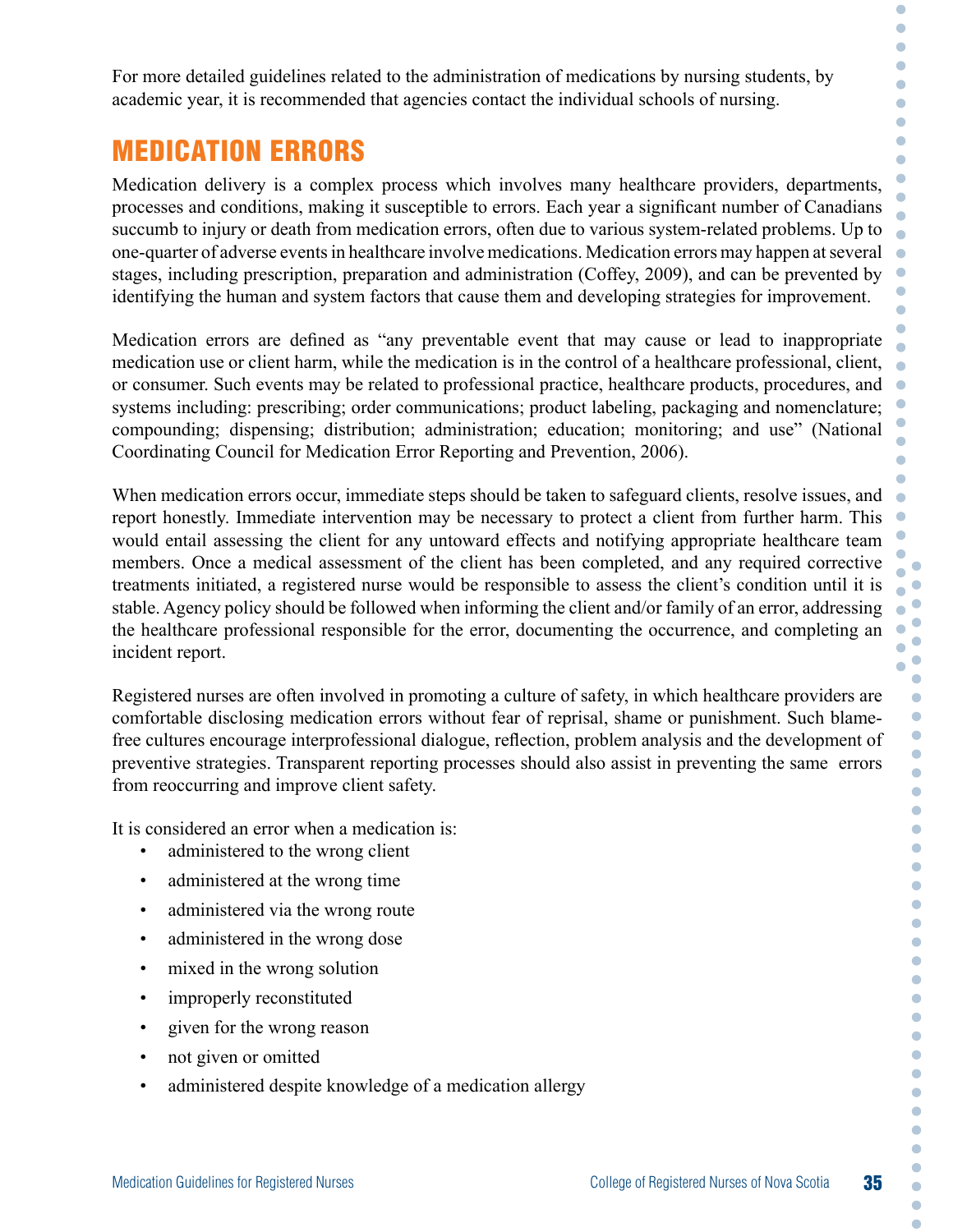It is also a medication error when:

- the wrong medication is administered to a client
- documentation of administration is incorrect or absent
- medications are administered by healthcare professionals who do not have the appropriate training or authority.

#### Near Misses

Near misses occur when safety checks and systems fail but the event does not reach a client. In other words, a near miss is an event, situation or error that could have resulted in negative consequences, but did not occur because either by chance or through timely intervention the error did not reach the client (ISMP, 2009).

An example of a near miss would be when a medication error is not picked up despite an independent double-check, but is identified and averted prior to the medication being administered to a client. Near misses must be reported so underlying system failures can be analyzed and changes made to improve client safety.

#### Common Causes of Medication Errors

Some of the more common causes of medication errors include:

- stress
- multitasking
- demanding workloads
- time pressure
- inadequate number and type of healthcare providers
- nurse fatigue
- non-compliance with the 10 rights of medication administration
- technical flaws/equipment failures
- lack of knowledge (medication) on behalf of a prescriber or a practitioner administering the medication, or both
- lack of readily available medication administration resources
- outdated or an absence of medication policies and procedures
- miscommunication or poor communication between healthcare providers and departments
- information overload
- fear of reprisal when questioning an order
- inadequate client information
- memory lapses
- inaccurate or illegible transcription of orders
- illegible or erroneous orders
- ambiguity in product names, appearance or packaging
- confusing directions for use

C O

 $\Box$  $\bullet$  $\bullet$  $\Box$ Ŏ  $\blacksquare$  $\bullet$  $\bullet$  $\bullet$  $\blacksquare$  $\bullet$  $\bullet$  $\bullet$  $\Box$  $\overline{\phantom{0}}$  $\bullet$  $\bullet$  $\bullet$  $\overline{\phantom{0}}$ Ò  $\bullet$  $\bigcirc$  $\Box$  $\bullet$  $\bullet$  $\bullet$  $\bullet$ 

> $\bullet$  $\bullet$  $\overline{a}$  $\bullet$  $\bullet$ ö  $\bullet$  $\bullet$  $\bullet$  $\overline{\phantom{a}}$ ó  $\bullet$  $\bullet$  $\bullet$ ó  $\blacksquare$  $\bullet$  $\bullet$  $\bullet$  $\bullet$  $\bullet$  $\bullet$  $\blacksquare$  $\bullet$  $\bullet$  $\overline{\phantom{a}}$

ó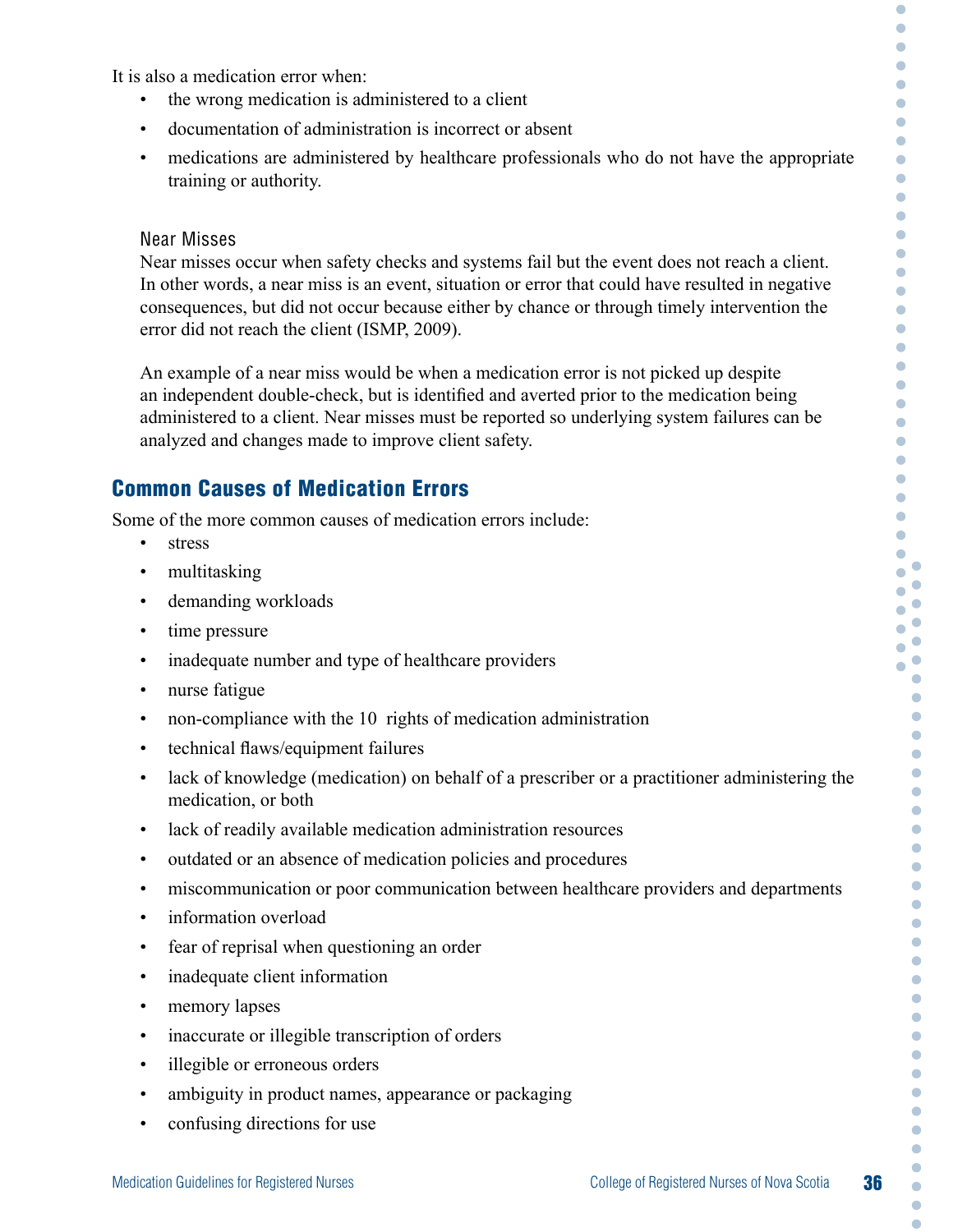- medications that are available in more than one concentration or dosage
- use of error-prone abbreviations and symbols
- transitions in care delivery (e.g., coffee break)
- faulty technique
- interruptions during the preparation or administration of a medication
- pharmacy dispensing and labeling errors
- packaging errors
- borrowed medications.

#### Borrowing Medications

In 2010, the Institute for Safe Medication Practices (ISMP) issued a safety alert about healthcare providers borrowing medications from one client when they do not have an adequate dose for another .

There could be several reasons for not having a required dose of a medication, including problems with the restocking of automated dispensing cabinets or the delivery of medications to a healthcare unit. A medication dose for a particular client may also be missing or unavailable because the:

- dose was actually already given but not documented
- dose was given to a client on another unit
- medication time or frequency was scheduled incorrectly and is being reviewed
- order was incorrectly interpreted or transcribed into the medication administration record
- medication was not dispensed by pharmacy because of a safety problem
- dose was used to replace one dropped on the floor or a dose that had been vomited
- medication was misplaced
- pharmacy never received the order
- name of a discontinued drug is still listed on the medication administration record
- dose was borrowed for administration to another client.

Borrowing medications is not only a nursing problem it is a complex interprofessional clinical issue that requires continuous team work and excellent communication among healthcare providers. Registered nurses should talk with colleagues to learn why medications are being borrowed and approach these issues and their causes collaboratively to stop this practice. It is also important to ensure that all healthcare practitioners understand the risks and consequences of borrowing medications and discourage the accumulation of discontinued or unused medications on healthcare units. For more information, visit www.nurses.ab.ca/carna-admin/Uploads/ab\_rn\_julyaug\_10.pdf.

For a more complete list of reasons for 'missing doses', visit www.ismp-canada.org.

# Strategies to Reduce Medication Errors

Collaboration between all members of the healthcare team responsible for medication delivery is needed to create strategies that will prevent medication errors. Registered nurses can act as leaders in recognizing system failures and addressing human factors that can lead to medication errors.

O O

O  $\blacksquare$ O C Ċ O C O  $\Box$ C O  $\triangle$ 

 $\Box$  $\blacksquare$ Ċ  $\bullet$  $\bullet$  $\overline{\phantom{0}}$  $\bullet$ Ċ Ċ  $\bullet$  $\overline{\phantom{0}}$  $\bullet$  $\bullet$ Ō ò  $\bullet$ Ċ ö  $\bullet$  $\bullet$  $\bullet$ C Ō  $\overline{\phantom{a}}$ ó  $\bullet$  $\bullet$ Ō  $\bullet$  $\bullet$  $\bullet$  $\bullet$  $\bullet$  $\bullet$  $\bullet$  $\bullet$  $\bullet$ ó  $\bullet$  $\overline{\phantom{a}}$  $\bullet$  $\bullet$  $\bullet$  $\bullet$  $\bullet$  $\bullet$  $\bullet$  $\bullet$  $\bullet$  $\bullet$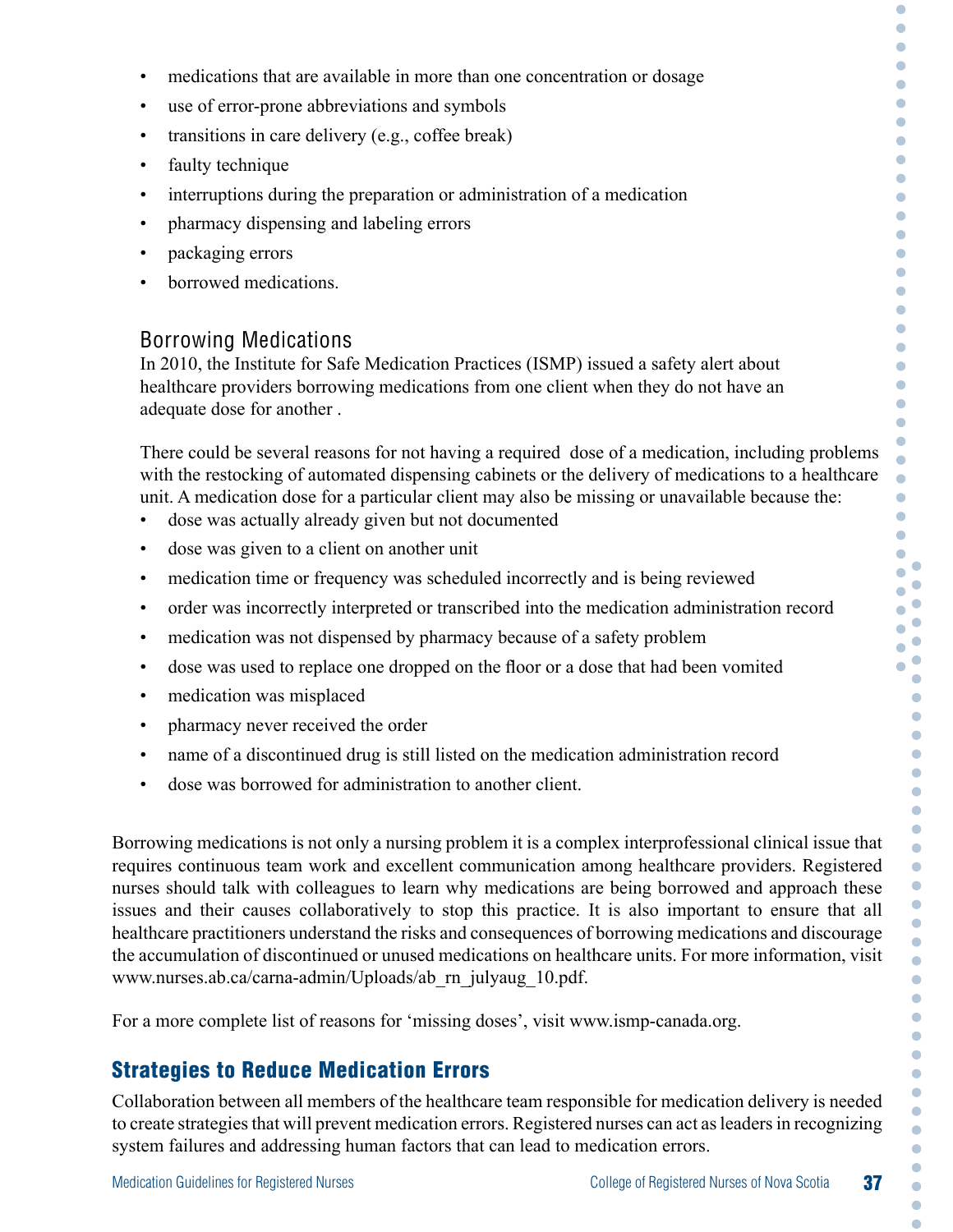In an ideal medication administration system, there would be more than one practitioner between a drug and a client (i.e., the pharmacist, registered nurse, and physician). There would also be accompanying systems, with safeguards and strategies, to reduce the risk of errors when ordering, dispensing, or administering medications. For example, pharmacies would have a system of checks before medications are dispensed.

The following strategies, when implemented by registered nurses and/or employers, can help to reduce medication errors:

#### **Competency**

- Being knowledgeable about all aspects of a medication.
- Consulting with an authorized healthcare provider to verify drug calculations.
- Asking another authorized healthcare provider for an independent double-check when administering medications. In cases where there is no established agency policy, it is the registered nurse's responsibility to evaluate and decide whether to ask a colleague to double check a medication.
- Being attentive to look-alike/sound-alike drug names to ensure you have the correct one (e.g., Lamictal vs. Lamisil).
- Complying with the 10 rights of medication administration.

#### **Communications**

- Obtaining a comprehensive past and present client history and physical assessment.
- Clarifying incomplete or unclear orders.
- Using verbal medication orders only in limited circumstances.
- Always using clear, consistent communications.
- Using capital letters to avoid look-alike/sound-alike confusion (e.g., distinguish DOBUTamine from DOPamine).

#### System

- Conducting medication reconciliation (see p. 38).
- Preparing medications in a location free from distractions.
- Restricting and standardizing drug storage, stock and distribution.
- Standardizing medication delivery devices (e.g., infusion pumps) by minimizing the number of different kinds and maintaining competence in their operation.
- Providing adequate, secure workspaces in which to prepare medications.
- Providing adequate human resources and reference materials.

#### **Culture**

- Educating and encouraging clients to ask questions about their medications and express concerns about any aspect of the delivery process.
- Rechecking an order when a client expresses concern about a medication.
- Examining the root cause of system issues that can lead to error.
- Helping create a blame-free culture for the reporting of medication errors.

C C O

 $\bullet$ C  $\bullet$ Ō

C ö  $\bullet$  $\bullet$  $\bullet$  $\blacksquare$  $\bullet$  $\bullet$  $\bullet$  $\bullet$  $\bullet$  $\bullet$  $\bullet$  $\bullet$  $\Box$  $\overline{\phantom{0}}$  $\bullet$  $\bullet$  $\bullet$  $\blacksquare$ Ċ Ŏ  $\bullet$  $\bullet$ C Ō × ó  $\bullet$  $\bullet$ ö  $\bullet$  $\bullet$  $\bullet$ Ō ó  $\bullet$  $\bullet$  $\bullet$ ó ó  $\bullet$  $\overline{\phantom{a}}$  $\bullet$  $\bullet$  $\bullet$  $\bullet$  $\triangle$  $\bullet$  $\bullet$  $\overline{\phantom{a}}$  $\bullet$ ó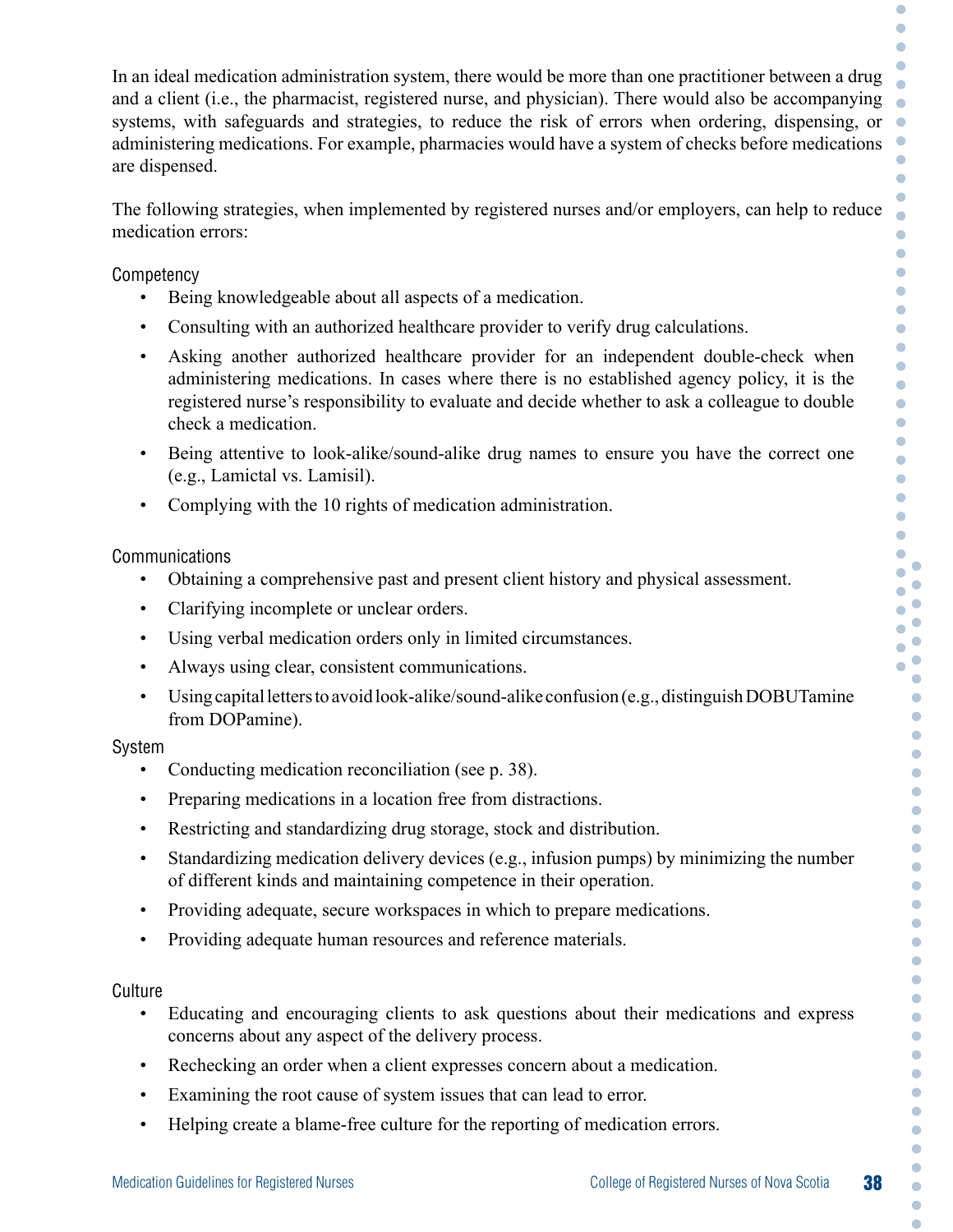### Medication Reconciliation

Safer Healthcare Now! , the flagship program of the Canadian Patient Safety Institute, supports the practice of medication reconciliation as a means of reducing the risk of medication error.

Medication reconciliation is a formal process in which healthcare professionals partner with clients, families, and each other to ensure that accurate and complete medication information is transferred at different points of care (within the continuum).

Medication reconciliation involves a systematic process for obtaining a medication history, and using that information to identify and resolve discrepancies in medication orders.

In acute care, medication reconciliation can be achieved by:

- 1. getting a complete and accurate list of a client's current home medications—including name, dosage, frequency and route.
- 2. using that list when writing admission, transfer and/or discharge medication orders.
- 3. comparing the list against a client's admission, transfer, and/or discharge orders; identifying and bringing any discrepancies to the attention of the prescriber; and, if appropriate, making changes to the orders, and documenting.

Medication errors that can be prevented by reconciling medications may include, but not limited to:

- omission of needed home medications
- failure to restart home medications following transfer and discharge
- duplicate therapies at discharge (the result of brand/generic combinations or formulary substitutions)
- errors associated with orders having incorrect doses or dosage forms.

In long-term care, as in acute care, the 'best possible medication history' forms the basis of medication reconciliation. The 'best possible medication history' would document all medications that a resident is currently receiving, even though some may be different from those that were actually prescribed. At each point of care when a resident is being transferred from one healthcare facility/service to another, the 'best possible medication history' would be compared to the resident's list of medication orders.

Registered nurses in home care settings are currently working in collaboration with Safer Healthcare Now! to institute the practice of medication reconciliation. Quite often clients' medications have changed when they return home from a stay in hospital. Registered nurses should use a systematic process to obtain the 'best possible medication history' and use that information to resolve any discrepancies between clients' old and new medication plans. As part of the reconciliation process, registered nurses should educate clients about their new medication plans, as well as the need to discard old or discontinued medications.

Medication reconciliation may prevent up to 70 per cent of all potential errors and 15 per cent of all adverse drug events. Reconciliation can be realized by looking at current processes, analyzing failures

C O O Ċ  $\Box$  $\bullet$  $\bullet$ C Ŏ  $\bullet$  $\bullet$  $\bullet$  $\Box$ ö  $\bullet$  $\bullet$  $\bullet$ ó  $\overline{\phantom{0}}$  $\bullet$  $\Box$  $\bullet$  $\Box$  $\bullet$  $\bullet$  $\bullet$  $\bullet$  $\overline{\phantom{0}}$  $\bullet$  $\bullet$  $\bullet$  $\bullet$  $\bullet$ ö Ċ  $\bullet$  $\bullet$  $\bullet$  $\bullet$  $\bullet$ ó  $\bullet$  $\bullet$  $\overline{a}$  $\bullet$  $\bullet$ ö  $\bullet$  $\bullet$  $\bullet$  $\bullet$  $\overline{a}$  $\bullet$  $\bullet$  $\bullet$  $\bullet$  $\bullet$  $\bullet$  $\bullet$  $\bullet$  $\bullet$  $\bullet$  $\bullet$  $\bullet$  $\bullet$  $\bullet$  $\bullet$  $\bullet$  $\bullet$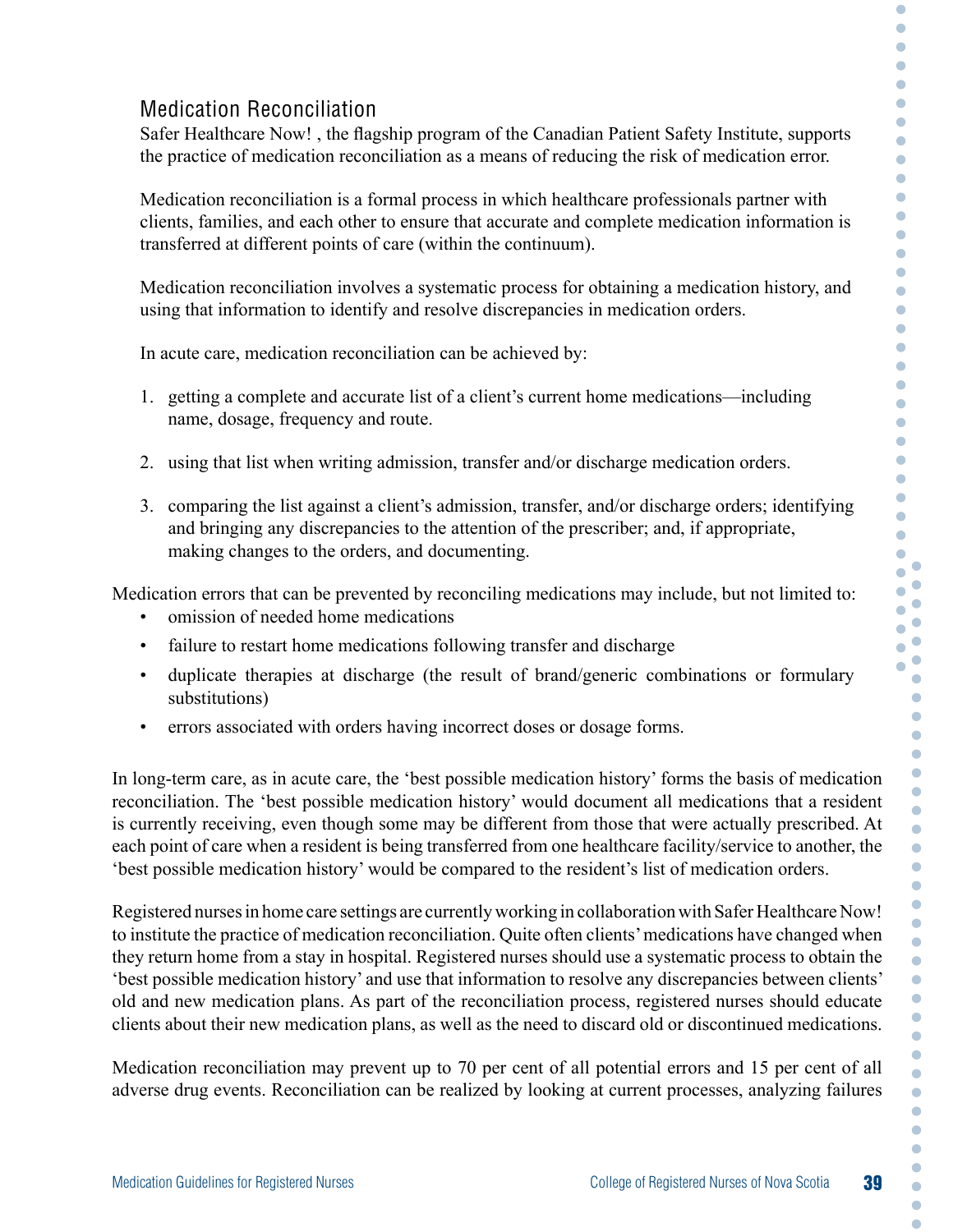and correcting them.

For more information on medication reconciliation, visit www.saferhealthcarenow.ca/EN/Interventions/ medrec\_acute/Pages/default.aspx.

#### Documenting Medication Errors

The facts of a medication must be documented in a client's health record, including the medication administered, what happened to the client, the client's status, corrective actions taken to safeguard the client, and follow-up monitoring.

Agency-specific forms should also be used to complete an occurrence or incident report, wherever available. However, the fact that an incident report was completed should not be documented in a client's health record and copies of these reports should not be added to the record. An incident report is a quality improvement tool intended to alert healthcare professionals of potential risks.

A medication occurrence or incident report should detail the:

- hame and designation of the person who discovered the error
- client's name, and date, time, place of error
- original medication order as written by prescriber
- identification of type of error (e.g., transcribing, dispensing, administering, documenting)
- characteristics of the error (e.g., wrong patient, dose, drug, time, route)
- factors contributing to the error
- nursing assessment, including an evaluation of the client's response/condition following the error
- names and designations of personnel involved in the error
- immediate actions taken to safeguard the client, along with client responses.

Anyone involved in a medication error may be asked to participate in an agency's quality improvement review, conducted to improve client care and reduce future risks.

# GLOSSARY

**Accountability**: answering for the professional, ethical, and legal responsibilities within one's role (i.e., decisions, activities, interventions): can never be shared or delegated.

**Authorized prescriber**: a healthcare provider authorized by legislation to prescribe drugs and other health products. In Nova Scotia, authorized prescribers include physicians, dentists, nurse practitioners, midwives, optometrists, and pharmacists.

**Care directive**: an order written by an authorized prescriber (e.g., nurse practitioner or physician) for an intervention or series of interventions to be implemented by another care provider (e.g., registered nurse) for a range of clients with identified health conditions and only when specific circumstances exist. A care directive relates to interventions for which the authorized prescribers hold ultimate responsibility, however, which must also be within the scope of practice of the care provider involved. Care directives can only be implemented when an authorized prescriber is available (determined by agency policy).

O O O

C Ò Ö C Ċ Ċ Ō

 $\bullet$ Ċ  $\bullet$ 

Ċ Ċ Ō  $\Box$ Ò  $\bullet$  $\bigcirc$  $\Box$  $\blacksquare$  $\bullet$ Ō Ō ò  $\bullet$ ö  $\bullet$  $\bullet$ Ċ  $\bullet$  $\bullet$ G  $\overline{\phantom{a}}$ × C  $\bullet$  $\bullet$ ö  $\bullet$  $\bullet$ Ċ  $\overline{\phantom{a}}$ ó  $\bullet$  $\bullet$  $\bullet$  $\triangle$  $\bullet$  $\bullet$ Ō Ċ  $\bullet$  $\bullet$  $\bullet$  $\bullet$  $\bullet$  $\bullet$  $\bullet$  $\bullet$  $\bullet$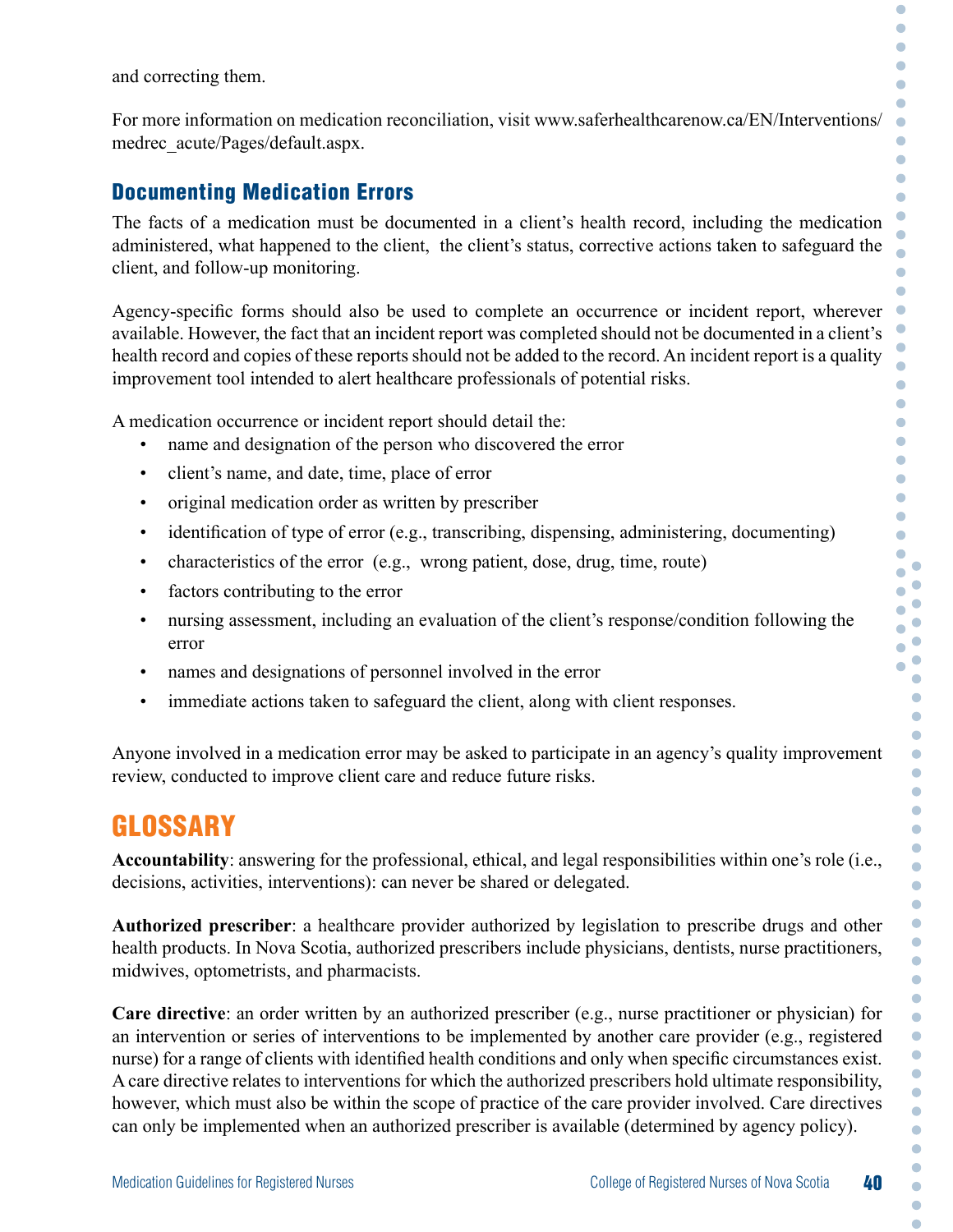**Clients**: individual/s (e.g., family member/guardian/substitute caregiver), families, groups, populations or entire communities who require nursing expertise. In some settings, clients may be referred to as 'patients' or 'residents'.

**Compounding**: "to cause drugs to be mixed, prepared, altered in form, mixed with non-medicinal ingredients and otherwise changed from the manufactured form" (Nova Scotia College of Pharmacists, 2003). Compounding is performed only by pharmacists.

**Context of practice**: conditions or factors that affect the practice of nursing, including client population, (e.g., age, diagnostic grouping), location of practice setting (e.g., urban, rural), type of practice setting and service delivery model (e.g., acute care, community), level of care required (e.g., complexity, frequency), staffing and availability of other resources. In some instances, context of practice could also include factors outside the healthcare sector (e.g., community resources, government).

**Dispensing**: "the interpretation, evaluation and implementation of a prescription drug order, including the preparation and delivery of a drug or device or patient's agent in a suitable container appropriately labelled for subsequent administration to, or use by, a patient" (NAPRA, 2009).

**Independent double check**: a process in which two healthcare providers verify the accuracy of a medication prepared for administration. For example, a registered nurse may use this process to verify a dosage calculation. The most critical aspect is to ensure that the healthcare providers do not communicate with each other, so the visibility of the mistake would be reduced and the second provider would not have any expectation of what s/he would find. The second healthcare provider can conduct a verification either in the presence or absence of the first healthcare provider.

**Individual scope of practice**: the roles, functions, and accountabilities which members of a profession are legislated, educated and authorized to perform. The individual scope of practice for a registered nurse is based on the scope of practice of the nursing profession, and further defined by the registered nurse's specific education, experience, and context of practice (e.g., hospital, community).

**Informed consent**: a phrase used in law to indicate that the consent given by a person has been based upon a clear appreciation and understanding of the facts, implications, and future consequences of an action. In order to give informed consent, the individual concerned must have adequate reasoning faculties and be in possession of all relevant facts at the time consent is given. In some instances, a substitute decision-maker may be involved in giving informed consent.

**Intervention**: task, procedure, treatment or action with clearly defined limits, which can be assigned or delegated within the context of client care.

**Medication administration**: the act of giving medications to an individual client through a specific medication route (e.g., enteral, percutaneous, parental).

**Medication reconciliation**: a systematic process used to obtain a complete and accurate current list of a client's medications (i.e., name, dose, frequency, route) which is then compared to a physician's admission, transfer and discharge medication orders to identify and resolve any discrepancies (Canadian Patient Safety Institute; Safer Health Care Now!).

**Medication use process**: in Nova Scotia, this process involves prescribing, transcribing, dispensing, compounding, administering and monitoring medications.

Ċ  $\bullet$  $\bullet$ 

Ō  $\bullet$  $\bullet$ 

 $\bullet$  $\bullet$ ö

ó  $\bullet$  $\bullet$  $\bullet$ 

Ċ  $\bullet$ 

 $\bullet$ Ō Ċ Ċ ä

> $\bullet$  $\bullet$  $\bullet$  $\bullet$  $\bullet$  $\bullet$ Ċ ö  $\bullet$  $\bullet$  $\bullet$  $\bullet$  $\bullet$  $\bullet$  $\bullet$  $\bullet$  $\bullet$  $\bullet$  $\bullet$  $\bullet$ Ċ  $\bullet$  $\bullet$  $\bullet$  $\bullet$  $\bullet$  $\bullet$  $\overline{\mathbb{C}}$  $\bullet$  $\bullet$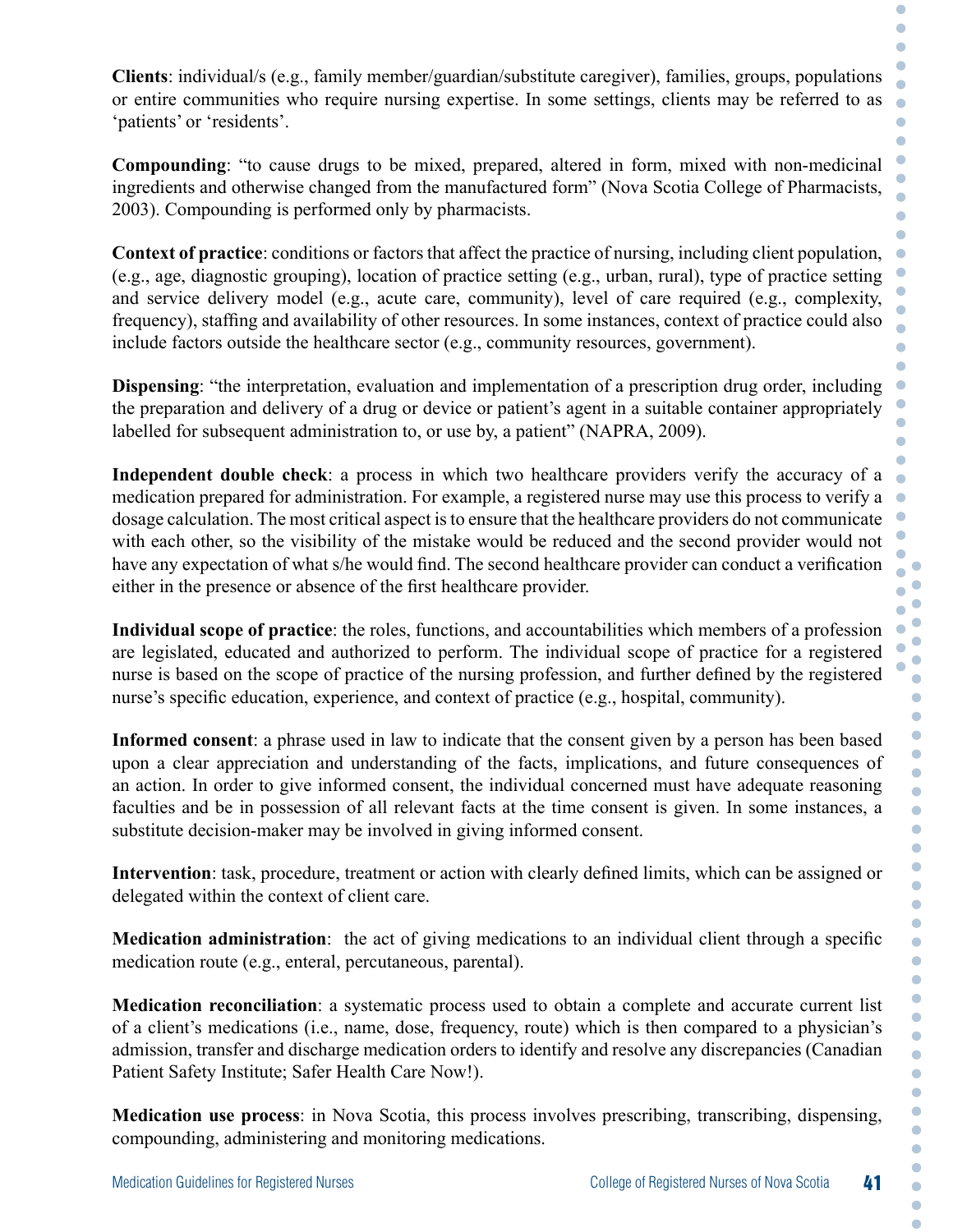**Near miss or close call**: an event, situation or error that could have resulted in unwanted consequences, but did not occur because, either by chance or through timely intervention, the event did not reach a client (ISMP, 2009).

**Order**: a written or verbal medication order (prescription) from an authorized prescriber who has the legislative authority (e.g., nurse practitioner, physician).

**Patient population**: the demographics and other particulars of a population being serviced: includes age, ethnicity, health status, socioeconomic status, and geographical location (rural versus urban).

**Persons**: the individuals, families, friends and communities that are the focus of the health system.

**Person-centred care**: a process that places a person at the centre of the collaborative healthcare team and supports that person's strengths, capabilities, needs, values, culture and choices.

**Policy approval body**: should consist of representative physician(s) delegating a medical function or representative authorized prescriber(s) providing a care directive; representative registered nurses involved in implementing a DMF or care directive; content experts, quality or risk management personnel, and ad hoc outside experts when necessary (e.g., ethics). An example of a policy approval body is a Medical Advisory Committee.

**Registered nurse**: a healthcare practitioner whose name appears on the register and who is licensed in the active-practising roster, the active-practising with conditions or restrictions roster, the transitional licence roster or the transitional with conditions or restrictions roster of the College of Registered Nurses of Nova Scotia (RN Act,2006).

**Scope of employment**: the range of responsibilities defined by the employer through specific job descriptions and policies.

**Scope of practice of the profession**: the roles, functions and accountabilities which members of a profession are legislated, educated and authorized to perform. In Nova Scotia, the scope of practice of registered nurses is defined within the Registered Nurses Act.

Ċ  $\bullet$  $\bullet$ 

Ċ C  $\bullet$ 

Ċ  $\bullet$ Ċ ö Ċ Ċ Ō

Ċ Ċ  $\bullet$ 

Ċ  $\bullet$ Ò  $\bullet$ 

> ö ö Ŏ  $\bullet$ C  $\bullet$  $\bullet$  $\bullet$  $\bullet$  $\bullet$ ö  $\bullet$  $\bullet$ Ċ  $\bullet$ ó C  $\bullet$  $\bullet$ ó ó  $\bullet$ O Ċ  $\bullet$  $\bullet$  $\bullet$  $\bullet$  $\bullet$  $\bullet$ Ċ  $\bullet$  $\bullet$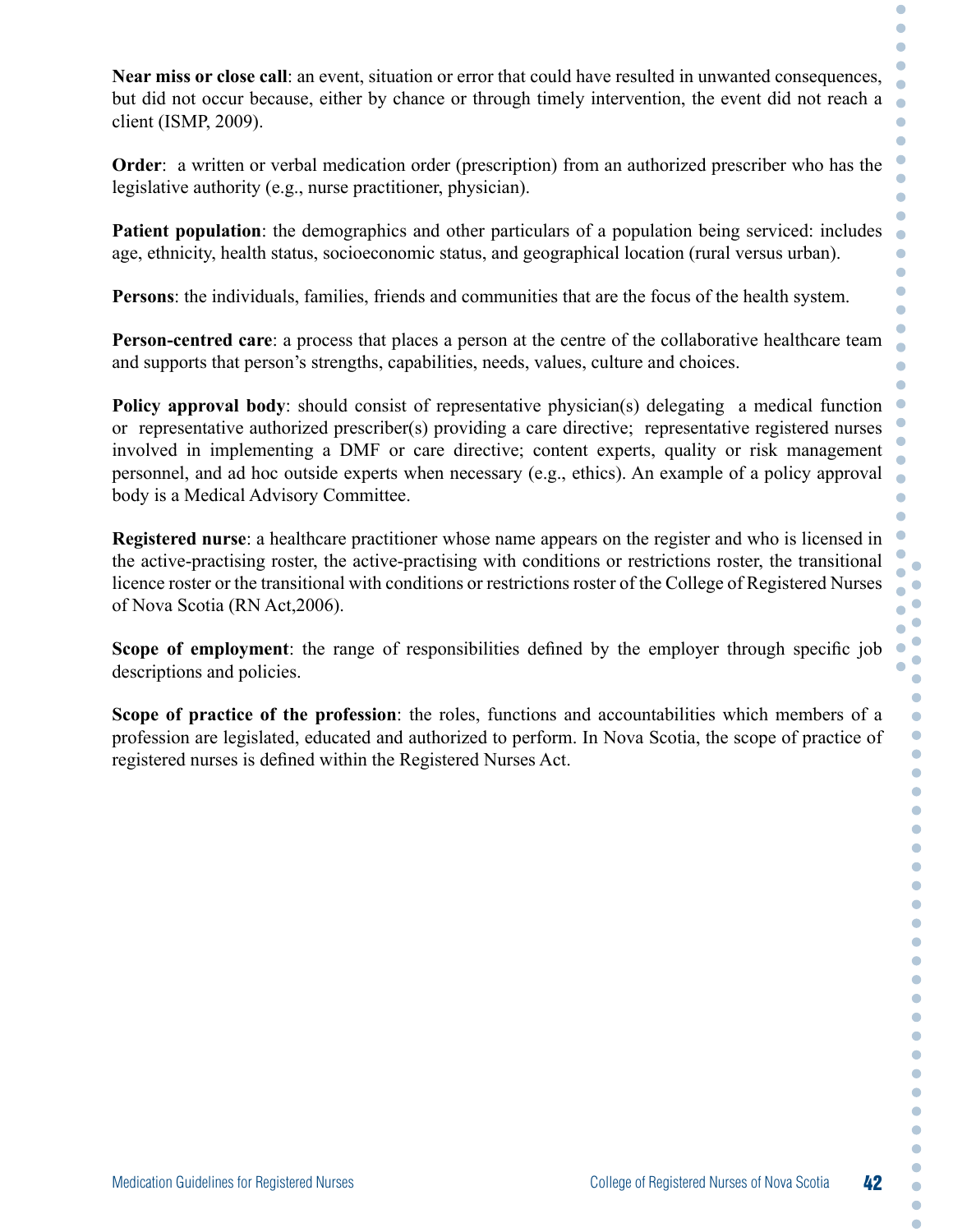# REFERENCES

Canadian Nurses Association. (2008). *Code of ethics for registered nurses*. Ottawa: Author.

Coffey, M. (2009). Medication reconciliation: Coming to a hospital near you. *Paediatric Child Health*, 14(2), 76-77. Retrieved from http://www.ncbi.nlm.nih.gov/pmc/articles/PMC2661339/

College & Association of Registered Nurses of Alberta. (2007). *Medication administration: Guidelines for registered nurses.* Edmonton: Author.

College of Registered Nurses of British Columbia. (2006). *Pre-pouring medication*. Vancouver: Author. Retrieved from https://www.crnbc.ca/downloads/prepouring.pdf

College of Registered Nurses of Nova Scotia. (2005). *Complementary and alternative therapies*. Halifax: Author.

College of Registered Nurses of Nova Scotia. (2011). *Delegated medical functions & care directives guidelines*. Halifax: Author.

College of Registered Nurses of Nova Scotia. (2005). *Documentation guidelines for registered nurses*. Halifax: Author.

College of Registered Nurses of Nova Scotia. (2009). *Entry-level competencies for registered nurses in Nova Scotia*. Halifax: Author.

College of Registered Nurses of Nova Scotia. (2011). *Immunization guidelines for registered nurses*. Halifax: Author.

College of Registered Nurses of Nova Scotia. (2010). *Registered nurses recommending and/or administering over-thecounter medications*. Halifax: Author.

College of Registered Nurses of Nova Scotia. (2004). *Standards for nursing practice*. Halifax: Author.

*Controlled Drugs and Substances Act*. (1996). Government of Canada: Department of Justice. Retrieved from http://lawslois.justice.gc.ca/eng/acts/C-38.8/index.html

*Food and Drug Act*. (1985). Government of Canada: Department of Justice. Retrieved from http://laws-lois.justice.gc.ca/ eng/acts/F-27/index.html

*Hospitals Act*. (1989). Statutes of Nova Scotia. Government of Nova Scotia. Retrieved from http://nslegislature.ca/legc/ statutes/hosptls.htm

ISMP Medication Alert. (2010). Shakespeare was on target – don't be a borrower or lender. *Alberta RN*, 66 (4), 32-34.

*Narcotic Control Regulations*. (2010). Government of Canada: Department of Justice. Retrieved from http://laws-lois. justice.gc.ca/eng/regulations/C.R.C., c. 1041/index.html

National Association of Pharmacy Regulatory Authorities. (2009). National Drug Schedule (NDS) *Overview*. Retrieved from http://napra.ca/pages/Schedules/Overview.aspx

National Coordinating Council for Medication Error Reporting and Prevention. (2006). *What is a medication error*. Retrieved from http://www.nccmerp.org/aboutMedErrors.html

Nova Scotia College of Pharmacists. (2006). *Legislation, regulations & agreements: Drug schedule regulations*. Retrieved from http://www.nspharmacists.ca/legislation/drugschedule.html

Nurses Association of New Brunswick. (2009). *Practice standard: Medication*. Fredericton: Author.

O O O Ċ  $\bullet$  $\bullet$  $\bullet$  $\Box$ Ŏ  $\bullet$ Ċ  $\bullet$  $\bullet$ ö Ċ  $\bullet$  $\bullet$ ó  $\bullet$  $\bullet$  $\bullet$  $\bullet$  $\bullet$  $\Box$  $\bullet$  $\bullet$  $\Box$  $\bullet$  $\bullet$ Ō Ō ò  $\bullet$ ö  $\bullet$ Ŏ  $\bullet$  $\bullet$  $\bullet$ C  $\bullet$  $\bullet$ ó  $\bullet$  $\bullet$ Ō  $\bullet$  $\bullet$  $\bullet$  $\bullet$ ó  $\bullet$  $\bullet$  $\bullet$  $\triangle$  $\bullet$  $\bullet$  $\overline{\phantom{a}}$  $\bullet$  $\bullet$  $\bullet$  $\bullet$  $\bullet$  $\bullet$  $\bullet$  $\bullet$  $\bullet$  $\bullet$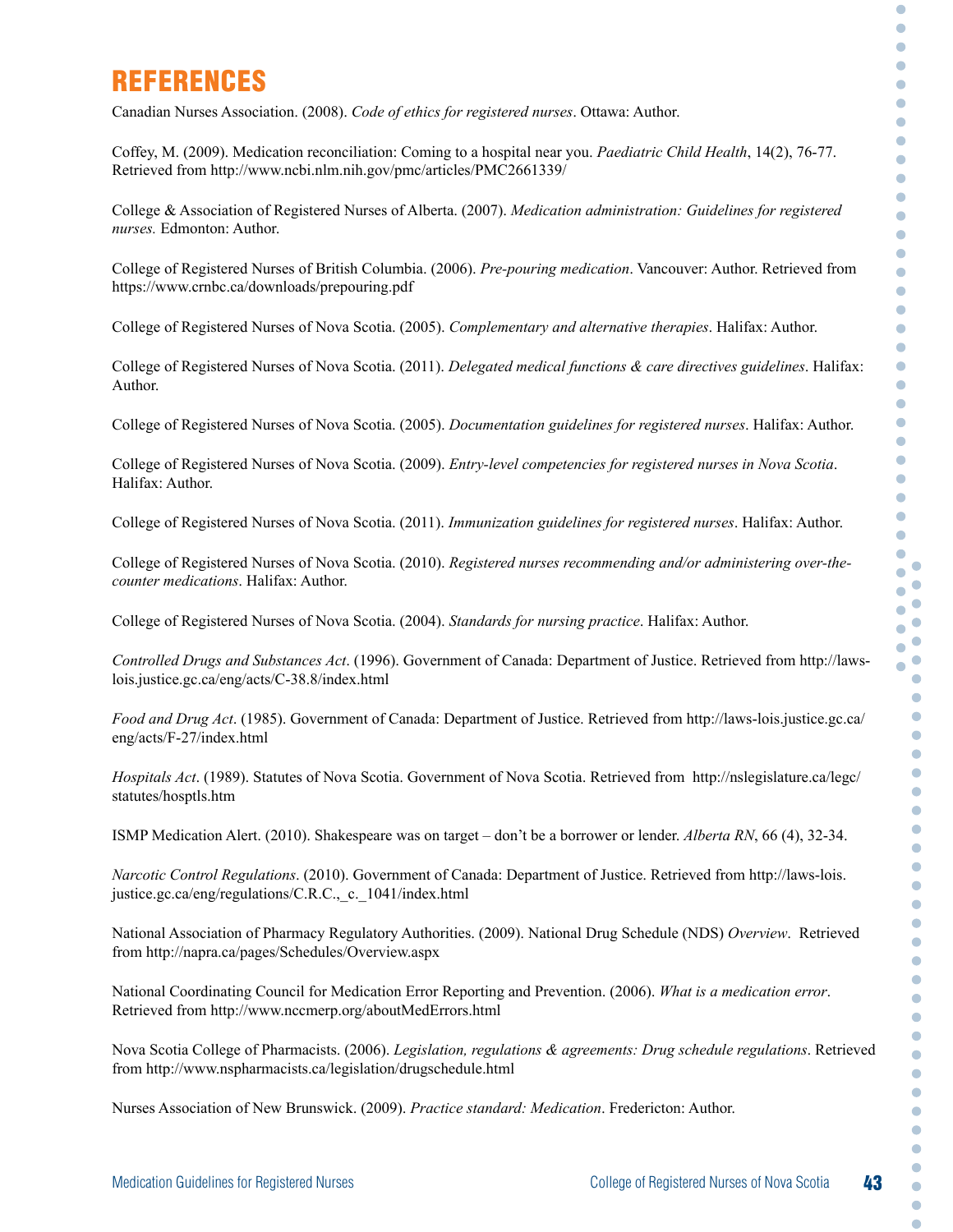*Pharmacy Act*.(2001). Statutes of Nova Scotia. Government of Nova Scotia. Retrieved from http://nslegislature.ca/legc/ statutes/pharmacy.htm

*Pharmacist Drug Prescribing Regulations*. (2010). Made under subsection 80(2) of the Pharmacy Act, S.N.S. 2001, c. 36. Retrieved from http://www.gov.ns.ca/just/regulations/regs/pharmdrugrx.htm

*Practice of Pharmacy Regulations*. (2002). made under Section 77 of the Pharmacy Act S.N.S. 2001, c. 36. Retrieved from http://www.gov.ns.ca/just/regulations/regs/pharmprc.htm

Public Health Agency of Canada. (2008). *Immunization competencies for health professionals*. Ottawa: Author.

Public Health Agency of Canada (2006). *Canadian immunization guide* (7th ed.). Ottawa: Author.

*Registered Nurses Act*, c. 21. (2006). Statutes of Nova Scotia. Government of Nova Scotia. Retrieved from http:// nslegislature.ca/legc/bills/60th\_1st/3rd\_read/b007.htm

*Registered Nurses Regulations*. (2009). Made under Section 8 of the Registered Nurses Act, c. 21, 2006. Government of Nova Scotia. Retrieved from http://www.gov.ns.ca/just/regulations/regs/rnregs.htm

# BIBLIOGRAPHY

Asperheim, M. K. (2008). *Introduction to pharmacology* (11th ed.). St.Louis: Saunders Elsevier.

Association of Registered Nurses of Newfoundland and Labrador. (2005). *Medication standards*. St. John's: Author.

Breton, D. W. (2001). Off-label drug use in WOC nursing: Issues related to use of mafenide acetate to treat infected chronic wounds. *Journal of Wound, Ostomy & Continence Nursing*, 28, (5) 253-258.

Brown, M., Frost, R., Ko, Y., & Woosley, R. (2006). Diagramming patients' views of root causes of adverse drug events in ambulatory care: An online tool for planning education and research. *Patient Education & Counseling*, 62, 302-315.

Canadian Nurses Association. (2008). *Code of ethics for registered nurses*. Ottawa: Author.

Canadian Patient Safety Institute. Safer Health Care Now. *Medication reconciliation. Getting started kit*. Retrieved from http://www.saferhealthcarenow.ca/EN/Pages/default.aspx

Chevalier, B. A. M., Parker, D. S., MacKinnon, N. J., & Sketris, I. (2006). Nurses' perceptions of medication safety and medication reconciliation practices. *Canadian Journal of Nursing Leadership*, 19 (3), 61-72.

Classen, D. C., Avery, A. J., & Bates, D. W. (2007). Evaluation and certification of computerized provider order entry systems. *Journal of the American Medical Informatics Association*, 14, 48-55.

Coffey, M. (2009). Medication reconciliation: Coming to a hospital near you. *Paediatric Child Health*, 14(2): 76–77.

Cohen, M. M., Kimmel, N. L., Benage, M. K., Cox, M. J., Sanders, N., & Spence, D. (2005). Medication safety program reduces adverse drug events in a community hospital. *Quality & Safety in Health Care*, 14, 169-174.

College & Association of Registered Nurses of Alberta. (2007). *Medication administration: guidelines for registered nurses*. Edmonton: Author.

College of Registered Nurses of British Columbia. (2006). *Pre-pouring medication*. Vancouver: Author. Retrieved from https://www.crnbc.ca/downloads/prepouring.pdf

Ċ  $\bullet$  $\bullet$  $\bullet$  $\bullet$  $\bullet$  $\bullet$ Ċ Ċ  $\bullet$ ó  $\bullet$  $\Box$ ö  $\bullet$  $\bullet$ Ō ó  $\overline{\phantom{0}}$  $\bullet$  $\bullet$ Ō  $\Box$ ó  $\bullet$  $\bullet$  $\Box$  $\blacksquare$  $\bullet$ Ō C

ò ó  $\bullet$  $\bullet$ Ŏ  $\bullet$ C Ō  $\overline{\phantom{a}}$ ó  $\bullet$  $\bullet$ Ō  $\bullet$  $\bullet$  $\bullet$  $\bullet$ ó  $\bullet$  $\bullet$  $\bullet$ ó ó  $\bullet$  $\overline{\phantom{a}}$  $\bullet$  $\bullet$  $\bullet$  $\bullet$  $\bullet$  $\bullet$  $\bullet$  $\bullet$  $\bullet$  $\bullet$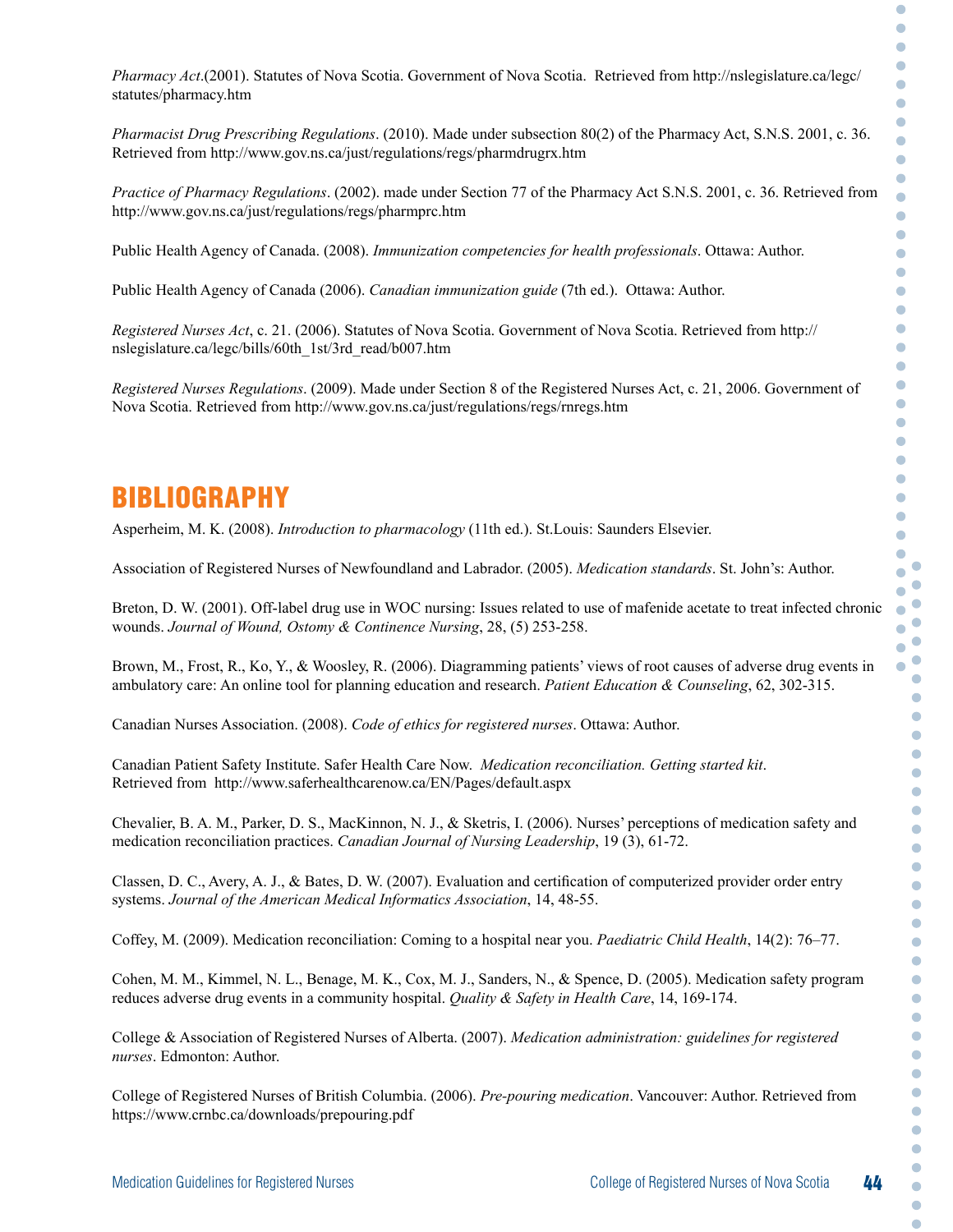$\bullet$ 

College of Nurses of Ontario. (2008). *Practice guideline: Disagreeing with the multidisciplinary plan of care*. Toronto: Author.

College of Nurses of Ontario. (2008). *Practice standard: Medication*. Toronto: Author.

College of Registered Nurses of British Columbia. (2009). *Medications: The nurse's role in prescribing, dispensing, compounding and administering medications in British Columbia*. Vancouver: Author.

College of Registered Nurses of Nova Scotia. (2005). *Documentation guidelines for registered nurses*. Halifax: Author.

College of Registered Nurses of Nova Scotia. (2004). *Standards for nursing practice*. Halifax: Author.

College of Registered Nurses of Nova Scotia. (2005). *Complementary and alternative therapies*. Halifax: Author.

College of Registered Nurses of Nova Scotia. (2005). *Guidelines for delegated medical functions and medical directives*. Halifax: Author.

College of Registered Nurses of Nova Scotia (2011). *Guidelines for delegated medical functions and care directives*. Halifax: Author.

College of Registered Nurses of Nova Scotia. (2008). *Immunization guidelines for registered nurses*. Halifax: Author.

College of Registered Nurses of Nova Scotia. (2009). *Entry-level competencies for registered nurses in Nova Scotia*. Halifax: Author.

*Controlled Drugs and Substances Act*. (1996). Government of Canada: Department of Justice. Retrieved from http://lawslois.justice.gc.ca/eng/acts/C-38.8/index.html

Council of the Nova Scotia College of Pharmacists (2003). *Legislation, regulations and agreements: Practice regulations*. Pursuant to section 77 of the Pharmacy Act. Halifax: Author. Retrieved from http://www.nspharmacists.ca/legislation/ practicereg.html

Dawson, J., Nash, J., Morritt, M. L., Bredemeyer, S., Spence, K., & Kinross, D. (2005). Measuring quality use of medications in neonatal intensive care units. *Neonatal, Paediatric & Child Health Nursing*, 8, 12-18.

Eisenhauer, L., Hurley, N., & Dolan, N. (2007). Nurses' reported thinking during medication administration. *Journal of Nursing Scholarship*, 39(1), 82-87.

Filik, R., Purdy, K., Gale, A., & Gerrett, D. (2006). Labeling of medicines and patient safety: evaluating methods of reducing drug name confusion. *Human Factors*, 48, 39-47.

*Food and Drug Act*. (1985). Government of Canada: Department of Justice. Retrieved from http://laws-lois.justice.gc.ca/ eng/acts/F-27/index.html

Franks, A., Ray, S., Wallace, L., Keenum, A., & Weiss, B. (2009). Do medication samples jeopardize patient safety? *The Annals of Pharmacotherapy*, 43, 51-56.

Galt, K. A., Rule, A. M., Houghton, B., Young, D. O., & Remington, G. (2005). Personal digital assistant-based drug information sources: potential to improve medication safety. *Journal of the Medical Library Association*, 93(2), 229-236.

Grantham, G., MacMillian, V., Dunn, S., Gassner, L., & Woodcock, P. (2006). Patient self-medication- a change in hospital practice. *Journal of Clinical Nursing*, 15(2), 962-970.

Guchelaar, H., Colen, H. B., Kalmeijer, M. D., Hudson, P. T., & Teepe-Twiss, I. M. (2005).Medication errors: Hospital pharmacist perspective. *Drugs*, 65(13), 1735-1746.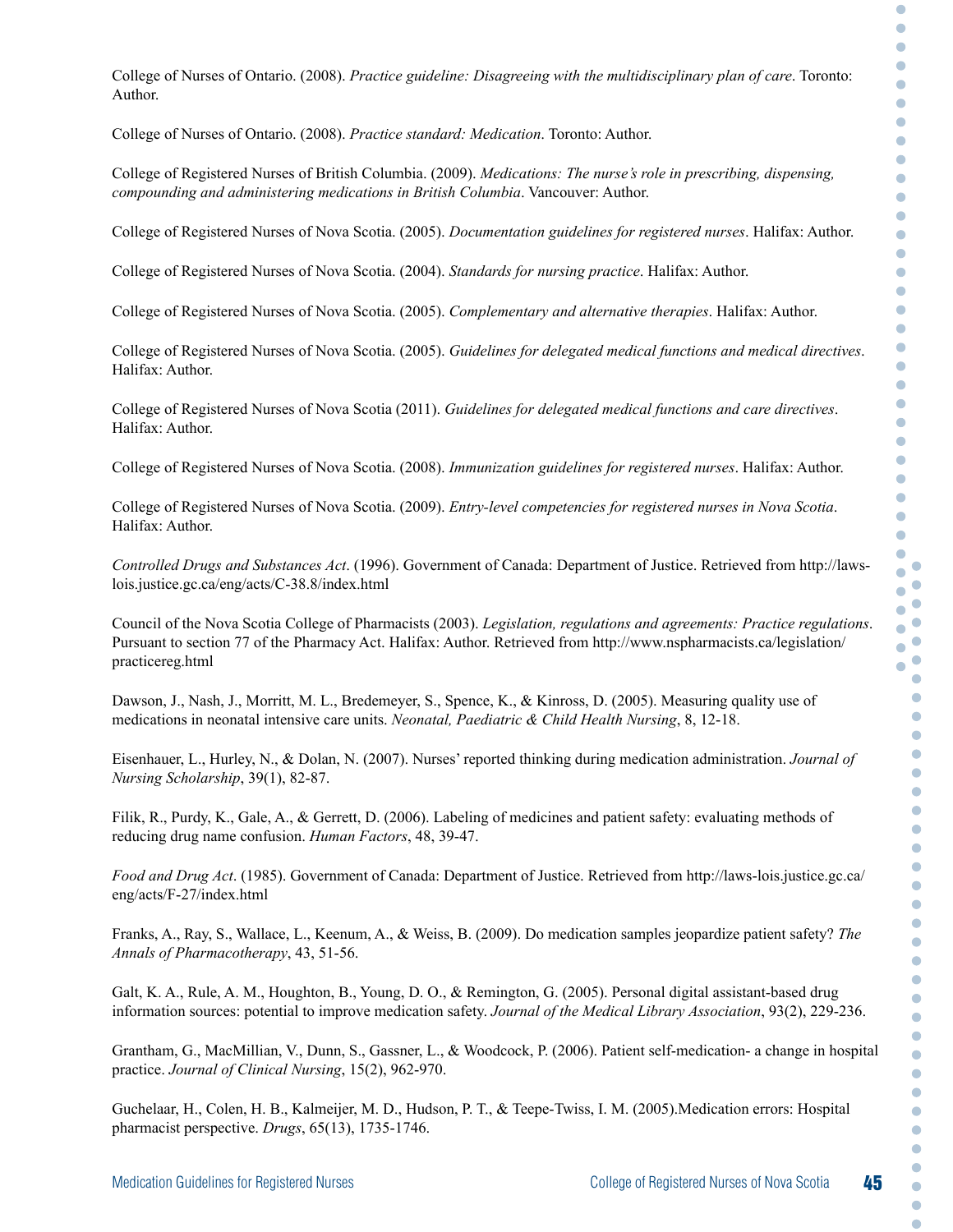$\bullet$ 

Ċ

Haig, K, Sutton, S., & Whittington, J. (2006). SBAR: a shared mental model for improving communication between clinicians. *Journal on Quality and Person Safety*, 32(3), 167-175.

Hatcher, I., Sullivan, M., Hutchinson, J., Thurman, S., & Gaffney, F. A. (2004). Patient safety. An intravenous medication safety system: Preventing high-risk medication errors at the point of care. *Journal of Nursing Administration*, 34(10), 437- 439.

*Hospitals Act*. (1989). Statutes of Nova Scotia. Government of Nova Scotia. Retrieved from http://nslegislature.ca/legc/ statutes/hosptls.htm

Horn, E., & Jacobi, J. (2006). The critical care clinical pharmacist: Evolution of an essential team member. *Critical Care Medicine*, 34, S46-S51.

Institute for Safe Medication Practice. *ISMP's do not crush list*. Retrieved from http://www.ismp.org/Tools/DoNotCrush. pdf

Institute for Safe Medication Practice. *ISMP's list of confused drug names*. Retrieved from http://www.ismp.org/Tools/ confuseddrugnames.pdf

Institute for Safe Medication Practice. *ISMP's list of error-prone abbreviations, symbols and dose designations*. Retrieved from http://www.ismp.org/Tools/errorproneabbreviations.pdf

Institute for Safe Medication Practice. *ISMP's list of high-alert medication*. Retrieved from http://www.ismp.org/Tools/ highalertmedications.pdf

Institute for Safe Medication Practice. (2009). *ISMP survey helps define near miss and close call*. Retrieved from http://www.ismp.org/Newsletters/acutecare/articles/20090924.asp

Kane-Gill, S., & Weber, R. J. (2006). Principles and practices of medication safety in the ICU. *Critical Care Clinics*, 22(2), 273-290.

Keatings, M., & Smith, O.N. (2009) *Ethical & legal issues in Canadian nursing* (3rd ed.). St.Louis: Mosby Elsevier.

Keltz, J. M. (2003). Off-label use of prescription medication: Nursing implications. *Nephrology Nursing Journal*, 30(1), 99-100.

Koczmara, C., Jelincic,V., & Perri, D. (2006). Communication of medication orders by telephone – "Writing it right". *Dynamics: The Official Journal of the Canadian Association of Critical Care Nurses*, 17(1), 20-24.

Kilbridge, P. M., Alexander, L., & Ahmad, A. (2006). Implementation of a system for computerized adverse drug event surveillance and intervention at an academic medical center. *Journal of Clinical Outcomes Management*, 13, 94-100.

Lilley, L., Harrington, S., & Snyder, J. (2007). *Pharmacology and the nursing process in Canada*. St.Louis: Mosby Elesevier.

Lillibridge, J., Axford, R., & Rowley, G. (2000). The contribution of nurses' perceptions and actions in defining scope and stabilizing professional boundaries of nursing practice. *Collegian*, 7 (4), 35-39.

Luttrull, S. (2001). Be wary of recommending off-label use of meds. *Advanced Nurse Practitioner*, 9, 18.

McKenry, L., Tessier, E., & Hogan, M. (2006) *Mosby's pharmacology in nursing*, (22nd ed.).St. Louis. Elsevier Mosby.

Miller, M. R., Robinson, K. A., Lubomski, L. H., Rinke, M. L., & Pronovost, P. J. (2007). Medication errors in paediatric care: A systematic review of epidemiology and an evaluation of evidence supporting reduction strategy recommendations. *Quality & Safety in Health Care*, 16(2), 116-126.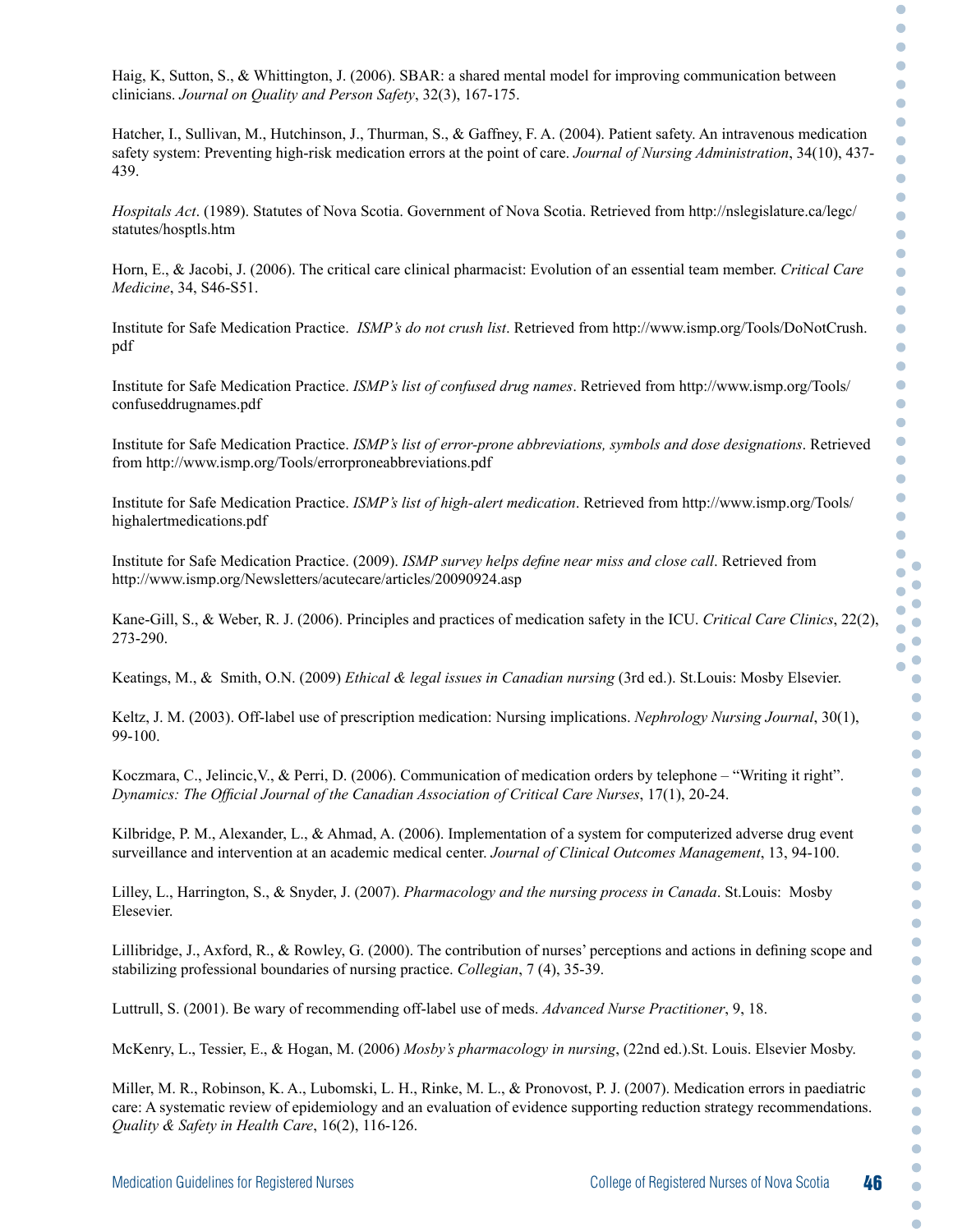Mims, E., Tucker, C., Carlson, R., Schneider, R. & Bagby, J. (2009). Quality-monitoring program for bar-code-assisted medication administration. *American Journal of Health-System Pharmacy*, 66(1), 1125-1131.

Montoya, C., Weissburg, A., & Zuckerman, L. H. (1998). Off-label prescribing for infants. *Advanced Nurse Practitioner*, 6, 20.

Myers,J., Frieden, T., Bherwani, K., & Henning, K. (2008). Privacy and public health at risk: public health confidentiality in the digital age. *American Journal of Public Health*, 98(5), 793-800.

*Narcotic Control Regulations*. (2010). Government of Canada: Department of Justice. Retrieved from http://laws-lois. justice.gc.ca/eng/regulations/C.R.C., c. 1041/index.html

National Association of Pharmacy Regulatory Authorities. Information for pharmacists about VIPPS™ certification. Retrieved from http://napra.ca/pages/Practice\_Resources/information\_for\_pharmacists\_about\_vipps\_certification.  $a$ spx? $id=2122$ 

National Coordinating Council for Medication Error and Prevention. *What is a medication error?* Retrieved from www. nccmerp.org/aboutMedErrors.html

Nova Scotia College of Pharmacists. *Legislation, regulations and agreements: Drug schedule regulations*. Retrieved from http://www.nspharmacists.ca/legislation/drugschedule.html

Nurses Association of New Brunswick (2009). *Practice Standard: Medication*. Fredericton: Author.

Page, K., & McKinney, A. A. (2007). Addressing medication errors: The role of undergraduate nurse education. *Nurse Education Today,* 27(3), 219-224.

Paoletti, R. D., Suess, T. M., Lesko, M. G., Feroli, A. A., Kennel, J. A., Mahler, J. M., & Sauders, T. (2007). Using bar-code technology and medication observation methodology for safer medication administration. *American Journal of Health-System Pharmacy*, 64(5), 536-543.

Pape, T. M., Guerra, D. M., Muzquiz, M., Bryant, J. B., Ingram, M., Schranner, B. et al. (2001). Innovative approaches to reducing nurses' distractions during medication administration. *Journal of Continuing Education in Nursing*, 36, 108-16, 141.

Pape, T. M. (2001). Searching for the final answer: factors contributing to medication administration errors. *Journal of Continuing Education in Nursing*, 32, 152-60, 190.

Pennsylvania Patient Safety Reporting System - Patient Safety Advisory. (2006). *Improving the safety of telephone or verbal orders*. Pennsylvania: Author.

*Pharmacy Act*. (2001). Statutes of Nova Scotia. Government of Nova Scotia. Retrieved from http://nslegislature.ca/legc/ statutes/pharmacy.htm

*Pharmacist Drug Prescribing Regulations*. (2010). Made under subsection 80(2) of the Pharmacy Act, S.N.S. 2001, c. 36. Retrieved from http://www.gov.ns.ca/just/regulations/regs/pharmdrugrx.htm

Potter, P., & Perry, A. (2009). *Canadian fundamentals of nursing* (4th ed.).Toronto: Mosby.

*Registered Nurses Act*, c. 21. (2006). Statutes of Nova Scotia. Government of Nova Scotia. Retrieved from http:// nslegislature.ca/legc/bills/60th\_1st/3rd\_read/b007.htm

*Registered Nurses Regulations*. (2009). Made under Section 8 of the Registered Nurses Act, c. 21, 2006. Government of Nova Scotia. Retrieved from http://www.gov.ns.ca/just/regulations/regs/rnregs.htm

Ċ  $\bullet$  $\bullet$ Ċ Ċ  $\bullet$  $\bullet$ ó Ċ  $\bullet$  $\bullet$ Ō  $\bullet$ ö Ċ  $\bullet$ Ō C Ċ Ō Ċ Ō  $\bullet$  $\bullet$  $\bullet$  $\bullet$  $\Box$  $\bullet$  $\bullet$ Ō  $\bullet$ ò

 $\bullet$ Ŏ  $\bullet$  $\ddot{\phantom{a}}$ Ō  $\bullet$ C  $\bullet$  $\overline{\phantom{a}}$ ó  $\bullet$  $\bullet$ ö  $\bullet$  $\bullet$  $\bullet$  $\bullet$ ó  $\bullet$  $\bullet$  $\bullet$ ó ó  $\bullet$  $\bullet$ Ċ  $\bullet$  $\bullet$  $\bullet$  $\bullet$  $\bullet$  $\bullet$  $\bullet$  $\bullet$  $\bullet$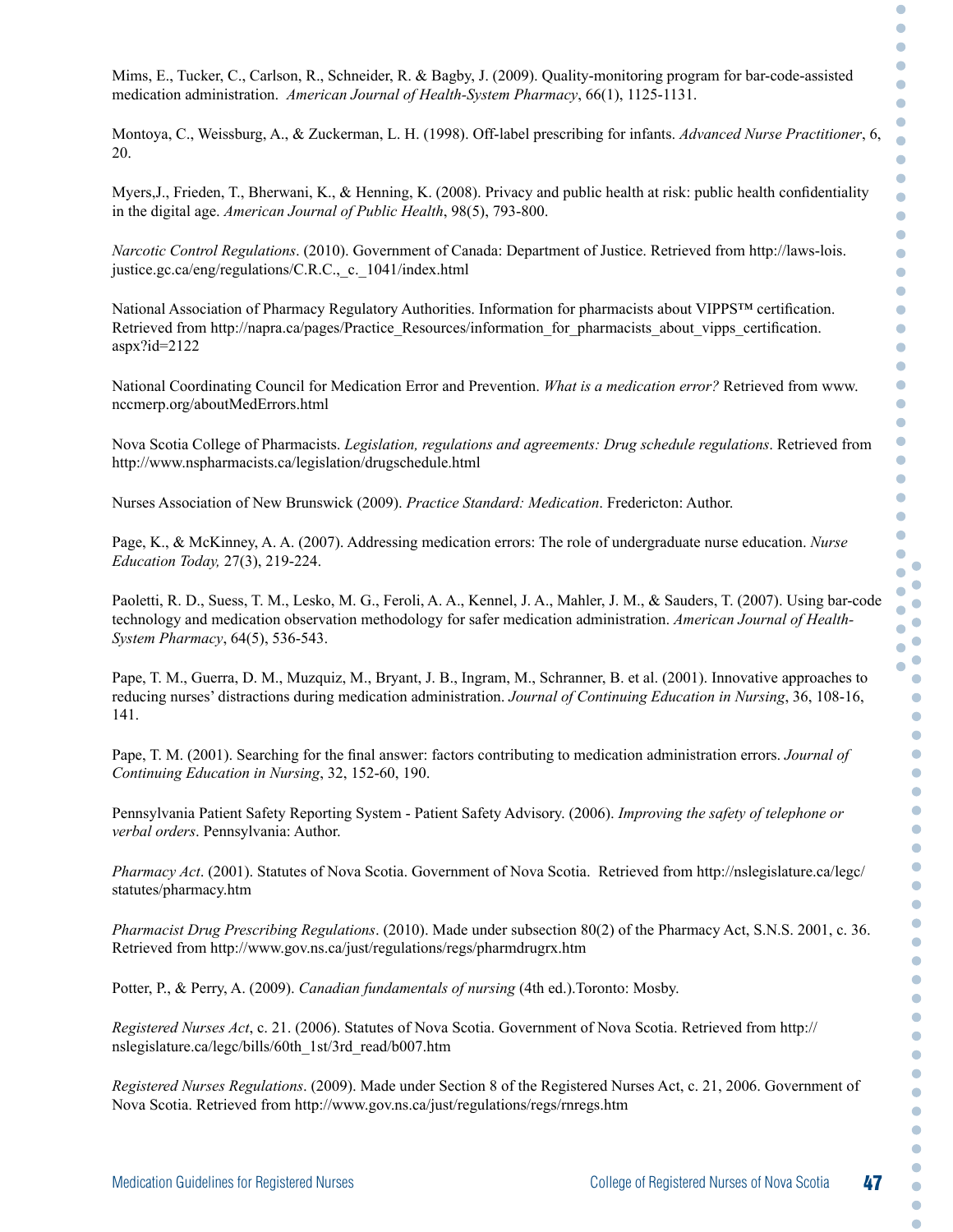Saskatchewan Registered Nurses Association. (2007). *Medication administration: Guidelines for registered nurses*. Regina: Author.

Savage, S. W., Schneider, P. J., & Pedersen, C. A. (2005). Utility of an online medication error-reporting system. *American Journal of Health-System Pharmacy*, 62(21), 2265-2270.

Smetzer, J. L., Vaida, A. J., Cohen, M. R., Tranum, D., Pittman, M. A., & Armstrong, C. W. (2003). *Findings from the ISMP Medication Safety Self-Assessment for hospitals*. Joint Commission Journal on Quality & Safety, 29, 586-597.

Tamuz, M., Thomas, E. J., & Franchois, K. E. (2004). Defining and classifying medical error: lessons for patient safety reporting systems. *Quality & Safety in Health Care*, 13(1), 13-20.

Wang, J. K., Herzog, N. S., Kaushal, R., Park, C., Mochizuki, C., & Weingarten, S. R. (2007). Prevention of pediatric medication errors by hospital pharmacists and the potential benefit of computerized physician order entry. *Pediatrics*, 119(1), e77-e85.

Wanzer, L. J., & Hicks, R. W. (2006). Medication safety within the perioperative environment. *Annual Review of Nursing Research,* 24, 127-155.

Weisbart, E. S. (2006). Safer prescribing for older adults: clinical and business imperatives aligned. *Clinical Geriatrics*, 14, 18-24.

Wilson, K., & Sullivan, M. (2004). Preventing medication errors with smart infusion technology. *American Journal of Health-System Pharmacy*, 61, 177-183.

Winterstein, A. G., Hartzema, A. G., Johns, T. E., De Leon, J. M., McDonald, K., Henshaw, Z.,& Pannell,R. (2006). Medication safety infrastructure in critical-access hospitals in Florida. *American Journal of Health-System Pharmacy*, 63(5), 442-450.

# APPENDICES

#### Appendix A: ISMP List of Oral Dosage Forms Not be Crushed

http://www.ismp.org/tools/donotcrush.pdf (from www.ismp.org reprinted with permission from the Institute for Safe Medication Practices)

Appendix B: ISMP Canada's List of Dangerous Abbreviations, Symbols, and Dose Designations

http://www.ismp-canada.org/download/ISMPCanadaListOfDangerousAbbreviations.pdf (from www.ismp-canada.org reprinted with permission from ISMP Canada)

#### Appendix C: ISMP's List of High-Alert Medications

http://www.ismp.org/tools/highalertmedications.pdf (from www.ismp.org reprinted with permission from the Institute for Safe Medication Practices)

#### Appendix D: ISMP's List of Confused Drug Names

http://www.ismp.org/tools/confuseddrugnames.pdf (from www.ismp.org reprinted with permission from the Institute for Safe Medication Practices) Ċ  $\bullet$ Ċ

 $\bullet$ Ō Ċ Ċ  $\bullet$  $\bullet$  $\bullet$  $\Box$  $\overline{\phantom{0}}$  $\bullet$  $\bullet$  $\bullet$ ó  $\overline{\phantom{0}}$  $\bullet$  $\bullet$  $\bullet$  $\bullet$  $\bullet$  $\bullet$  $\bullet$  $\Box$  $\overline{\phantom{0}}$  $\bullet$  $\bullet$ Ċ  $\bullet$  $\bullet$  $\bullet$ ö  $\bullet$ Ŏ  $\bullet$  $\bullet$ Ō  $\bullet$ G  $\bullet$  $\overline{\phantom{a}}$ ó  $\bullet$  $\bullet$ ö  $\bullet$  $\bullet$  $\bullet$  $\bullet$ ó C  $\bullet$  $\bullet$  $\triangle$ ×  $\bullet$ O  $\bullet$  $\bullet$  $\bullet$  $\bullet$  $\bullet$  $\bullet$  $\bullet$  $\bullet$  $\bullet$  $\bullet$